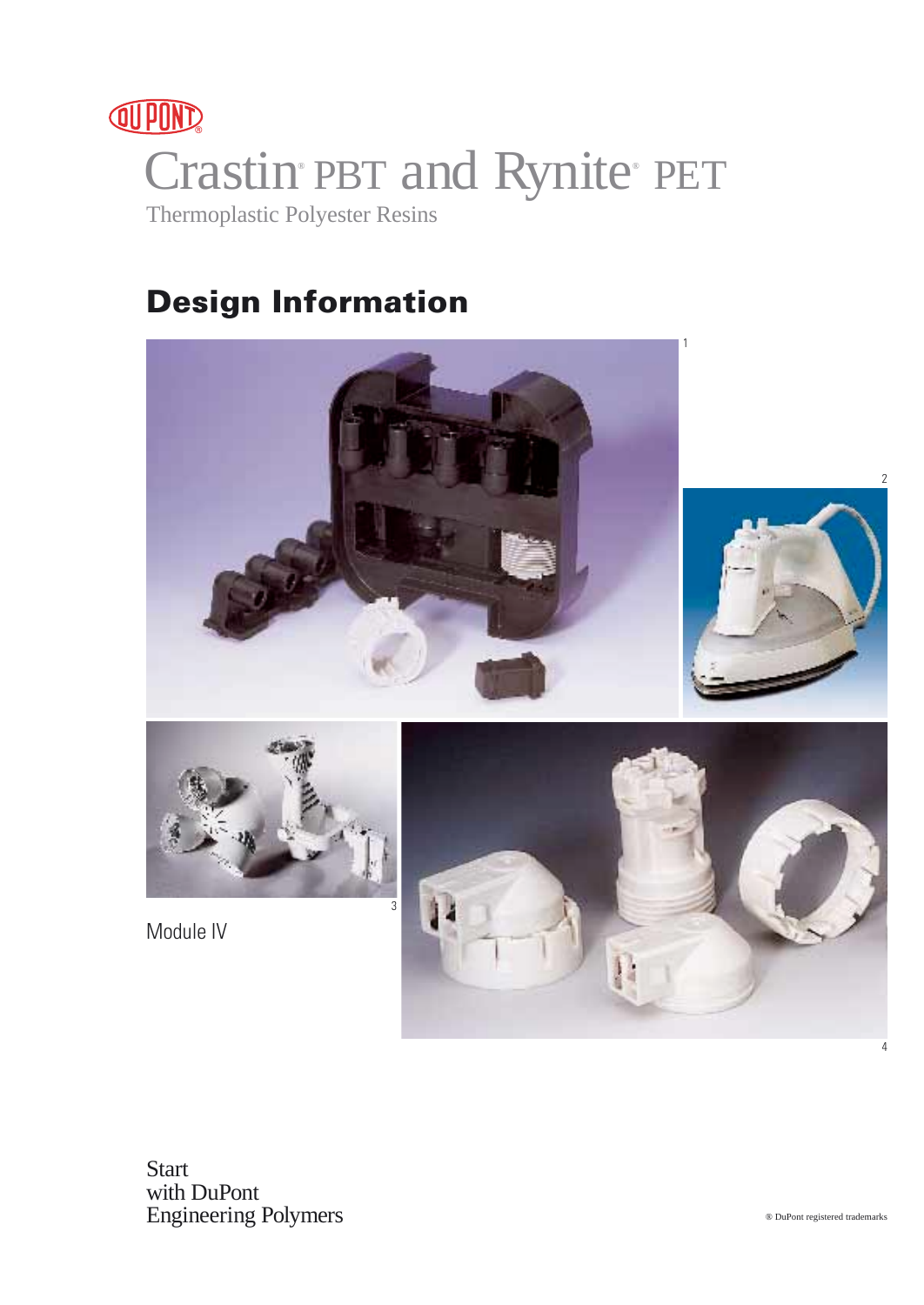# **Design information on CRASTIN**® **PBT and RYNITE**® **PET**

# **Table of Contents**

| 1 |     | <b>Introduction</b>                                    | 3  |
|---|-----|--------------------------------------------------------|----|
|   | 1.1 | Foreword and introduction to CRASTIN® and              |    |
|   |     | RYNITE <sup>®</sup> Thermoplastic Polyester Resins     | 3  |
|   | 1.2 | Standard RYNITE <sup>®</sup> grades, characteristics,  |    |
|   |     | typical uses                                           | 4  |
|   | 1.3 | Standard CRASTIN <sup>®</sup> grades, characteristics, |    |
|   |     | typical uses                                           | 5  |
|   |     | 2 Summary of properties                                |    |
|   | 2.1 | Properties of RYNITE®                                  | 8  |
|   | 2.2 | Properties of CRASTIN®                                 | 12 |
| 3 |     | <b>Mechanical properties</b>                           | 17 |
|   | 3.1 | Tensile strength, stress-strain curves                 | 17 |
|   | 3.2 | Modulus of elasticity                                  | 24 |
|   |     | 3.3 Secant modulus                                     | 26 |
|   | 3.4 | Flexural creep                                         | 26 |
|   | 3.5 | Fatigue resistance                                     | 29 |
|   | 3.6 | Influence of fibre reinforcement on properties         | 30 |
|   | 3.7 | Influence of fibre orientation on properties           | 32 |
|   | 3.8 | Variables affecting toughness and strength             | 32 |
|   | 3.9 | Use of regrind                                         | 32 |
|   |     |                                                        |    |

**4 Effects of environment on properties** 35 4.1 Thermal behaviour 35 4.2 Effect of heat ageing 35 4.3 Weathering 38 4.4 Chemical resistance 43 **5 Properties / Dimensional considerations** 57 5.1 Introduction 57 5.2 Drying of CRASTIN® and RYNITE® 57 5.3 Flow properties 57 5.4 Moulding 57 5.5 Rheological and physical properties 58 5.6 Mould shrinkage 58 5.7 Warpage 58 5.8 Shrinkage of RYNITE® 59 5.9 Shrinkage of CRASTIN® 59 5.10 A guide to tolerance 61 **6 Government and agency approvals** 62 6.1 U.S.A., U.K., France specifications and regulatory agencies 62

6.2 Underwriters' Laboratories ratings 64

**Photographs on cover page:**

1. Ignition coils, lead connection piece and tray for automotive ignition system made in CRASTIN® SK605.

- 2. Steam iron skirt made of RYNITE®.
- 3. Spotlights in CRASTIN® SK603.
- 4. Lamp sockets in a variety of shapes made in RYNITE® 9087F.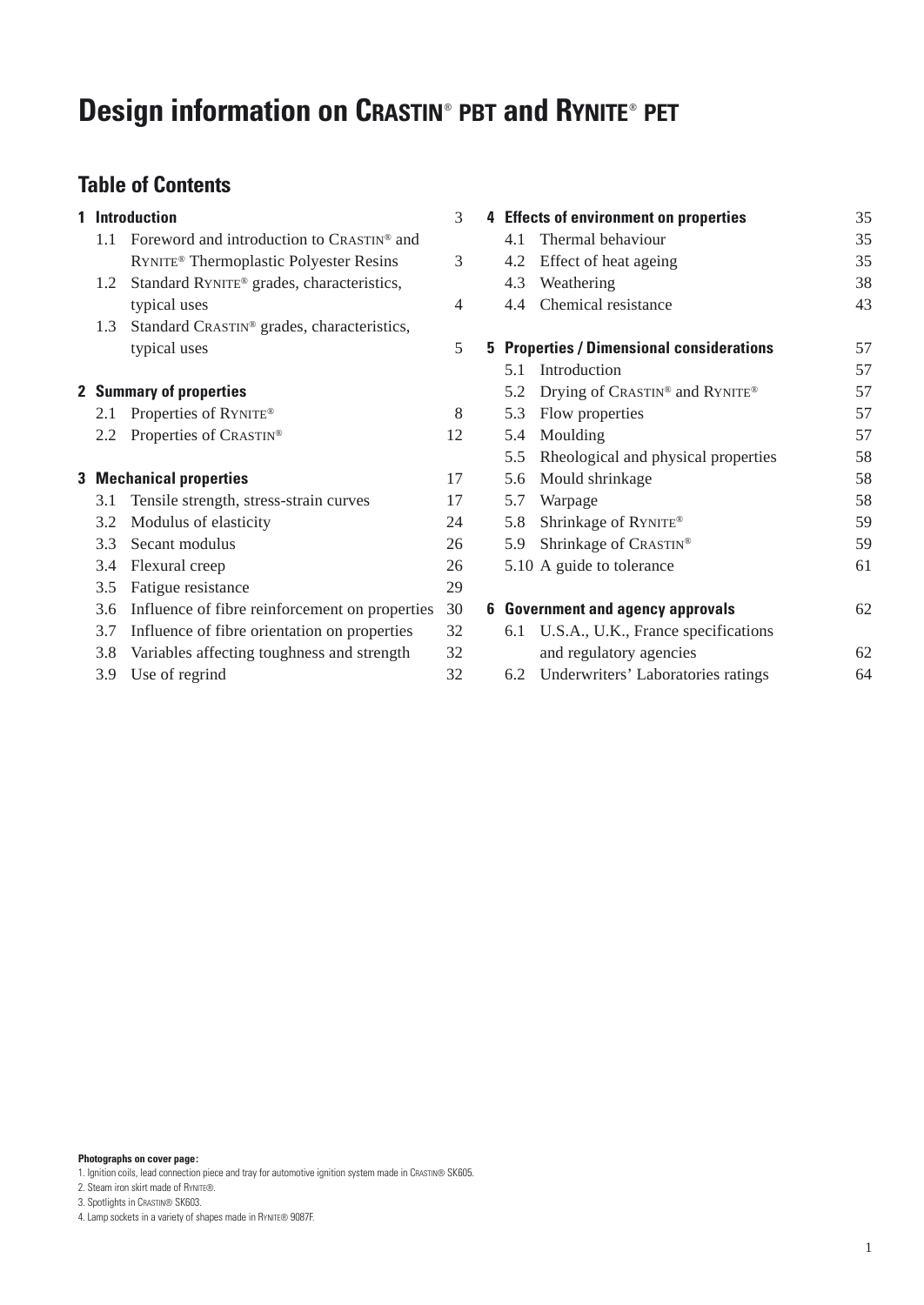# **1 – Introduction**

# **1.1 – Foreword**

CRASTIN® PBT and RYNITE® PET are DuPont's registered trademarks for its thermoplastic polyester resins.

This handbook contains material properties which can be useful for the structural design of plastic parts to be made with CRASTIN® or RYNITE®.

General design principles can be found in DuPont's "Design Handbook", Module I, where for instance subjects like snap fits, self tapping screws and gears are covered.

The data in this handbook cannot be complete and is also subject to change caused by newly defined test methods. For critical applications it is therefore recommended to verify properties with latest publications and to perform prototype testing of end-use parts.

### **Safety Information**

DuPont supplies Material Safety Data Sheet (MSDS) information to its customers with the initial order of RYNITE® and CRASTIN® resin and on the next order after an MSDS is revised. MSDSs include such information as hazardous components, health hazards, emergency and first aid procedures, disposal procedures and storage information.

### **Environment**

RYNITE® PET is based on the same polymer which is largely used for soft drink bottles with respect to its good environmental behaviour.

In following the guidelines of this manual, the amount of waste and reject parts generated will be minimised. The good melt stability of RYNITE® and CRASTIN® allows in general the recycling of properly handled production waste. If recycling is not possible, DuPont recommends, as the preferred option, incineration with energy recovery. The incinerator has to be equipped with a state of the art scrubber in order to clean the flue gases before release.

RYNITE® and CRASTIN® are not soluble in water and have practically no additives which can be extracted by water. Therefore RYNITE® and CRASTIN® represent no known risk to human health or the environment when land filled.

For any disposal, local regulations have to be observed which can vary significantly from locality to locality.

Polyethylene terephthalate and polybutylene terephthalate are mentioned on the 'green list' of the European Regulation EEC 259/93, Annex II. Thus, RYNITE® and CRASTIN® are not restricted for inter European transport of waste destined for recovery.

### **Introduction to DuPont's thermoplastic polyester resins**

RYNITE® thermoplastic polyester resins, listed in Table 1.1, contain uniformly dispersed glass fibres or mineral/glass combinations in polyethylene terephthalate (PET) resin which has been specially formulated for rapid crystallisation during the moulding process. RYNITE® thermoplastic polyester resins have an outstanding combination of properties – high strength, stiffness, excellent dimensional stability, outstanding chemical and heat resistance, and good electrical properties.

RYNITE® resins are noted for their excellent melt flow characteristics, close moulding tolerances, and high productivity from multicavity moulding. The properties, processing characteristics and competitive price of RYNITE® resins lead to high value-in-use and lower part costs.

CRASTIN® PBT thermoplastic resins, of which the basic grades are listed in Table 1.2, are based on polybutylene terephthalate (PBT) resin, which have been specially formulated for rapid crystallisation during the moulding process and may contain uniformly dispersed glass fibres or glass beads.

As with RYNITE®, the CRASTIN® resins have an outstanding combination of properties, so that they can fulfil the demands of various applications.

The melting point of PBT resins is about 30 K lower than that of PET resins, resulting in lower melt temperatures during moulding as well as slightly lower allowable design temperatures for moulded parts.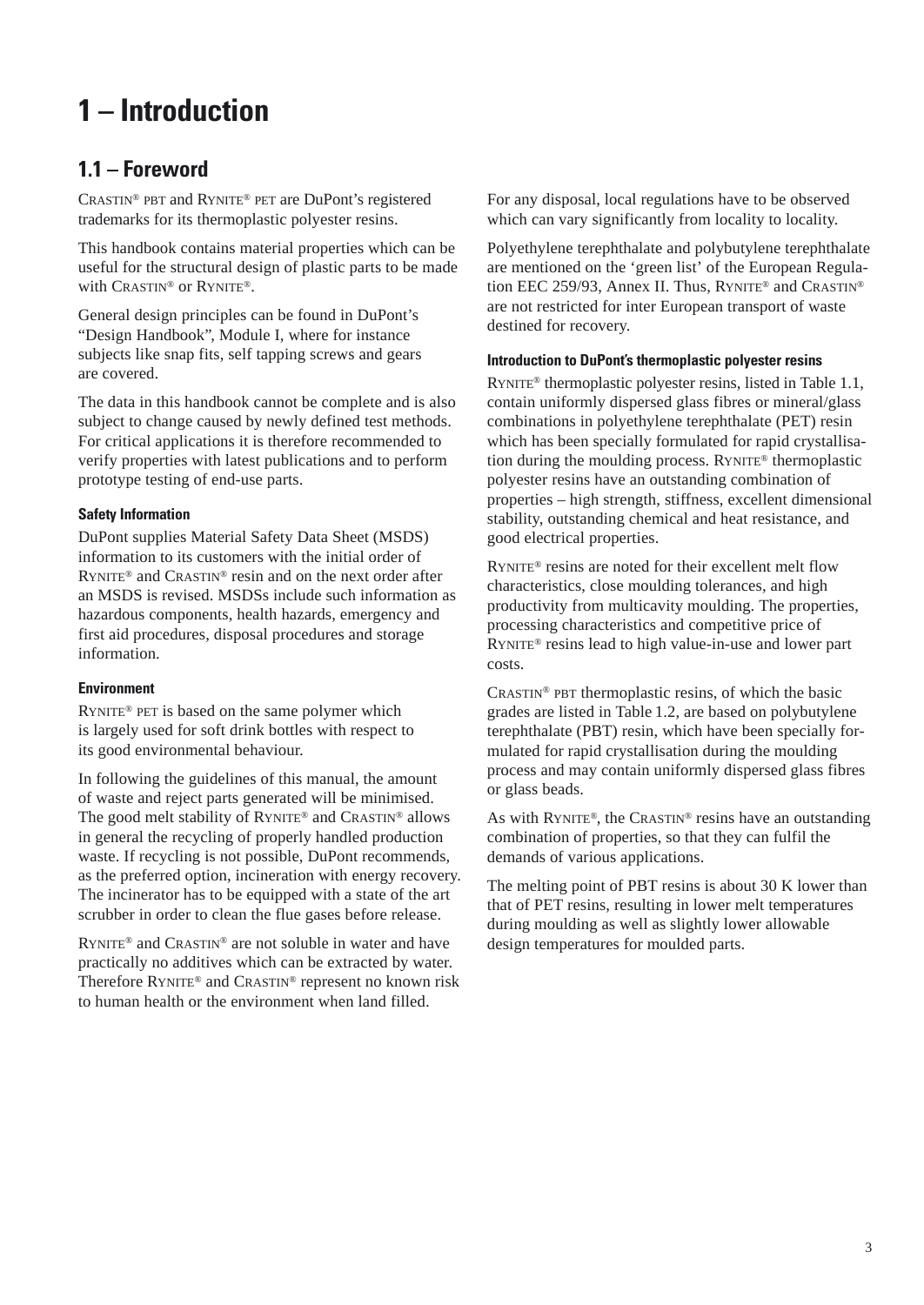# **1.2 – Standard RYNITE**® **grades, characteristics, typical uses**

### **General purpose grades**

| <b>Standard</b><br>grades  | <b>Characteristics</b>                                                                                                                                            | <b>Typical uses</b>                                                                                                                                                      |
|----------------------------|-------------------------------------------------------------------------------------------------------------------------------------------------------------------|--------------------------------------------------------------------------------------------------------------------------------------------------------------------------|
| $R$ YNITE <sup>®</sup> 530 | 30% glass-reinforced modified PET – outstanding balance of<br>strength, stiffness and toughness, good electrical properties,<br>and excellent surface appearance. | Ignition components, coil caps, relay bases, gears, sprockets,<br>carburettor components, various pump housings, vacuum<br>cleaner parts, furniture parts, lamp sockets. |
| $R$ VNITE <sup>®</sup> 536 | 36% glass-reinforced modified PET - high tensile strength.<br>Low outgassing.                                                                                     | Structural parts, brake booster pistons, foglamp housings,<br>various mechanical and structural parts.                                                                   |
| RYNITE <sup>®</sup> 545    | $45\%$ glass-reinforced modified PET $-$ greater strength<br>and stiffness, excellent dimensional stability and creep<br>resistance.                              | Lamp housings, compressor housings, fuel, air and temperature<br>sensor housings, frames, filament spools, coil bobbins,<br>transmission components, medical devices.    |
| $R$ YNITE <sup>®</sup> 555 | 55% glass-reinforced modified PET – superior stiffness,<br>dimensional stability, heat resistance, and outstanding<br>resistance to creep.                        | Structural support brackets, clamps, structural housings and<br>covers, transmission components, propellors.                                                             |

### **Low warpage grade**

| <b>RYNITE<sup>®</sup> 935</b> | 35% mica / glass reinforced modified PET – low warpage,<br>good electrical properties, high stiffness, high heat resistance.                                | Exterior body parts, structural housings and frames, irrigation<br>components, electrical components. |
|-------------------------------|-------------------------------------------------------------------------------------------------------------------------------------------------------------|-------------------------------------------------------------------------------------------------------|
| $R$ Ynite® 940                | 40% mica / glass reinforced modified PET – high stiffness,<br>low warpage, with excellent electrical properties.<br>Best in class adhesion to epoxy resins. | Auto ignition parts and bobins.                                                                       |

### **Toughened grades**

| RYNITE <sup>®</sup> 408         | 30% glass-reinforced, toughened PET. High impact<br>resistance, excellent balance of strength, stiffness and<br>toughness         | Water pump and structural housings                                                  |
|---------------------------------|-----------------------------------------------------------------------------------------------------------------------------------|-------------------------------------------------------------------------------------|
| <b>RYNITE® 415HP</b>            | 15% glass-reinforced, toughened PET. High impact<br>resistance and elongation at break. Modified for easy, fast<br>processing     | Electrical and electronic components, automotive housings<br>and structural parts   |
| <b>RYNITE<sup>®</sup> 425LW</b> | 25% mica / glass, toughened PET. High thermal choc<br>resistance, high flow properties, high adhesion to epoxy<br>potting resins. | Electrical and electronic components, large components with<br>integrated snapfits. |

### **Flame-retardant grade**

| <b>RYNITE<sup>®</sup> FR530L</b> | Flame-retardant, 30% glass reinforced modified PET.<br>Recognized by UL as 94 V-0 with a relative temperature index<br>of 155°C. Outstanding balance of properties and excellent flow<br>characteristics. | Electrical and electronic connectors and other components<br>requiring flame-retardant characteristics. Used in applications<br>employing vapour phase and wave soldering techniques. Also<br>used for high temperature bobbins. |
|----------------------------------|-----------------------------------------------------------------------------------------------------------------------------------------------------------------------------------------------------------|----------------------------------------------------------------------------------------------------------------------------------------------------------------------------------------------------------------------------------|
| <b>RYNITE<sup>®</sup></b> FR945  | Flame-retardant, 45% glass / mica reinforced PET. Recognized<br>by UL as 94 V-0 with a relative temperature index of 155°C.<br>Very low warpage properties.                                               | Electrical and electronic connectors and other components<br>requiring flame-retardant characteristics. Used in applications<br>employing vapour phase and wave soldering techniques. Also<br>used for high temperature bobbins. |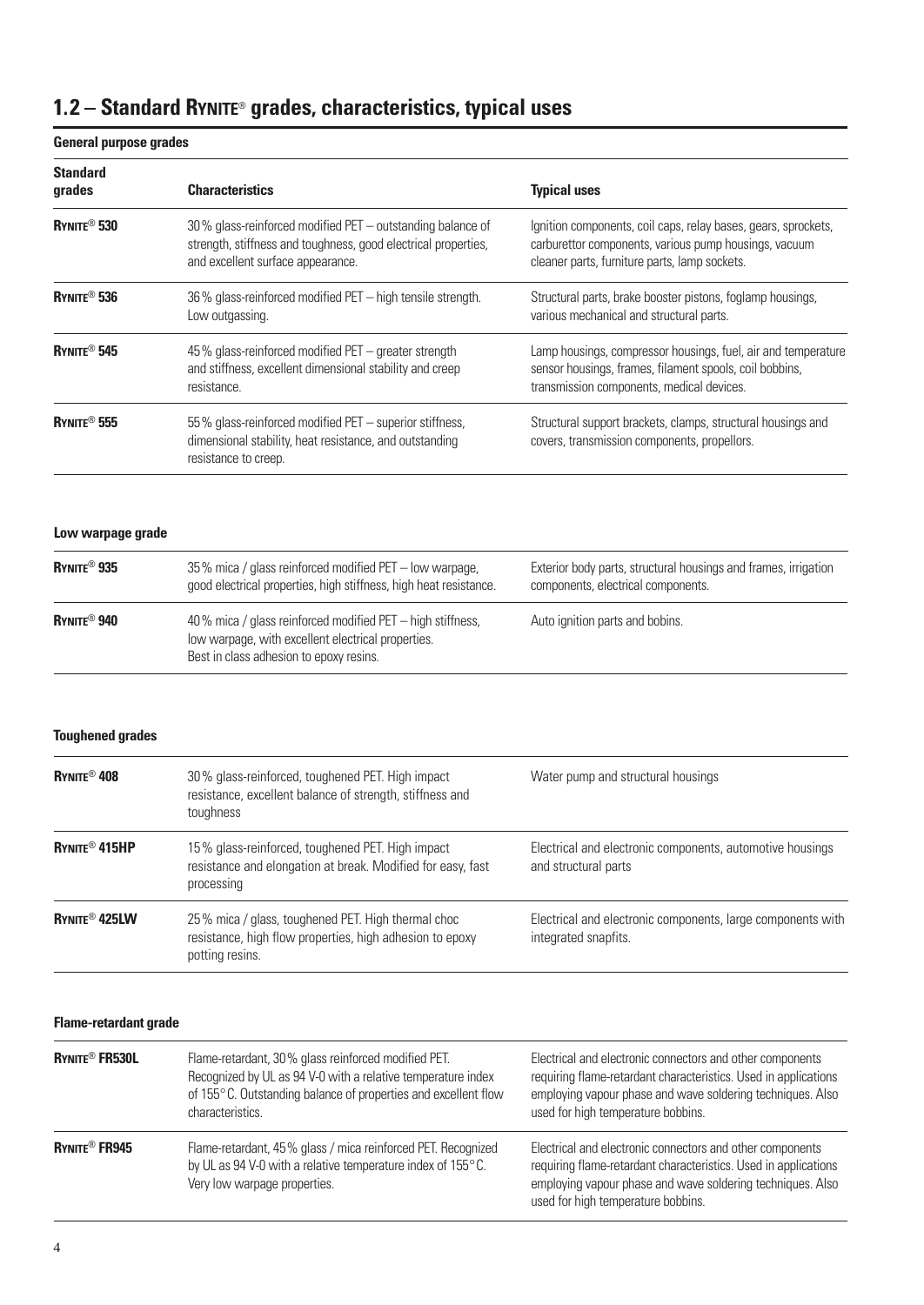# **1.2 – Standard RYNITE**® **grades, characteristics, typical uses** (continued)

| <b>Special grades</b>           |                                                                                                                 |                                         |
|---------------------------------|-----------------------------------------------------------------------------------------------------------------|-----------------------------------------|
|                                 | <b>Characteristics</b>                                                                                          | <b>Typical uses</b>                     |
| RYNITE <sup>®</sup> 530CS       | Modified PET with 30% glass fibre reinforcement. High colour<br>stability at elevated temperatures.             | Toaster housings, oven handles.         |
| RYNITE <sup>®</sup> 936CS       | Modified PET with 36% glass reinforcement. Good colour<br>stability, low warpage.                               | Housings, oven handles.                 |
| <b>RYNITE<sup>®</sup> FR943</b> | Flame-retardant, 43% glass fibre / glass flake. Recognized<br>by UL as 94 V-0. Very low warpage and colourable. | Electrical and electronical components. |

# **1.3 – Standard CRASTIN**® **grades, characteristics, typical uses**

|                                    | <b>General purpose grades</b>                                                                               |                                                                                                                                             |  |  |  |  |
|------------------------------------|-------------------------------------------------------------------------------------------------------------|---------------------------------------------------------------------------------------------------------------------------------------------|--|--|--|--|
| <b>Standard</b><br>grades          | <b>Characteristics</b>                                                                                      | <b>Typical uses</b>                                                                                                                         |  |  |  |  |
| <b>CRASTIN<sup>®</sup> S600F10</b> | Unreinforced PBT, high viscosity basic grade.                                                               | Moulding with thick wall sections, scissor handles, oven knobs,<br>mechanical parts.                                                        |  |  |  |  |
| <b>CRASTIN<sup>®</sup> S600F20</b> | Unreinforced, medium viscosity.                                                                             | General purpose resin for parts with thin walls such as<br>automotive connectors.                                                           |  |  |  |  |
| <b>CRASTIN<sup>®</sup> S620F20</b> | Unreinforced, medium viscosity, fast cycling.                                                               | Connectors, zippers, oven knobs.                                                                                                            |  |  |  |  |
| <b>CRASTIN<sup>®</sup> SK601</b>   | 10% glass-reinforced PBT.                                                                                   | Parts requiring higher HDT than unreinforced PBT, iron skirts,<br>coil formers.                                                             |  |  |  |  |
| <b>CRASTIN<sup>®</sup> SK602</b>   | 15% glass-reinforced PBT.                                                                                   | Automotive connectors, housings.                                                                                                            |  |  |  |  |
| <b>CRASTIN<sup>®</sup> SK603</b>   | 20% glass-reinforced PBT.                                                                                   | Lighting fixtures, car head lamp, housings.                                                                                                 |  |  |  |  |
| <b>CRASTIN<sup>®</sup> SK605</b>   | 30% glass fibre reinforced PBT.                                                                             | Parts demanding high strength, stiffness and HDT. Automotive<br>structural and electrical components, lamp parts, mechanical<br>components. |  |  |  |  |
| Low warpage grades                 |                                                                                                             |                                                                                                                                             |  |  |  |  |
| <b>CRASTIN<sup>®</sup> SO653</b>   | 20% glass beads filled PBT.                                                                                 | Housings, levers, gears, appliances parts.                                                                                                  |  |  |  |  |
| <b>CRASTIN<sup>®</sup> SO655</b>   | 30% glass beads filled PBT, isotropic properties.                                                           | Parts demanding higher stiffness and HDT than S600. Housings<br>for mechanical/electrical engineering and appliances.                       |  |  |  |  |
| <b>CRASTIN<sup>®</sup> LW9020</b>  | 20% glass-reinforced blend PBT-ASA blend.                                                                   | Connection boxes, connectors, housings in general where low<br>warpage is a must.                                                           |  |  |  |  |
| <b>CRASTIN<sup>®</sup> LW9030</b>  | 30% glass-reinforced PBT-ASA blend. Reduced warp<br>tendancy and low shrinkage compared to SK605. High CTI. | Parts which cannot be made in GR-PBT because of warpage.<br>Circular connectors, housings, switch components.                               |  |  |  |  |
|                                    |                                                                                                             |                                                                                                                                             |  |  |  |  |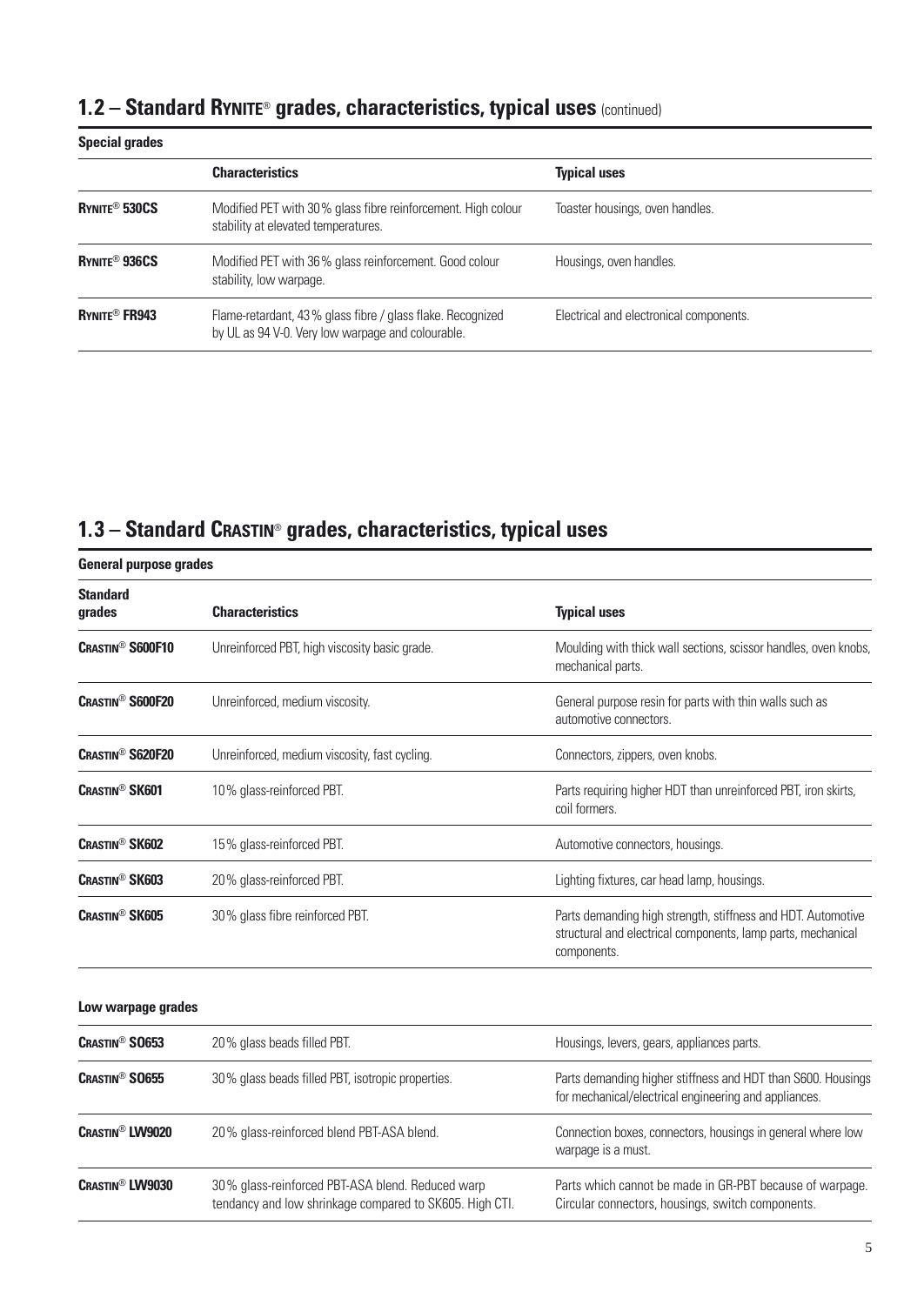# **1.3 – Standard CRASTIN**® **grades, characteristics, typical uses** (continued)

| <b>Toughened grades</b>          |                                                        |                                                                                                                                                               |
|----------------------------------|--------------------------------------------------------|---------------------------------------------------------------------------------------------------------------------------------------------------------------|
| <b>CRASTIN<sup>®</sup> ST820</b> | Unreinforced, impact modified PBT. Tough grade.        | Parts demanding high impact resistance, housings, fasteners,<br>mechanical parts.                                                                             |
| <b>CRASTIN<sup>®</sup> T803</b>  | 20% glass-reinforced PBT.                              | Parts requiring combination of stiffness and toughness such<br>as car ignition bobbins.                                                                       |
| <b>CRASTIN<sup>®</sup> T805</b>  | 30% glass-reinforced Co-PBT. High elongation at break. | Parts demanding high elongation at break and high energy<br>absorption capability. Encapsulation of coil formers (excellent<br>behaviour in thermal cycling). |

### **General purpose, Flame-retardant grades**

| <b>CRASTIN<sup>®</sup> S650FR</b>   | Unreinforced PBT, basic grade, UL-94 V-0 at 0,8 mm.   | Parts in electrical and electronic industry. Connectors.                                               |
|-------------------------------------|-------------------------------------------------------|--------------------------------------------------------------------------------------------------------|
| <b>CRASTIN<sup>®</sup> S680FR</b>   | Unreinforced PBT, basic grade, no blooming.           | Parts with very thin walls such as connectors, capacitors<br>housings, jonction blocks.                |
| <b>CRASTIN<sup>®</sup> SK641FR</b>  | 10% glass-reinforced PBT.                             | Parts of electrical and electronic industry.                                                           |
| <b>CRASTIN<sup>®</sup> SK643FR</b>  | 20% glass-reinforced PBT.                             | Parts of electrical and electronic industry.                                                           |
| <b>CRASTIN<sup>®</sup> SK645FR</b>  | 30% glass fibre reinforced PBT, UL-94 V-0 at 0,75 mm. | Parts in electrical and electronic industry. Connectors, coil<br>formers, relay parts.                 |
| <b>CRASTIN<sup>®</sup> SK655FR1</b> | 30% glass fibre reinforced PBT, UL-94 V-0 at 0,4 mm.  | Parts where high flow and low outgassing are key such as<br>circuit breakers, relay parts, connectors. |

### **Toughened, Flame-retardant grades**

| <b>CRASTIN<sup>®</sup> T841FR</b> | 10% glass-reinforced Co-PBT.                                                  | Parts in E/E industry demanding good flexibility and<br>toughness. Connectors, housings with snap-fits. |
|-----------------------------------|-------------------------------------------------------------------------------|---------------------------------------------------------------------------------------------------------|
| <b>CRASTIN<sup>®</sup> T843FR</b> | 20% glass-reinforced Co-PBT.                                                  | Parts in E/E industry demanding good flexibility and<br>toughness. Connectors, housings with snap-fits. |
| <b>CRASTIN<sup>®</sup> T845FR</b> | 30% glass-reinforced Co-PBT. High elongation at break.<br>UL94 V-0 at 1,5 mm. | Parts in E/E industry demanding good flexibility and<br>toughness. Connectors, housings with snap-fits. |
| <b>CRASTIN<sup>®</sup> T850FR</b> | Unreinforced, impact modified PBT. Tough grade.<br>V-0 at 1,5 mm. CTI >600.   | Parts in electrical and electronic industry.<br>Telecom connectors.                                     |

### **Low warpage, Flame-retardant grades**

| <b>CRASTIN<sup>®</sup> LW9020FR</b> | 20% glass-reinforced PBT-ASA blend.                                                                                                             | Parts where SK645FR cannot be used because very low<br>warpage is required. Connectors, housings. |
|-------------------------------------|-------------------------------------------------------------------------------------------------------------------------------------------------|---------------------------------------------------------------------------------------------------|
| <b>CRASTIN<sup>®</sup> LW9030FR</b> | 30% glass-reinforced PBT-ASA blend. Reduced warp<br>tendancy and low shrinkage compared to SK645FR or<br>CE7931. UL94 V-0 at 1,5 mm. CTI 375 V. | Parts where SK645FR cannot be used because very low<br>warpage is required. Connectors, housings. |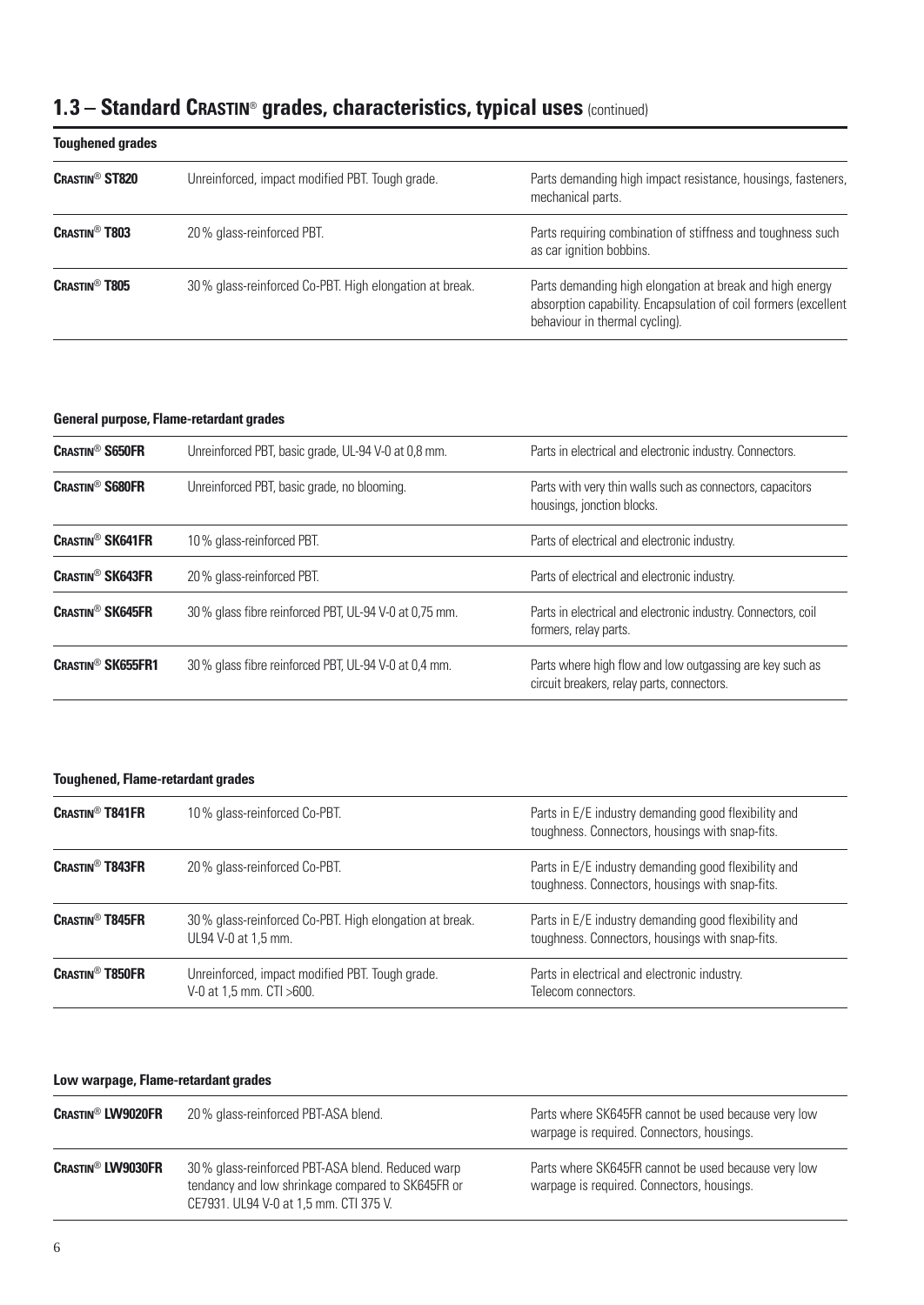# **2 – Summary of properties**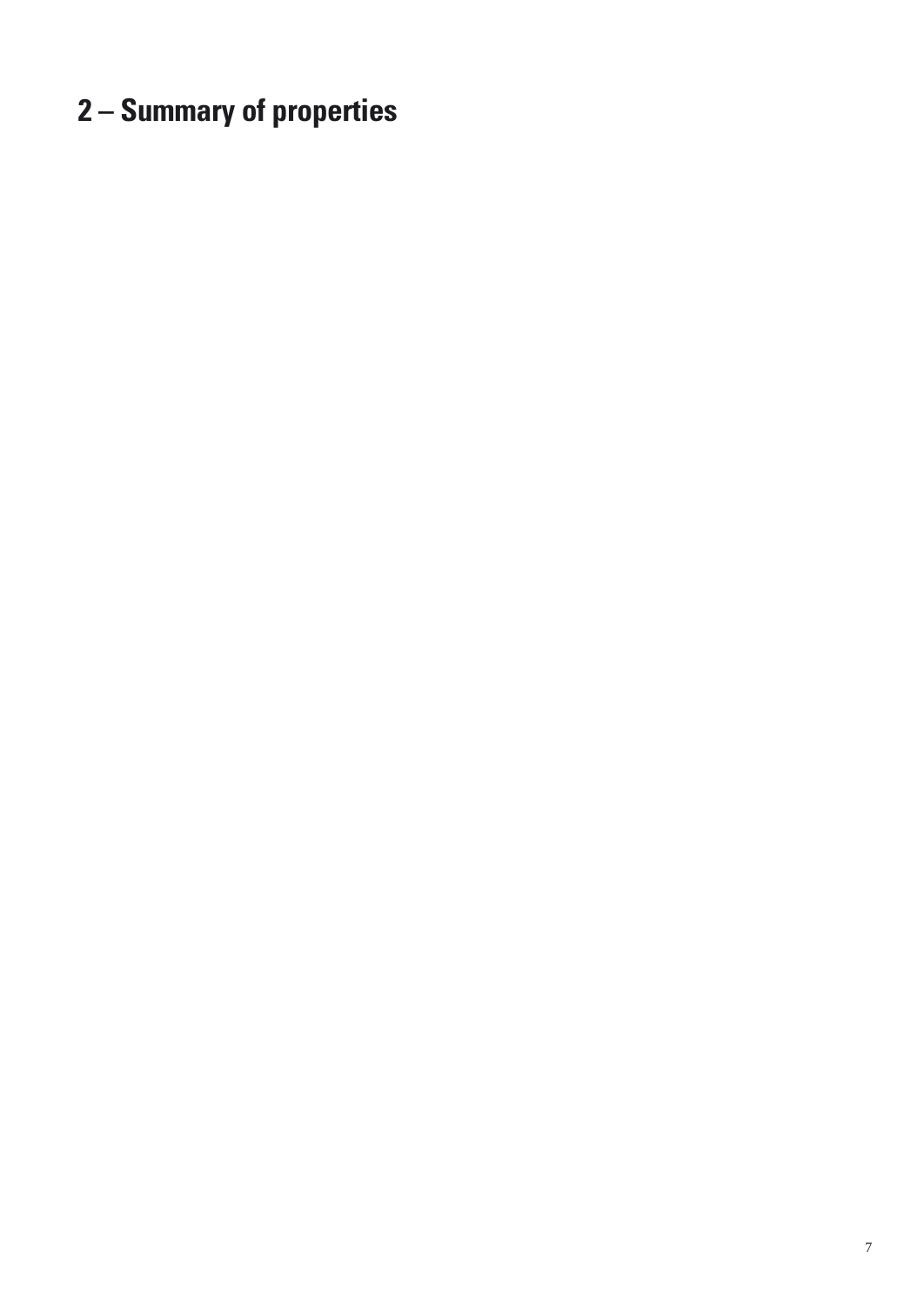# **2.1 – Properties of RYNITE**® **PET thermoplastic polyester resins**

|            |                                   |                 |                    |                   | <b>Glass reinforced</b> |       |       | <b>Flame</b><br>retardant |
|------------|-----------------------------------|-----------------|--------------------|-------------------|-------------------------|-------|-------|---------------------------|
|            |                                   |                 | <b>Test method</b> |                   |                         |       |       |                           |
|            | <b>Property</b>                   |                 | IS <sub>0</sub>    | <b>Units</b>      | 530                     | 545   | 555   | <b>FR530L</b>             |
|            | Stress at break <sup>1)</sup>     |                 | $527 - 1/2$        | MPa               |                         |       |       |                           |
|            |                                   | $-40^{\circ}$ C |                    |                   | 218                     | 242   | 221   | 193                       |
|            |                                   | $23^{\circ}$ C  |                    |                   | 158                     | 185   | 196   | 135                       |
|            |                                   | $93^{\circ}$ C  |                    |                   | 83                      | 92    | 96    | 72                        |
|            |                                   | $150^{\circ}$ C |                    |                   | 55                      | 67    | 71    | 45                        |
|            | Strain at break <sup>1)</sup>     |                 | $527 - 1/2$        | $\%$              |                         |       |       |                           |
|            |                                   | $-40^{\circ}$ C |                    |                   | 2,5                     | 2     | 1     | 1,9                       |
|            |                                   | $23^{\circ}$ C  |                    |                   | 2,5                     | 2     | 2     | 2                         |
|            |                                   | $93^{\circ}$ C  |                    |                   | 6                       | 5     | 4     | 3,5                       |
|            |                                   | $150^{\circ}$ C |                    |                   | $\overline{7}$          | 6     | 5     | $\overline{4}$            |
|            |                                   |                 |                    |                   |                         |       |       |                           |
|            | Tensile Modulus                   |                 | $527 - 1/2$        | <b>MPa</b>        | 11000                   | 16000 | 19500 | 12000                     |
| MECHANICAL | <b>Flexural Modulus</b>           |                 | 178                | MPa               |                         |       |       |                           |
|            |                                   | $-40^{\circ}$ C |                    |                   | 10300                   | 15200 | 20700 | 11000                     |
|            |                                   | $23^{\circ}$ C  |                    |                   | 9000                    | 13800 | 17900 | 9900                      |
|            |                                   | $93^{\circ}$ C  |                    |                   | 3600                    | 5500  | 9200  | 4600                      |
|            |                                   | $150^{\circ}$ C |                    |                   | 2700                    | 4000  | 5700  | 2600                      |
|            | Izod impact strength              |                 | 180                | kJ/m <sup>2</sup> |                         |       |       |                           |
|            | $-$ notched                       | $-30^{\circ}$ C |                    |                   | 10                      |       | 16    | 9,5                       |
|            |                                   | $23^{\circ}$ C  |                    |                   | 10                      | 11    | 15    | 8,0                       |
|            |                                   |                 |                    |                   |                         |       |       |                           |
|            | Charpy impact strength            |                 |                    | kJ/m <sup>2</sup> |                         |       |       |                           |
|            | $-$ notched                       | $23^{\circ}$ C  | 179/1eA            |                   | 11                      | 11    | 12    | 8,5                       |
|            |                                   | $-30^{\circ}$ C |                    |                   | 11                      | 11    | 12    | 8,5                       |
|            | - unnotched                       | $23^{\circ}$ C  | 179/1eU            |                   | 70                      | 60    | 50    | 40                        |
|            |                                   | $-30^{\circ}$ C |                    |                   | 45                      | 40    | 45    | 33                        |
|            | Tensile Creep Modulus (1000 h)    | $23^{\circ}$ C  | 899                | MPa               | 8800                    | 13300 | 15300 | 9700                      |
|            | Melting temperature <sup>2)</sup> |                 | 3146C              | $^{\circ}$ C      | 250                     | 250   | 250   | 250                       |
|            | Temperature of deflection         |                 | 75                 | $^{\circ}$ C      |                         |       |       |                           |
|            | under load 3)                     | 1,8 MPa         |                    |                   | 224                     | 226   | 229   | 224                       |
|            |                                   |                 |                    |                   |                         |       |       |                           |
|            | Thermal conductivity              | $C-177$         | $W/m \cdot K$      |                   | 0,29                    | 0,32  | 0,33  | 0,25                      |
| THERMAI    | Vicat softening temperature       | B/50            | 306                | $^{\circ}$ C      | 228                     | 230   | 230   | 218                       |
|            | Temperature index :               | $(0, 8$ mm $)$  | <b>UL 746B</b>     | $^{\circ}$ C      |                         |       |       |                           |
|            | Electrical                        |                 |                    |                   | 140                     | 140   | 140   | 150                       |
|            | Mechanical w. impact              |                 |                    |                   | 140                     | 140   | 140   | 150                       |
|            |                                   |                 |                    |                   | 140                     | 140   | 140   | 150                       |

5) Numerical flame test ratings are not intended to represent behaviour of moulded parts in real life fire conditions; each enduser must determine whether any potential flammability hazards exist with parts moulded from Ry

All the above information is subject to the disclaimer printed on the back page of this document.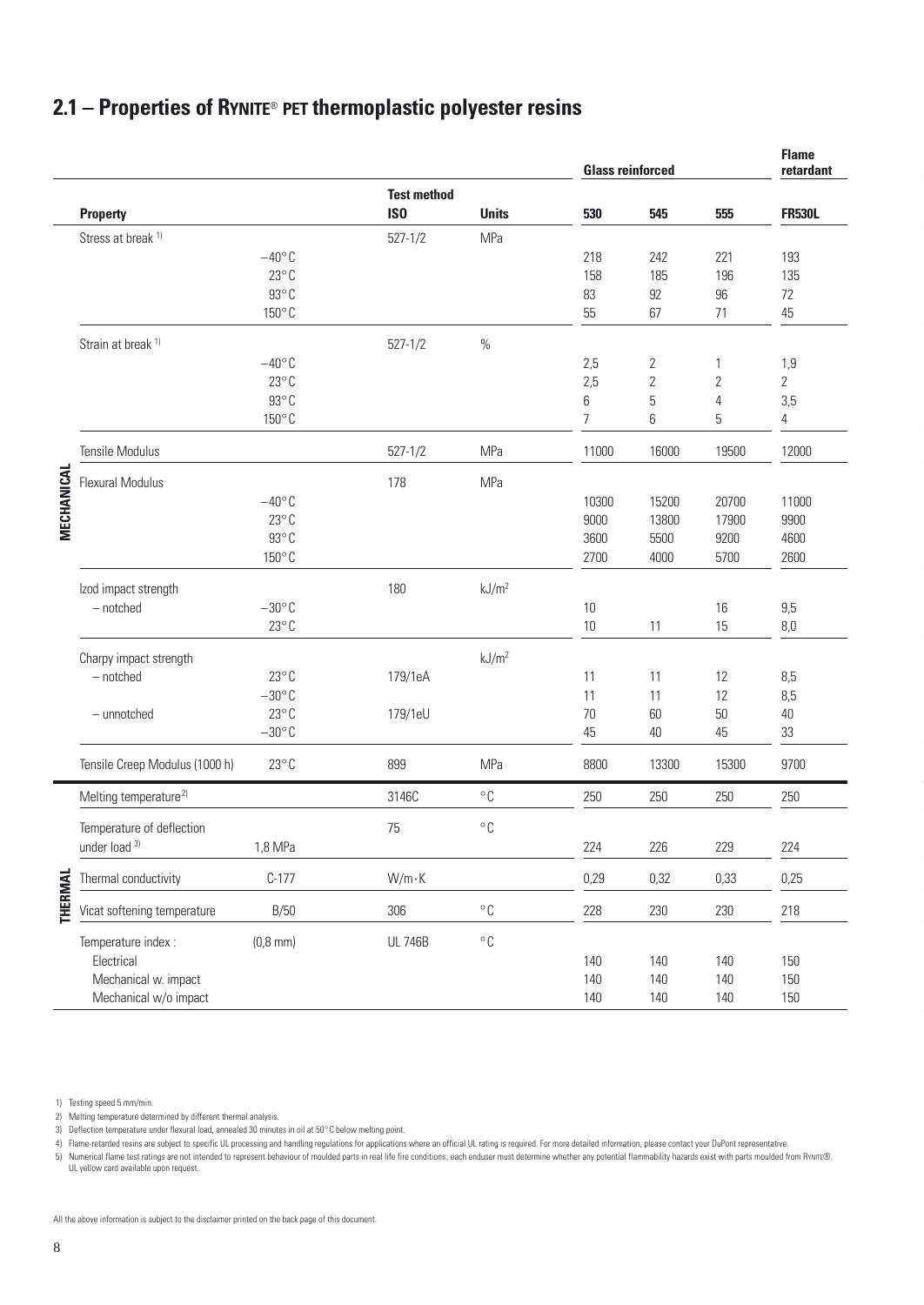| <b>Colour stable</b> |                | <b>Toughened</b> |       | <b>Mineral</b><br>reinforced |
|----------------------|----------------|------------------|-------|------------------------------|
| 530CS                | 936CS          | 408              | 415HP | 935                          |
|                      |                |                  |       |                              |
|                      |                | 206              | 145   | 121                          |
| 180                  | 122            | 126              | 79    | 85                           |
|                      |                | 70               | 45    | 44                           |
|                      |                | 55               | 36    | $30\,$                       |
|                      |                | 3,0              | 3     | $\overline{2}$               |
| 2,5                  | $\overline{2}$ | 3,3              | 5     | $\overline{2}$               |
|                      |                | 7                | 14    | 5                            |
|                      |                | 7,5              | 14,2  | 5                            |
| 11000                | 11200          | 9300             | 4700  | 10200                        |
|                      |                | 8900             | 5900  | 11800                        |
|                      |                | 8300             | 3600  | 9600                         |
|                      |                | 3000             | 1300  | 3400                         |
|                      |                | 2300             | 1100  | 2200                         |
|                      |                |                  | 7,7   | 4                            |
| 9,5                  | 3,8            | 12               | 12,5  | 5                            |
| 10,5                 | 5,2            | 14               | 11    | 6                            |
|                      |                |                  | 8     | $\overline{4}$               |
| $50\,$               | 22             | 70               | 55    | 25                           |
|                      |                |                  | 25    | 20                           |
|                      |                |                  |       | 7700                         |
| 250                  | 250            | 250              | 250   | 250                          |
| 227                  | 203            | 220              | 207   | 200                          |
|                      |                | 0,29             |       | 0,26                         |
|                      |                |                  | 206   | 204                          |
|                      |                |                  |       |                              |
|                      |                | 140              | 140   | 140                          |
|                      |                | 140              | 120   | 140                          |
|                      |                | 140              | 140   | 140                          |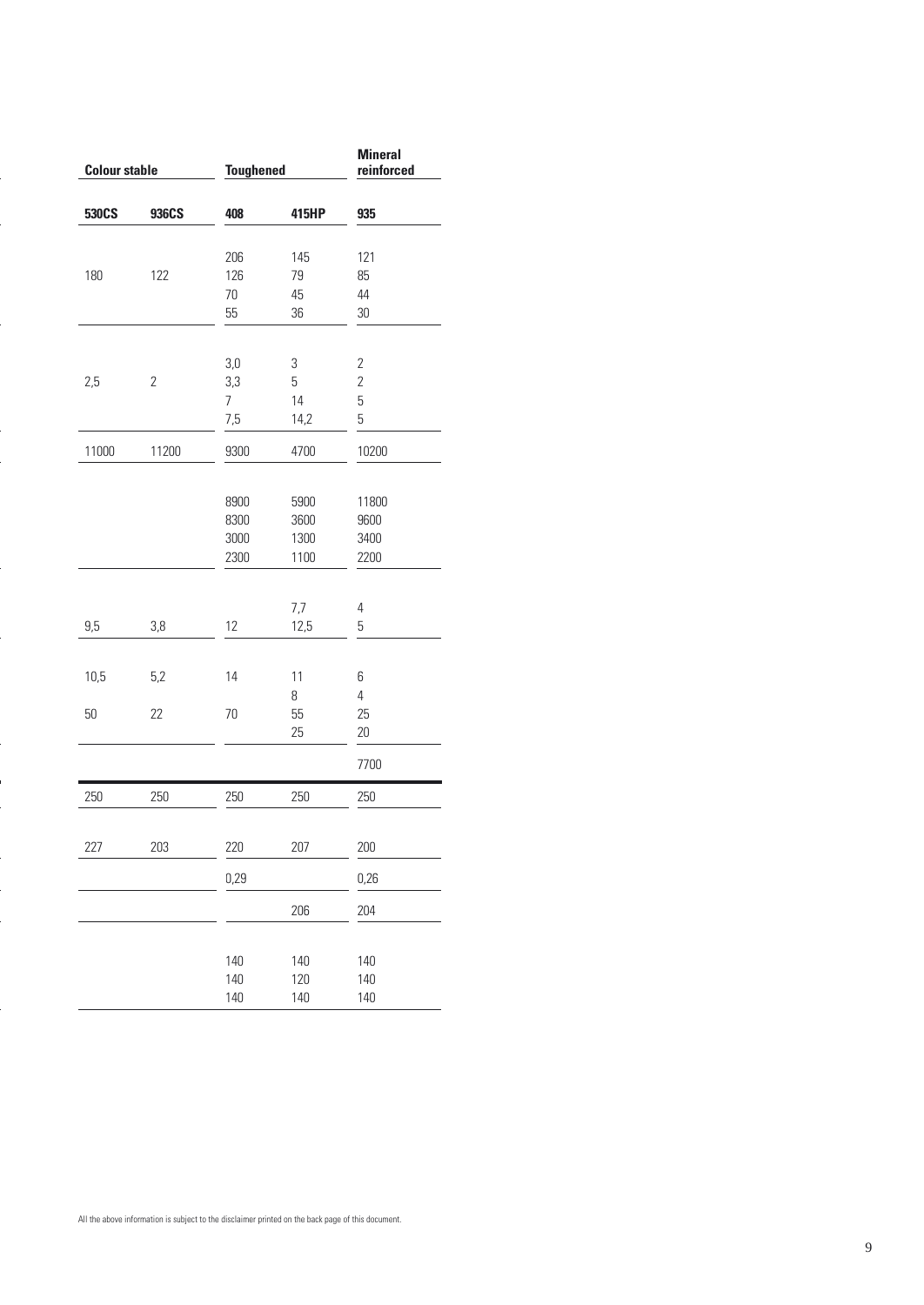# **Properties of RYNITE**® **PET thermoplastic polyester resins** (continued)

|                 |                                            |                        |                                     |                        |                  | <b>Glass reinforced</b> |              | <b>Flame</b><br>retardant  |
|-----------------|--------------------------------------------|------------------------|-------------------------------------|------------------------|------------------|-------------------------|--------------|----------------------------|
|                 |                                            |                        | <b>Test method</b>                  |                        |                  |                         |              |                            |
|                 | <b>Property</b><br>Volume resistivity      |                        | IS <sub>0</sub><br><b>IEC 60093</b> | <b>Units</b><br>Ohm·cm | 530<br>$10^{15}$ | 545<br>$10^{15}$        | 555          | <b>FR530L</b><br>$10^{15}$ |
|                 |                                            |                        |                                     |                        |                  |                         |              |                            |
|                 | Surface resistivity                        |                        | <b>IEC 60093</b>                    | Ohm                    | $10^{14}$        | $10^{14}$               |              | $10^{14}$                  |
|                 | Relative permittivity                      |                        |                                     |                        |                  |                         |              |                            |
|                 |                                            | $10^2$ Hz<br>$10^6$ Hz | <b>IEC 60250</b>                    |                        | 4,2<br>3,9       | 4,5<br>4,4              | 4,8<br>4,7   | 4,8<br>4,7                 |
|                 | Electric strength                          |                        |                                     | kV/mm                  |                  |                         |              |                            |
| ELECTRICAL      | 1,0 mm disk                                | $23^{\circ}$ C         | IEC 60243-1                         |                        | 35               | 32                      | 35           | 33                         |
|                 | Dissipation factor                         |                        | IEC 60250                           | $10^{-4}$              |                  |                         |              |                            |
|                 |                                            | $102$ Hz               |                                     |                        | 130              | 70                      | 70           | 70                         |
|                 |                                            | $10^6$ Hz              |                                     |                        | 70               | 110                     | 70           | 100                        |
|                 | Arc resistance                             |                        | <b>UL 746A</b>                      | S                      | 125              | 126                     | 126          | 117                        |
|                 | Comparative tracking                       |                        | <b>UL 746A</b>                      | PLC level*             | $\overline{2}$   | $\overline{2}$          | 3            | $\overline{2}$             |
|                 | Index (CTI)                                |                        | IEC 60112                           | V                      | 250              | 250                     | 200          | 250                        |
|                 | Flammability <sup>4), 5)</sup><br>$0,8$ mm |                        | <b>UL-94</b>                        |                        |                  |                         |              | $V-0$                      |
| FLAMMABILITY    |                                            |                        |                                     |                        | <b>HB</b>        | <b>HB</b>               | HB           | at 0,35 mm                 |
|                 | Oxygen index                               |                        | 4589                                | $\%$                   | 20               | 20                      | 22           | 33                         |
|                 | Glow wire flammability                     | $2 \text{ mm}$         | IEC 60695-2-1                       | $^{\circ}$ C           | 750              | 750                     |              | 960 (at 1,2 mm)            |
|                 |                                            | 3 mm                   |                                     |                        | 750              | 850                     |              | 960                        |
|                 | Density                                    |                        | 1183                                | g/cm <sup>3</sup>      | 1,56             | 1,69                    | 1,80         | 1,67                       |
|                 | Humidity absorption, 50% RH, 23°C          |                        | 62                                  | $\%$                   | 0,2              | 0,14                    | 0,11         | 0,17                       |
|                 | Water absorption, saturation, 23°C         |                        |                                     |                        | 0,78             | 0,62                    | 0,59         | 0,77                       |
|                 | Hardness Rockwell                          |                        | 2039/2                              |                        |                  |                         |              |                            |
| <b>IEDUS</b>    | scale M<br>scale R                         |                        |                                     |                        | 100<br>120       | 100<br>120              | 100<br>120   | 100<br>120                 |
|                 | Mould shrinkage (3,2 mm) approx.           |                        |                                     | $\%$                   |                  |                         |              |                            |
| <b>MISCELLA</b> | parallel                                   |                        |                                     |                        | 0,2              | 0,2                     | 0,2          | 0,2                        |
|                 | normal                                     |                        |                                     |                        | 0,9              | 0,8                     | 0,7          | 0,9                        |
|                 | Coefficient of friction                    |                        | ASTM D 1894                         |                        |                  |                         |              |                            |
|                 | against self<br>against steel              |                        |                                     |                        | 0,18<br>0,17     | 0,17<br>0,20            | 0,27<br>0,18 | 0,18<br>0,19               |
|                 |                                            |                        |                                     |                        |                  |                         |              |                            |
|                 | Taber abrasion<br>CS-17 wheel, 1000 g      |                        | ASTM D 1044                         | mg/1000 cycles         | 30               | 44                      |              | 38                         |

5) Numerical flame test ratings are not intended to represent behaviour of moulded parts in real life fire conditions; each enduser must determine whether any potential flammability hazards exist with parts moulded from Ry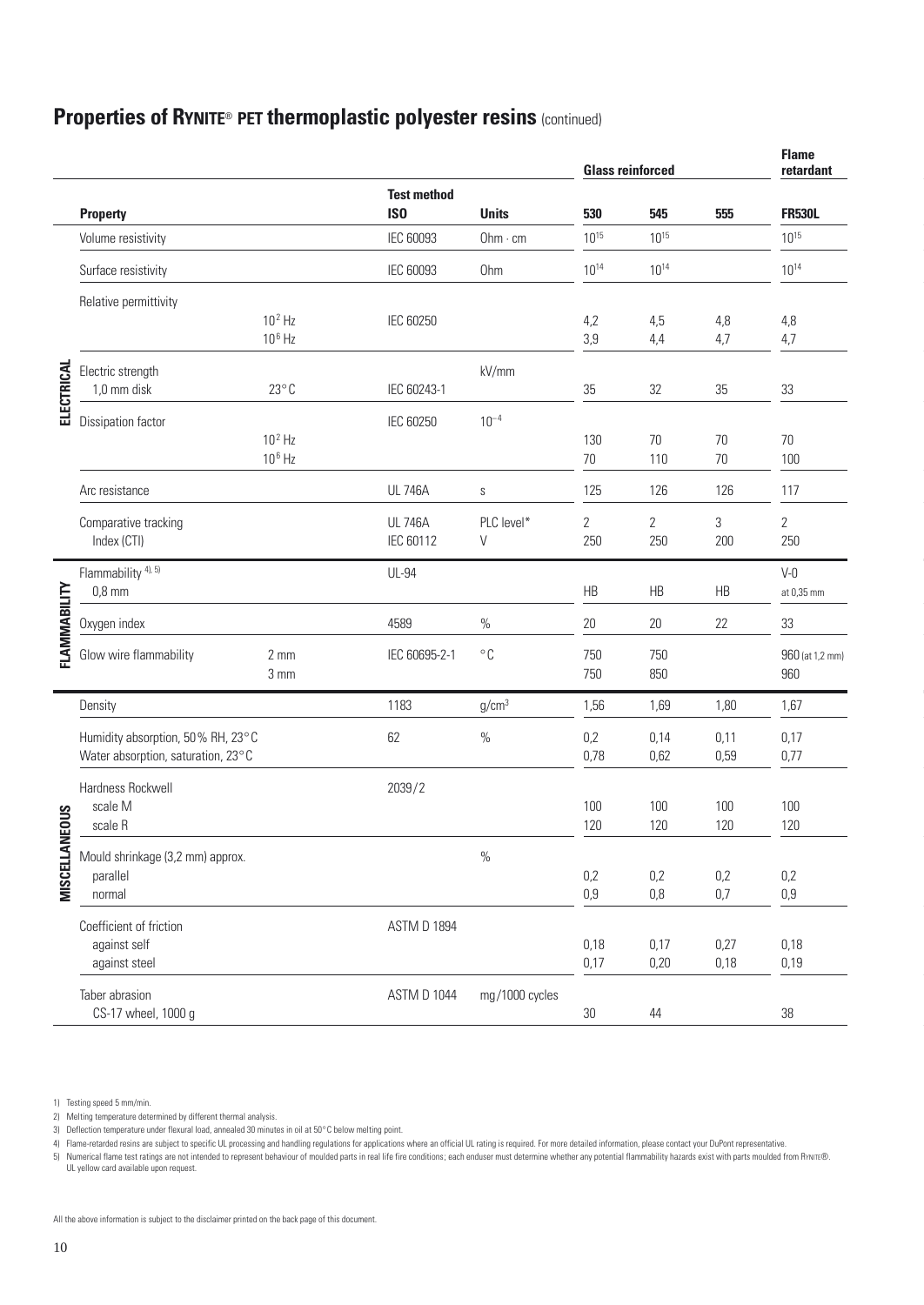| <b>Colour stable</b> |       | <b>Toughened</b> |                | <b>Mineral</b><br>reinforced |  |
|----------------------|-------|------------------|----------------|------------------------------|--|
| 530CS                | 936CS | 408              | 415HP          | 935                          |  |
|                      |       | $10^{15}$        | $10^{13}$      | $10^{15}$                    |  |
|                      |       | $10^{14}$        | $10^{13}$      | $10^{14}$                    |  |
|                      |       | 3,3              |                | 4,5<br>4,1                   |  |
|                      |       |                  |                |                              |  |
|                      |       |                  |                | 39                           |  |
|                      |       | 150              |                | 300<br>250                   |  |
|                      |       |                  | 95             | 131                          |  |
|                      |       | $\overline{2}$   | $\overline{2}$ | $\overline{2}$               |  |
| 250                  |       | 250              | 250            | 325                          |  |
|                      |       | HB               | HB             | HB                           |  |
|                      |       |                  | 19             |                              |  |
|                      |       |                  |                |                              |  |
| 1,59                 | 1,63  | 1,49             | 1,39           | 1,58                         |  |
|                      |       |                  | 0,25<br>2,5    | 0,13<br>0,83                 |  |
|                      |       | 70<br>115        | 58<br>111      | 75<br>115                    |  |
| 0,2                  | 0,25  | 0,2              | 0,3            | 0,4                          |  |
|                      |       | 0,7              | 1,0            | 0,8                          |  |
|                      |       |                  | 0,42<br>0,27   | 0,21<br>0,19                 |  |
|                      |       |                  |                |                              |  |
|                      |       |                  | 35             |                              |  |

| ⋇ |   | PLC leveL  |         | CTI |
|---|---|------------|---------|-----|
|   | Λ |            | T >     | 600 |
|   | 1 | 600 >      | $T$ $>$ | 400 |
|   | 2 | 400 >      | T       | 250 |
|   | 3 | $250 \geq$ | T >     | 175 |
|   | 4 | 175 >      | T >     | 100 |
|   | 5 | 100 >      | T1      | Π   |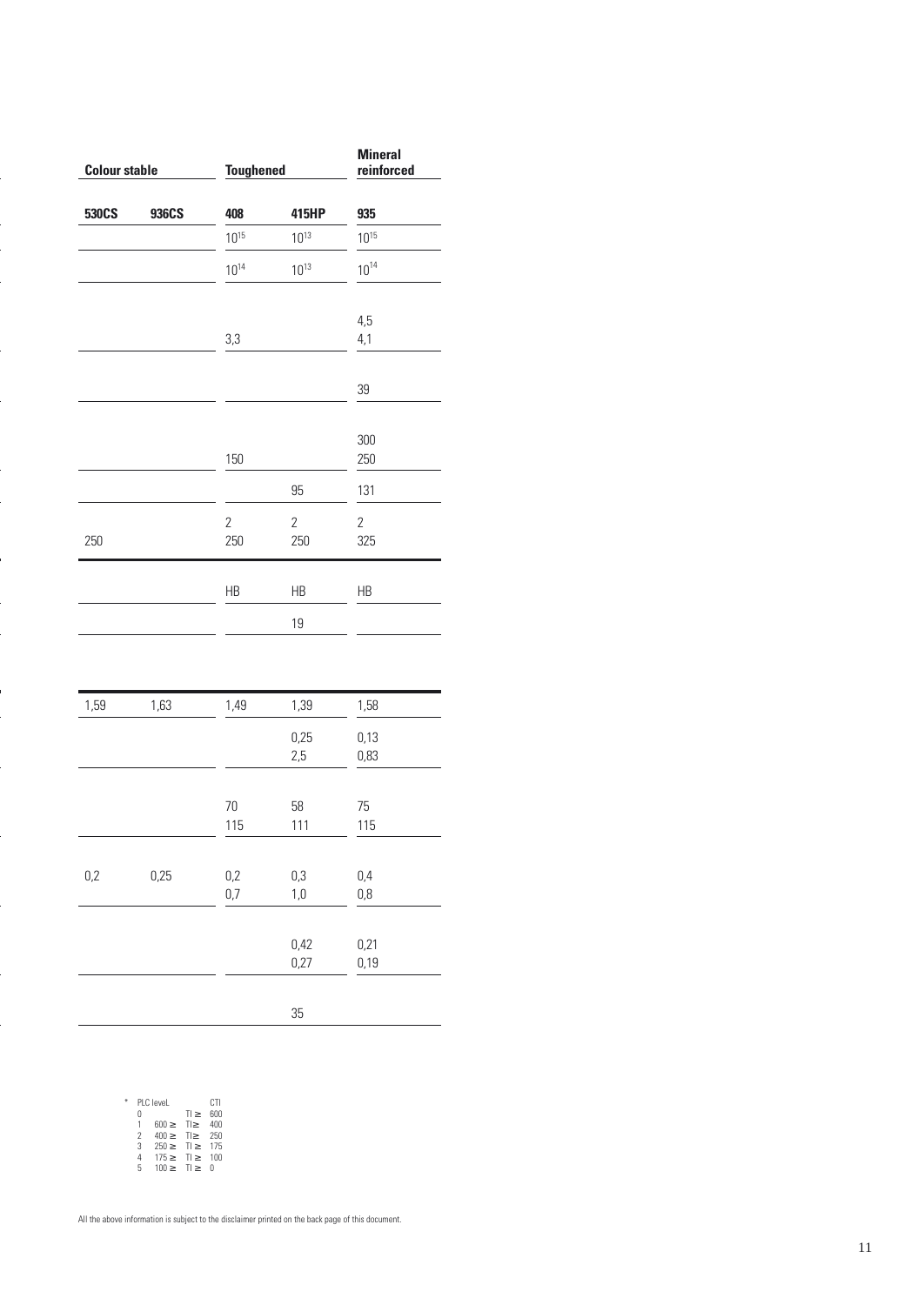# **2.2 – Properties of non-flame retardant CRASTIN**® **PBT grades**

|                   |                                              |                           |                                  |                   | <b>Unreinforced</b>          |                                       |                                   | <b>Glass reinforced</b>  |                                      | <b>Glass</b><br><b>beads</b><br>filled |
|-------------------|----------------------------------------------|---------------------------|----------------------------------|-------------------|------------------------------|---------------------------------------|-----------------------------------|--------------------------|--------------------------------------|----------------------------------------|
|                   | <b>Property</b>                              | <b>Test</b><br>conditions | <b>Method</b><br>IS <sub>0</sub> | <b>Units</b>      | Multi-<br>purpose<br>S600F10 | <b>High</b><br>impact<br><b>ST820</b> | Multi-<br>purpose<br><b>SK605</b> | Low<br>warpage<br>LW9030 | <b>High</b><br>impact<br><b>T805</b> | Low<br>warpage<br>S0655                |
|                   | Yield stress <sup>1)</sup>                   | $23^{\circ}$ C            | $527 - 1/2$                      | MPa               | 58                           | 35                                    | *                                 | *                        | *                                    | *                                      |
|                   | Yield strain <sup>1)</sup>                   | $23^{\circ}$ C            | $527 - 1/2$                      | $\%$              | 3,6                          | 9                                     | *                                 | $\ast$                   | $\ast$                               | $\ast$                                 |
|                   | Stress at break <sup>1)</sup>                | $23^{\circ}$ C            | $527 - 1/2$                      | MPa               | $\ast$                       | $\ast$                                | 140                               | 135                      | 100                                  | 57                                     |
|                   | Strain at break <sup>1)</sup>                | 50 mm/min                 | $527 - 1/2$                      | $\%$              | >50                          | $>50$                                 | $\ast$                            | $\ast$                   | *                                    | $\ast$                                 |
|                   |                                              | 5 mm/min                  | $527 - 1/2$                      | $\%$              | $\ast$                       | $\ast$                                | 2,6                               | 2,8                      | 4,2                                  | 5,8                                    |
|                   | Tensile modulus <sup>1)</sup>                | $1$ mm/min                | $527 - 1/2$                      | MPa               | 2700                         | 1600                                  | 10000                             | 9500                     | 7000                                 | 4000                                   |
|                   | Tensile creep modulus <sup>1)</sup>          | 1 <sub>h</sub>            | 899                              | MPa               | 2600                         | $\qquad \qquad -$                     | 9000                              | 9000                     | 6200                                 | 3600                                   |
|                   |                                              | 1000 h                    |                                  |                   | 1800                         | $\overline{\phantom{0}}$              | 6600                              | 7300                     | 4000                                 | 2500                                   |
|                   | Flexural strength <sup>2)</sup>              |                           | 178                              | MPa               | 85                           | 67                                    | 210                               | 190                      | 160                                  | 95                                     |
|                   | Ball indentation hardness <sup>2)</sup>      | H 358/30                  | 2039-1                           | MPa               | 139                          | 78                                    |                                   | $\equiv$                 | 150                                  | 170                                    |
|                   |                                              | H 961/30                  |                                  |                   |                              | $\overline{\phantom{0}}$              | 200                               | 175                      | $\overline{\phantom{0}}$             |                                        |
| <b>MECHANICAL</b> | Izod notched impact strength <sup>2)</sup>   |                           |                                  |                   |                              |                                       |                                   |                          |                                      |                                        |
|                   |                                              | $23^{\circ}$ C            | 180/1A                           | kJ/m <sup>2</sup> | 6,5                          | 58                                    | 11                                | 10                       | 12                                   | 4                                      |
|                   |                                              | $-30^{\circ}$ C           |                                  |                   | 6                            | 10                                    | 9                                 | 8                        | 10                                   | $\sqrt{3}$                             |
|                   | Izod Impact strength                         | $23^{\circ}$ C            | 180/1U                           | kJ/m <sup>2</sup> | <b>NB</b>                    | <b>NB</b>                             | 56                                | 50                       | 50                                   | 26                                     |
|                   |                                              | $-30^{\circ}$ C           |                                  |                   | 130                          | 215                                   | 55                                | 50                       | 50                                   | 25                                     |
|                   | Charpy notched impact strength <sup>3)</sup> |                           |                                  |                   |                              |                                       |                                   |                          |                                      |                                        |
|                   |                                              | $23^{\circ}$ C            | 179/1eA                          | kJ/m <sup>2</sup> | 4,2                          | 87                                    | 12,4                              | 10,4                     | 14,5                                 | 4,2                                    |
|                   |                                              | $-30^{\circ}$ C           |                                  |                   | 4                            | 12,8                                  | 11,1                              | 9,3                      | 12,6                                 | 3,5                                    |
|                   | Charpy Impact strength                       | $23^{\circ}$ C            | 179/1eU                          | kJ/m <sup>2</sup> | <b>NB</b>                    | <b>NB</b>                             | 69                                | 63                       | 77                                   | 49                                     |
|                   |                                              | $-30^{\circ}$ C           |                                  |                   | <b>NB</b>                    | <b>NB</b>                             | 82                                | 66                       | 89                                   | 50                                     |
|                   |                                              |                           |                                  |                   |                              |                                       |                                   |                          |                                      |                                        |
|                   | Melting temperature                          | 10 K/min                  | <b>DSC</b>                       | $^{\circ}$ C      | 225                          | 225                                   | 225                               | 225                      | 206                                  | 225                                    |
|                   | Temperature of deflection                    | 0,45 MPa                  | 75                               | $^{\circ}$ C      | 160                          | 105                                   | 220                               | 215                      | 205                                  | $\overline{212}$                       |
|                   | under load 4)                                | 1,8 MPa                   |                                  |                   | 60                           | 48                                    | 205                               | 182                      | 190                                  | 99                                     |
|                   |                                              | 5,0 MPa                   |                                  |                   | ∗                            | ∗                                     | 179                               | *                        | 152                                  | $\ast$                                 |
|                   | Coefficient of linear                        | parallel                  | ASTM E 831 10 <sup>-4</sup> /K   |                   | 1,3                          | 1,9                                   | 0,3                               | 0,25                     | 0,3                                  | 1,0                                    |
|                   | thermal expansion                            | normal                    |                                  |                   | 1,3                          | 1,9                                   | 0,9                               | 1,0                      | 1,2                                  | 1,0                                    |
|                   | Thermal conductivity                         |                           | DIN 51046                        | $W/m \cdot K$     | 0,25                         |                                       | 0,28                              | 0,26                     | 0,28                                 | 0,28                                   |
| <b>THERMAL</b>    | Vicat softening temperature <sup>5)</sup>    | 50 K/h; 10 N              | 306                              | $\overline{C}$    | $\overline{216}$             | 216                                   | 221                               | 214                      | 205                                  | 210                                    |
|                   |                                              | 50 K/h; 50 N              |                                  |                   | 175                          | 123                                   | 213                               | 150                      | 191                                  | 198                                    |
|                   | Hot ball pressure test                       | Plate 3 mm                | <b>VDE 0470</b>                  | $^{\circ}$ C      | 180                          | $\overline{\phantom{0}}$              | 210                               | 180                      | 200                                  | 190                                    |
|                   | Temperature index                            |                           | <b>UL 746B</b>                   | $\overline{C}$    | $0,75$ mm                    | $\equiv$                              | $0,75$ mm                         | $\overline{3,0}$ mm      | $1,5$ mm                             | $0,8$ mm                               |
|                   | electrical                                   |                           |                                  |                   | 130                          |                                       | 130                               | 130                      | 140                                  | 120                                    |
|                   | mechanical with impact                       |                           |                                  |                   | 115                          |                                       | 130                               | 130                      | 130                                  | 120                                    |
|                   | mechanical without impact                    |                           |                                  |                   | 120                          |                                       | 130                               | 130                      | 140                                  | 120                                    |
|                   | Stress at break                              | 5000h                     | IEC 60216                        | $\overline{C}$    | 130                          | $\equiv$                              | 165                               | 160                      | 155                                  | 150                                    |
|                   |                                              | 20000 h                   |                                  |                   | 120                          | $\overline{\phantom{0}}$              | 145                               | 145                      | 140                                  | 135                                    |

∗ Properties are not applicable for this material. 1) Tensile test bar 4 mm (ISO 3167). 2) Test bar of 80 × 10 × 4 mm. 3) Test bar of 80 × 10 × 4 mm. 4) Test bar of 110 × 10 × 4 mm. 5) Specimen of ≥10 × 10 × 4 mm.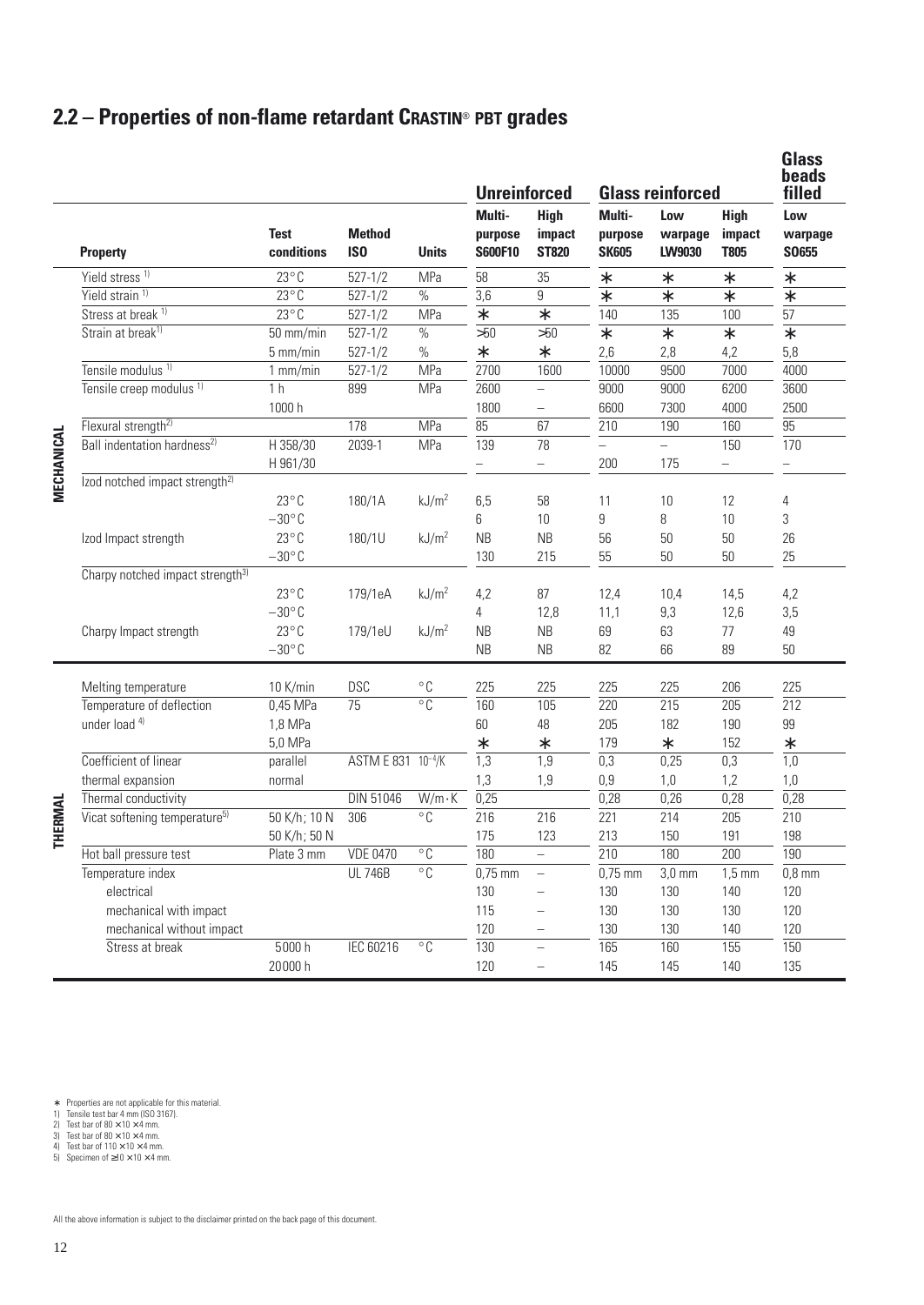|              |                                          |                              |                                  |                           | <b>Unreinforced</b>          |                                       |                                   | <b>Glass reinforced</b>  |                                      | <b>Glass</b><br>beads<br>filled |
|--------------|------------------------------------------|------------------------------|----------------------------------|---------------------------|------------------------------|---------------------------------------|-----------------------------------|--------------------------|--------------------------------------|---------------------------------|
|              | <b>Property</b>                          | <b>Test</b><br>conditions    | <b>Method</b><br>IS <sub>0</sub> | <b>Units</b>              | Multi-<br>purpose<br>S600F10 | <b>High</b><br>impact<br><b>ST820</b> | Multi-<br>purpose<br><b>SK605</b> | Low<br>warpage<br>LW9030 | <b>High</b><br>impact<br><b>T805</b> | Low<br>warpage<br>S0655         |
|              | Volume resistivity <sup>6)</sup>         |                              | <b>IEC 60093</b>                 | ohm cm                    | $>10^{16}$                   | $>10^{16}$                            | $>10^{16}$                        | $>10^{15}$               | $>10^{16}$                           | $>10^{15}$                      |
|              | Surface resistivity <sup>6)</sup>        |                              | <b>IEC 60093</b>                 | ohm                       | $>10^{14}$                   | $>10^{14}$                            | $>10^{14}$                        | $>10^{13}$               | $>10^{14}$                           | $>10^{14}$                      |
|              | Relative permittivity <sup>7)</sup>      | 50 Hz                        | <b>IEC 60250</b>                 |                           | 3,8                          |                                       | 4,4                               | 3,8                      | 4,4                                  | 4,6                             |
|              |                                          | $10^6$ Hz                    |                                  |                           | 3,2                          | -                                     | 3,8                               | 3,6                      | 4,0                                  | 3,9                             |
|              | Dissipation factor <sup>7)</sup>         | 50 Hz                        | <b>IEC 60250</b>                 | $\times$ 10 <sup>-4</sup> | 20                           | $\overline{\phantom{0}}$              | 25                                | 30                       | 95                                   | 136                             |
|              |                                          | $10^6$ Hz                    |                                  |                           | 200                          | -                                     | 180                               | 170                      | 218                                  | 190                             |
| ELECTRICAL   | Electric strength, 1 mm plate            | P25/P757                     | IEC 60243-1                      | kV/mm                     | 26                           | $\overline{\phantom{0}}$              | 31                                | 36                       | 29                                   | 25                              |
|              | 2 mm plate                               | 20 s                         |                                  |                           | 15                           |                                       | 17                                | 21                       | 17                                   | 17                              |
|              | Electrolytical corrosion <sup>8)</sup>   |                              | <b>IEC 60426</b>                 | rating                    | A1                           | $\overline{\phantom{0}}$              | A1                                | A1                       | A1                                   | A1                              |
|              | Arc resistance                           | 4 mm plate                   | ASTM D495                        | $\mathsf S$               | 160                          | -                                     | 124                               | 121                      | 116                                  | 110                             |
|              | Comparative tracking index <sup>9)</sup> | CTI                          | IEC 60112                        | rating                    | >600                         | >600                                  | 450                               | 550                      | 500                                  | 250                             |
|              |                                          | CTI-M                        |                                  |                           | 350 M                        | $>600$ M                              | 200 M                             | 175 M                    | 200 M                                | 200 M                           |
|              | Flammability                             | $0,8$ mm                     | <b>UL 94</b>                     | rating                    | HB                           | $\overline{\phantom{0}}$              | HB                                |                          | HB                                   | HB                              |
|              |                                          | $1,6$ mm                     | <b>UL 94</b>                     | rating                    | HB                           | HB                                    | HB                                | HB                       | HB                                   | HB                              |
|              |                                          | $1,6$ mm                     | ASTM D635                        | cm/min                    | 2,6                          | 4,6                                   | 3,0                               | 5,0                      | 3,5                                  | 2,7                             |
| FLAMMABILITY | Oxygen Index                             |                              | ASTM D2863                       | $\%$                      | $\overline{22}$              | $\overline{\phantom{0}}$              | 19                                | 19                       | 19                                   | $\overline{22}$                 |
|              | Glow wire flammability                   | Plate 3 mm                   | IEC 60695-2-1                    | $\overline{C}$            | 750                          | 700                                   | 750                               | 650                      | 750                                  | 750                             |
|              | Density <sup>10)</sup>                   |                              | 1183                             | g/cm <sup>3</sup>         | 1,31                         | 1,21                                  | 1,53                              | 1,43                     | 1,50                                 | 1,53                            |
| MISC.        | Humidity absorption                      | 23°C, 50% RH                 | 62                               | $\%$                      | 0,20                         | $\overline{\phantom{0}}$              | 0,13                              | 0,24                     | 0,14                                 | 0,12                            |
|              | Water absorption                         | 23°C, saturation             | 62                               | $\frac{0}{0}$             | 0,50                         | $\overline{\phantom{0}}$              | 0,37                              | 0,72                     | 0,35                                 | 0,35                            |
|              | Melt temperature                         |                              |                                  | $^{\circ}$ C              | 240-260                      | 240-260                               | 240-260                           | 230-260                  | 230-260                              | 240-260                         |
|              | Mould temperature                        |                              |                                  | $\overline{\circ}$ C      | ca. 80                       | ca. 60                                | ca. 80                            | ca. 80                   | ca. 80                               | ca. 80                          |
|              | Moulding shrinkage                       | Specimen of                  | DIN 16901                        | $\%$                      |                              |                                       |                                   |                          |                                      |                                 |
|              |                                          | $100 \times 100 \times 2$ mm |                                  |                           |                              |                                       |                                   |                          |                                      |                                 |
|              |                                          | parallel                     |                                  |                           | 1,6                          | 2,2                                   | 0,3                               | 0,2                      | 0,25                                 | 1,4                             |
| PROCESSING   |                                          | normal                       |                                  |                           | 1,6                          | 2,2                                   | 1,0                               | 0,5                      | 0,7                                  | 1,4                             |
|              | Flow length (spiral flow)                | $7 \times 2$ mm              |                                  | mm                        | 350                          | 300                                   | 375                               | 400                      | 425                                  | 255                             |
|              | at 100 MPa injection pressure            |                              |                                  |                           |                              |                                       |                                   |                          |                                      |                                 |
|              |                                          |                              |                                  |                           |                              |                                       |                                   |                          |                                      |                                 |

6) Specimen of 80  $\times$  80  $\times$  1 mm. According to Campus, version 1.2 (measured without sticking electrode).<br>7) Specimen of 80  $\times$  80  $\times$  1 mm, measured with silver paint.<br>8) Specimen of 30  $\times$  10  $\times$  4 mm.<br>9) Specime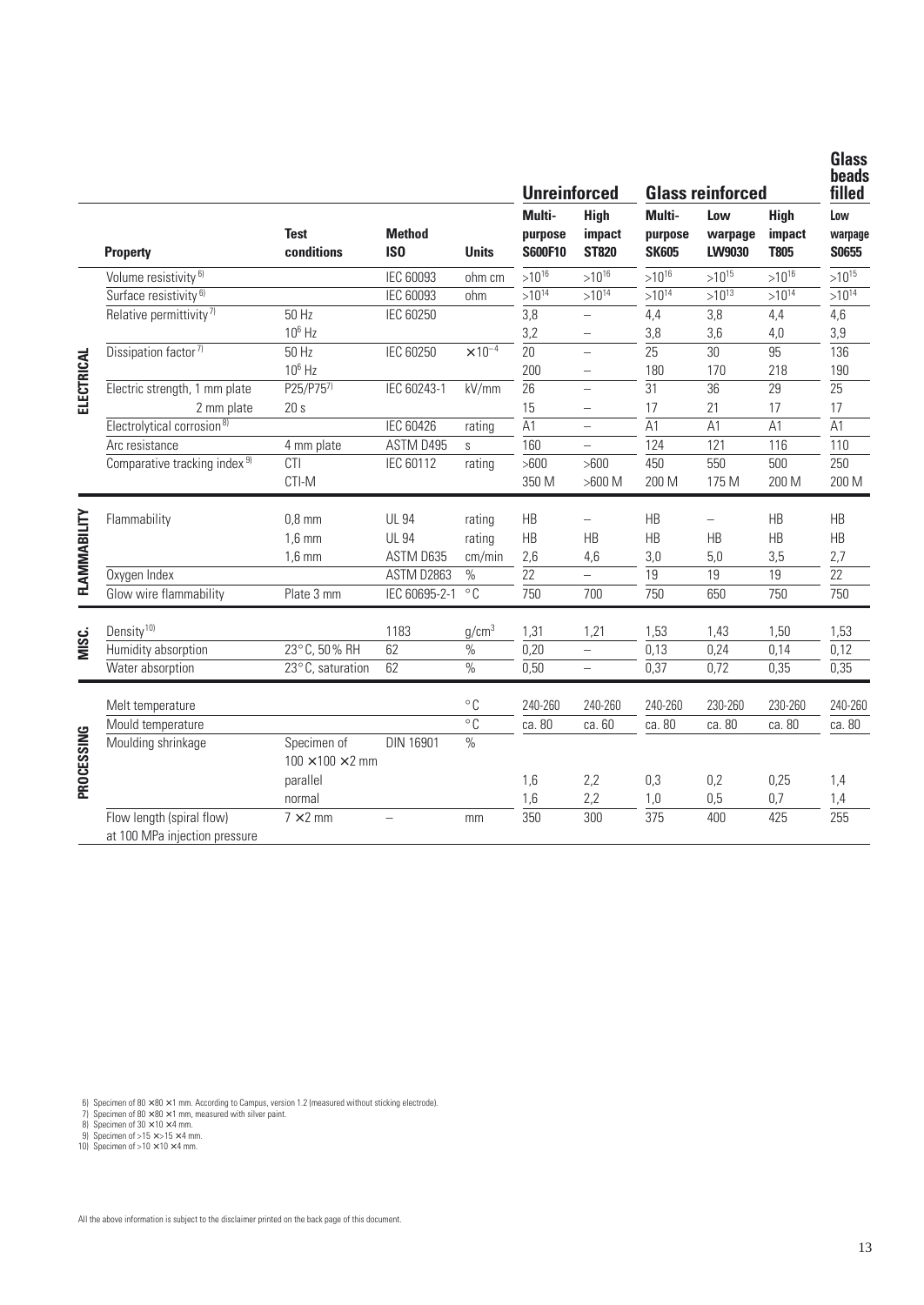# **Properties of flame retardant CRASTIN**® **PBT grades**

|                    |                                              |                           |                                  |                      | <b>Unreinforced</b>                |                                        |                              | <b>Glass reinforced</b>           |                                        |  |  |
|--------------------|----------------------------------------------|---------------------------|----------------------------------|----------------------|------------------------------------|----------------------------------------|------------------------------|-----------------------------------|----------------------------------------|--|--|
|                    | <b>Property</b>                              | <b>Test</b><br>conditions | <b>Method</b><br>IS <sub>0</sub> | <b>Units</b>         | Multi-<br>purpose<br><b>S650FR</b> | <b>High</b><br>impact<br><b>T850FR</b> | Multi-<br>purpose<br>SK645FR | Low<br>warpage<br><b>LW9030FR</b> | <b>High</b><br>impact<br><b>T845FR</b> |  |  |
|                    | Yield stress <sup>1)</sup>                   | $23^{\circ}$ C            | $527 - 1/2$                      | MPa                  | 65                                 | 47                                     | $\ast$                       | $\ast$                            | $\ast$                                 |  |  |
|                    | Yield strain <sup>1)</sup>                   | $23^{\circ}$ C            | $527 - 1/2$                      | $\%$                 | 3,7                                | 3,4                                    | $\ast$                       | $\ast$                            | $\ast$                                 |  |  |
|                    | Stress at break <sup>1)</sup>                | $23^{\circ}$ C            | $527 - 1/2$                      | MPa                  | 58                                 | 45                                     | 140                          | 125                               | 110                                    |  |  |
|                    | Strain at break <sup>1)</sup>                | 50 mm/min                 | $527 - 1/2$                      | $\%$                 | 9                                  | 20                                     | $\ast$                       | $\ast$                            | $\ast$                                 |  |  |
|                    |                                              | 5 mm/min                  | $527 - 1/2$                      | $\%$                 | 13,0                               | 25,0                                   | 2,5                          | 2,2                               | 3,7                                    |  |  |
|                    | Tensile modulus                              | $1$ mm/min                | $527 - 1/2$                      | MPa                  | 2900                               | 2400                                   | 12000                        | 10500                             | 8500                                   |  |  |
|                    | Tensile creep modulus                        | 1 <sub>h</sub>            | 899                              | MPa                  | 2500                               | $\overline{\phantom{0}}$               | 11000                        | 9500                              | 7800                                   |  |  |
|                    |                                              | 1000 h                    |                                  |                      | 1800                               |                                        | 8000                         | 7400                              | 5200                                   |  |  |
|                    | Flexural strength <sup>2)</sup>              |                           | 178                              | MPa                  | 100                                | 78                                     | 215                          | 185                               | 170                                    |  |  |
| <b>VIECHANICAL</b> | Ball indentation hardness <sup>2)</sup>      | H 358/30<br>H 961/30      | 2039-1                           | MPa                  | 150                                | 100<br>$\qquad \qquad -$               | $\overline{a}$<br>214        | $\equiv$<br>170                   | 153<br>-                               |  |  |
|                    | Izod notched Impact strength <sup>2)</sup>   | $23^{\circ}$ C            | 180/1A                           | kJ/m <sup>2</sup>    | 4                                  | 11                                     | 9                            | 8                                 | 11                                     |  |  |
|                    |                                              | $-30^{\circ}$ C           |                                  |                      | 4                                  | $\overline{7}$                         | 8                            | $\overline{7}$                    | 9                                      |  |  |
|                    | Izod Impact strength                         | $23^{\circ}$ C            | 180/1U                           | kJ/m <sup>2</sup>    | 45                                 | 125                                    | 40                           | 35                                | 44                                     |  |  |
|                    |                                              | $-30^{\circ}$ C           |                                  |                      | 42                                 | 70                                     | 40                           | 35                                | 44                                     |  |  |
|                    | Charpy notched Impact strength <sup>3)</sup> |                           |                                  |                      |                                    |                                        |                              |                                   |                                        |  |  |
|                    |                                              | $23^{\circ}$ C            | 179/1eA                          | kJ/m <sup>2</sup>    | 4,0                                | 12,6                                   | 9,5                          | 8,7                               | 10,9                                   |  |  |
|                    |                                              | $-30^{\circ}$ C           |                                  |                      | 3,3                                | 5,1                                    | 9,4                          | 8,1                               | 10                                     |  |  |
|                    | Charpy Impact strength                       | $23^{\circ}$ C            | 179/1eU                          | kJ/m <sup>2</sup>    | 88                                 | <b>NB</b>                              | 56                           | 48                                | 56                                     |  |  |
|                    |                                              | $-30^{\circ}$ C           |                                  |                      | 67                                 | <b>NB</b>                              | 57                           | 40                                | 65                                     |  |  |
|                    | Melting temperature                          | 10 K/min                  | <b>DSC</b>                       | $^{\circ}$ C         | 225                                | 225                                    | 225                          | 225                               | 210                                    |  |  |
|                    | Temperature of deflection                    | $0,45$ MPa                | 75                               | $^{\circ}$ C         | 160                                | 167                                    | 220                          | 220                               | 205                                    |  |  |
|                    | under load 4)                                | 1,8 MPa                   |                                  |                      | 65                                 | 60                                     | 210                          | 190                               | 192                                    |  |  |
|                    |                                              | 5,0 MPa                   |                                  |                      | $\ast$                             | $\ast$                                 | 186                          | 130                               | 165                                    |  |  |
|                    | Coefficient of linear thermal                | parallel                  | ASTM E 831 10-4/K                |                      | $\overline{1,2}$                   | 1,4                                    | 0,3                          | 0,25                              | $\overline{0,3}$                       |  |  |
|                    | expansion                                    | normal                    |                                  |                      | 1,2                                | 1,4                                    | 0,9                          | 0,8                               | 1,2                                    |  |  |
|                    | Thermal conductivity                         |                           | <b>DIN 51046</b>                 | $W/m \cdot K$        | 0,26                               |                                        | 0,29                         | 0,26                              | 0,29                                   |  |  |
| THERMAL            | Vicat softening temperature <sup>5)</sup>    | 50 K/h; 10 N              | 306                              | $^{\circ}$ C         | $\overline{215}$                   | 214                                    | $\overline{218}$             | $\overline{215}$                  | $\overline{203}$                       |  |  |
|                    |                                              | 50 K/h; 50 N              |                                  |                      | 177                                | 162                                    | 212                          | 150                               | 190                                    |  |  |
|                    | Hot ball pressure test                       | Plate 3 mm                | <b>VDE 0470</b>                  | $\overline{\circ}$ C | 190                                | 180                                    | $\overline{210}$             | 180                               | 180                                    |  |  |
|                    | Temperature index                            |                           | <b>UL 746B</b>                   | $\overline{\circ}$ C | $0,75$ mm                          | $1,5$ mm                               | $3,0$ mm                     | $3,0$ mm                          | $3,0$ mm                               |  |  |
|                    | electrical                                   |                           |                                  |                      | 130                                | 75                                     | 140                          | 140                               | 140                                    |  |  |
|                    | mechanical with impact                       |                           |                                  |                      | 130                                | 75                                     | 130                          | 130                               | 140                                    |  |  |
|                    | mechanical without impact                    |                           |                                  |                      | 130                                | 75                                     | 140                          | 140                               | 140                                    |  |  |
|                    | Stress at break                              | 5000 h                    | IEC 60216                        | $\overline{\circ}$ C | 145                                | $\equiv$                               | 165                          | 160                               | 160                                    |  |  |
|                    |                                              | 20000 h                   |                                  |                      | 130                                |                                        | 145                          | 145                               | 145                                    |  |  |

∗ Properties are not applicable for this material. 1) Tensile test bar 4 mm (ISO 3167). 2) Test bar of 80 × 10 × 4 mm. 3) Test bar of 80 × 10 × 4 mm. 4) Test bar of 110 × 10 × 4 mm. 5) Specimen of ≥10 × 10 × 4 mm.

- 
- 
- 
-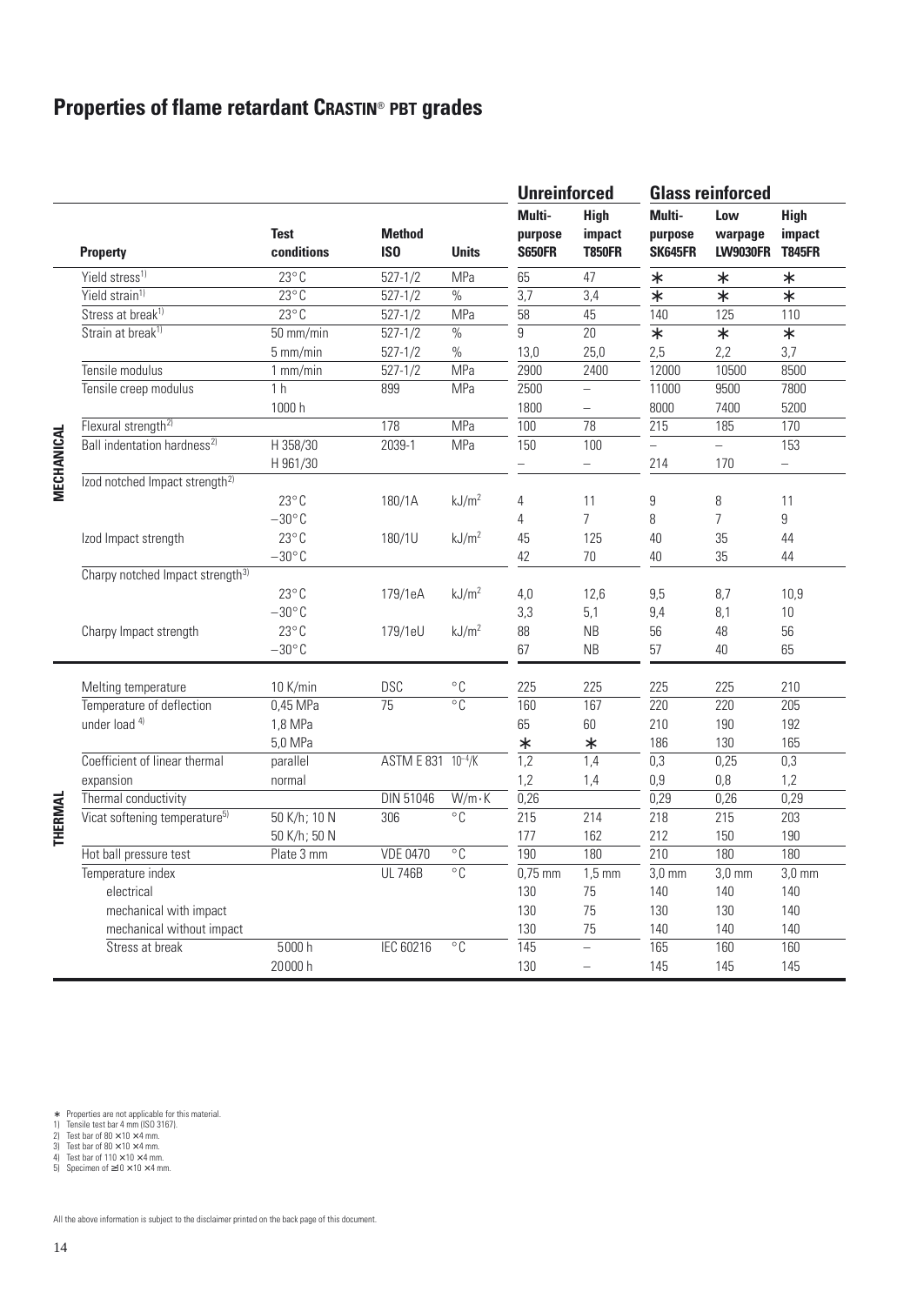|              |                                          |                                             |                                  |                   | <b>Unreinforced</b>                |                                        |                                     | <b>Glass reinforced</b>           |                                        |
|--------------|------------------------------------------|---------------------------------------------|----------------------------------|-------------------|------------------------------------|----------------------------------------|-------------------------------------|-----------------------------------|----------------------------------------|
|              | <b>Property</b>                          | <b>Test</b><br>conditions                   | <b>Method</b><br>IS <sub>0</sub> | <b>Units</b>      | Multi-<br>purpose<br><b>S650FR</b> | <b>High</b><br>impact<br><b>T850FR</b> | Multi-<br>purpose<br><b>SK645FR</b> | Low<br>warpage<br><b>LW9030FR</b> | <b>High</b><br>impact<br><b>T845FR</b> |
|              | Volume resistivity <sup>6)</sup>         |                                             | IEC 60093                        | ohm cm            | $>10^{16}$                         | $>10^{16}$                             | $>10^{16}$                          | $>10^{15}$                        | $>10^{16}$                             |
|              | Surface resistivity <sup>6)</sup>        |                                             | <b>IEC 60093</b>                 | ohm               | $>10^{14}$                         | $>10^{14}$                             | $>10^{14}$                          | $>10^{13}$                        | $>10^{14}$                             |
|              | Relative permittivity <sup>7)</sup>      | 50 Hz                                       | IEC 60250                        |                   | $\overline{3,5}$                   | 3,4                                    | $\overline{4,5}$                    | 3,8                               | 4,2                                    |
|              |                                          | $10^6$ Hz                                   |                                  |                   | 3,5                                | 3,2                                    | 3,8                                 | 3,6                               | 4,0                                    |
|              | Dissipation factor <sup>7)</sup>         | $50$ Hz                                     | <b>IEC 60250</b>                 | $\times 10^{-4}$  | 17                                 | 10                                     | $\overline{30}$                     | $\overline{30}$                   | 130                                    |
|              |                                          | $10^6$ Hz                                   |                                  |                   | 180                                | 180                                    | 160                                 | 150                               | 170                                    |
| ELECTRICAL   | Electric strength, 1 mm plate            | P25/P75                                     | IEC 60243-1                      | kV/mm             | $\overline{25}$                    | $\overline{27}$                        | $\overline{28}$                     | $\overline{29}$                   | 27                                     |
|              | 2 mm plate                               | 20s                                         |                                  |                   | 15                                 | 17                                     | 17                                  | 20                                | 16                                     |
|              | Electrolytical corrosion <sup>8)</sup>   |                                             | <b>IEC 60426</b>                 | rating            | A1                                 | A1,2                                   | A1,2                                | A1, 2                             | A1                                     |
|              | Arc resistance                           | 4 mm plate                                  | ASTM D495                        | <sub>S</sub>      | 54                                 | 65                                     | 122                                 | 105                               | 82                                     |
|              | Comparative tracking index <sup>9)</sup> | CTI                                         | IEC 60112                        | rating            | 250                                | $>600$                                 | 250                                 | $\overline{375}$                  | 300                                    |
|              |                                          | CTI-M                                       |                                  |                   | 175 M                              | 275 M                                  | 175 M                               | 175 M                             | 175 M                                  |
|              | Flammability                             | $0.8$ mm                                    | <b>UL 94</b>                     | rating            | $V-0$                              |                                        | $V-0$                               |                                   |                                        |
|              |                                          | $1,6$ mm                                    | <b>UL 94</b>                     | rating            | $V-0$                              | $V-0$                                  | $V-0$                               | $V-0$                             | $V-0$                                  |
|              |                                          | $1,6$ mm                                    | ASTM D635                        | S                 | <5                                 | <5                                     | $<$ 5                               | <5                                | <5                                     |
|              |                                          | $1,6$ mm                                    | ASTM D635                        | mm                | <5                                 | <5                                     | <5                                  | <5                                | <5                                     |
| FLAMMABILITY | Oxygen Index                             |                                             | ASTM D2863                       | $\%$              | $\overline{30}$                    | 29                                     | $\overline{31}$                     | 27                                | 30                                     |
|              | Glow wire flammability                   | Plate 3 mm                                  | IEC 60695-2-1 °C                 |                   | 960                                | 960                                    | 960                                 | 960                               | 960                                    |
|              | Density <sup>10)</sup>                   |                                             | 1183                             | g/cm <sup>3</sup> | 1,47                               | 1,40                                   | 1,69                                | 1,56                              | 1,69                                   |
| ນ<br>MISC.   | Humidity absorption                      | 23°C, 50% RH                                | 62                               | $\%$              | 0,15                               | 0,22                                   | 0,10                                | 0,21                              | 0,10                                   |
|              | Water absorption                         | 23°C, saturation                            | 62                               | $\frac{0}{0}$     | 0,39                               | 0,55                                   | 0,30                                | 0,72                              | 0,27                                   |
|              | Melt temperature                         |                                             |                                  | $^{\circ}$ C      | 240-260                            | 240-260                                | 240-260                             | 240-260                           | 230-250                                |
|              | Mould temperature                        |                                             |                                  | $\overline{C}$    | ca. 80                             | ca. 80                                 | ca. 80                              | ca. 80                            | ca. 80                                 |
| PROCESSING   | Moulding shrinkage                       | Specimen of<br>$100 \times 100 \times 2$ mm | DIN 16901                        | $\frac{0}{0}$     |                                    |                                        |                                     |                                   |                                        |
|              |                                          | parallel                                    |                                  |                   | 1,7                                | 1,9                                    | 0,35                                | 0,25                              | 0,25                                   |
|              |                                          | normal                                      |                                  |                   | 1,7                                | 1,9                                    | 1,0                                 | 0,55                              | $0,9$                                  |
|              | Flow length (spiral flow)                | $7 \times 2$ mm                             | $\overline{\phantom{0}}$         | mm                | 360                                | 370                                    | 425                                 | 380                               | 330                                    |
|              | at 100 MPa injection pressure            |                                             |                                  |                   |                                    |                                        |                                     |                                   |                                        |

6) Specimen of 80  $\times$  80  $\times$  1 mm. According to Campus, version 1.2 (measured without sticking electrode).<br>7) Specimen of 80  $\times$  80  $\times$  1 mm, measured with silver paint.<br>8) Specimen of 30  $\times$  10  $\times$  4 mm.<br>9) Specime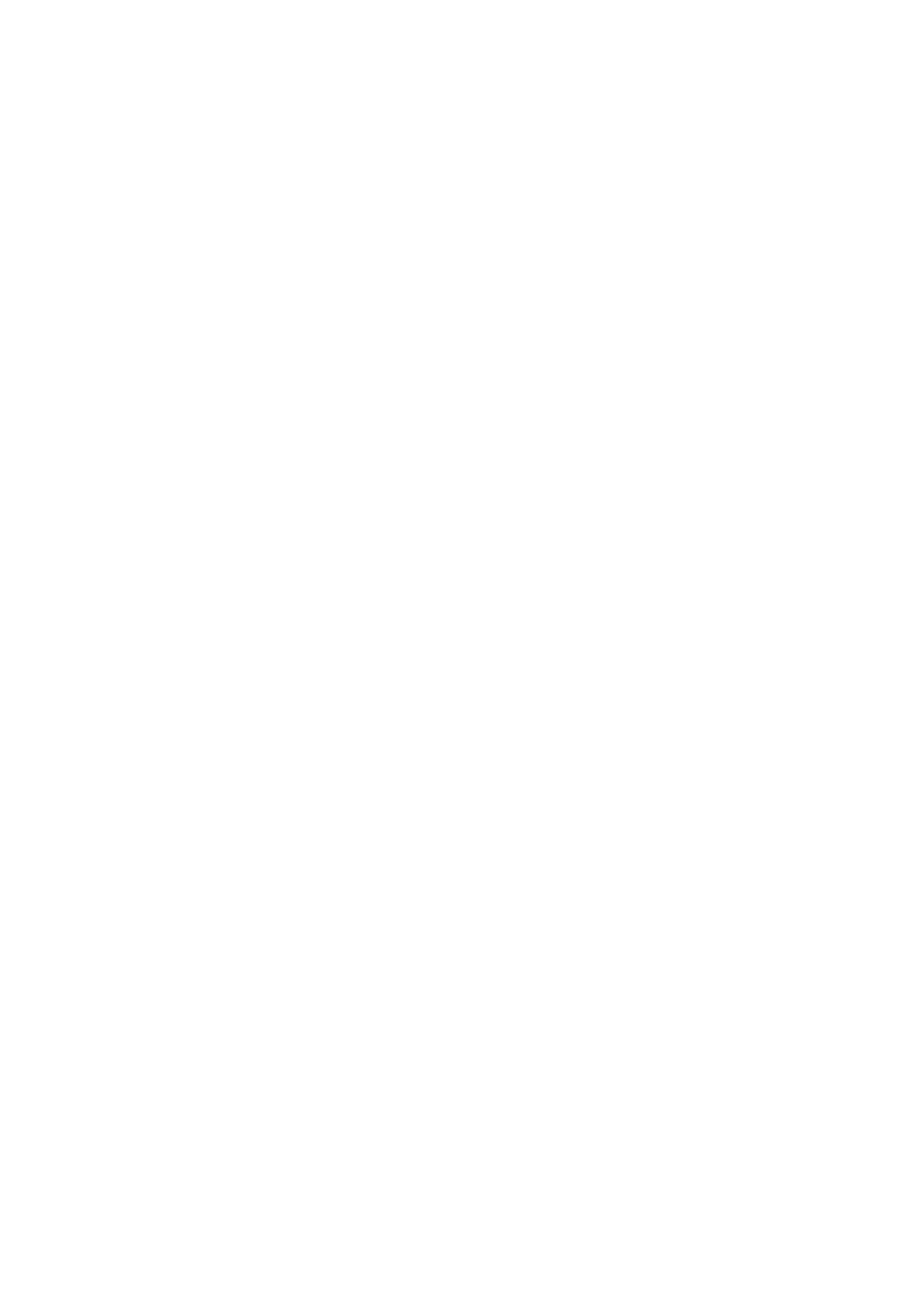# **3 – Mechanical properties**

# **3.1 – Tensile strength, stress-strain**

RYNITE® thermoplastic polyester resins exhibit high strength over a wide temperature range.

Stress-strain curves of several RYNITE® grades are given in Figures 3.1.1 – 3.1.11.

If you are looking for stress-strain curves of other RYNITE® grades, please check in the newest available Campus version.















Fig 3.1.4 **Stress-strain curves for RYNITE® 555 NC010**





Fig 3.1.5 **Stress-strain curves for RYNITE® 935 NC010**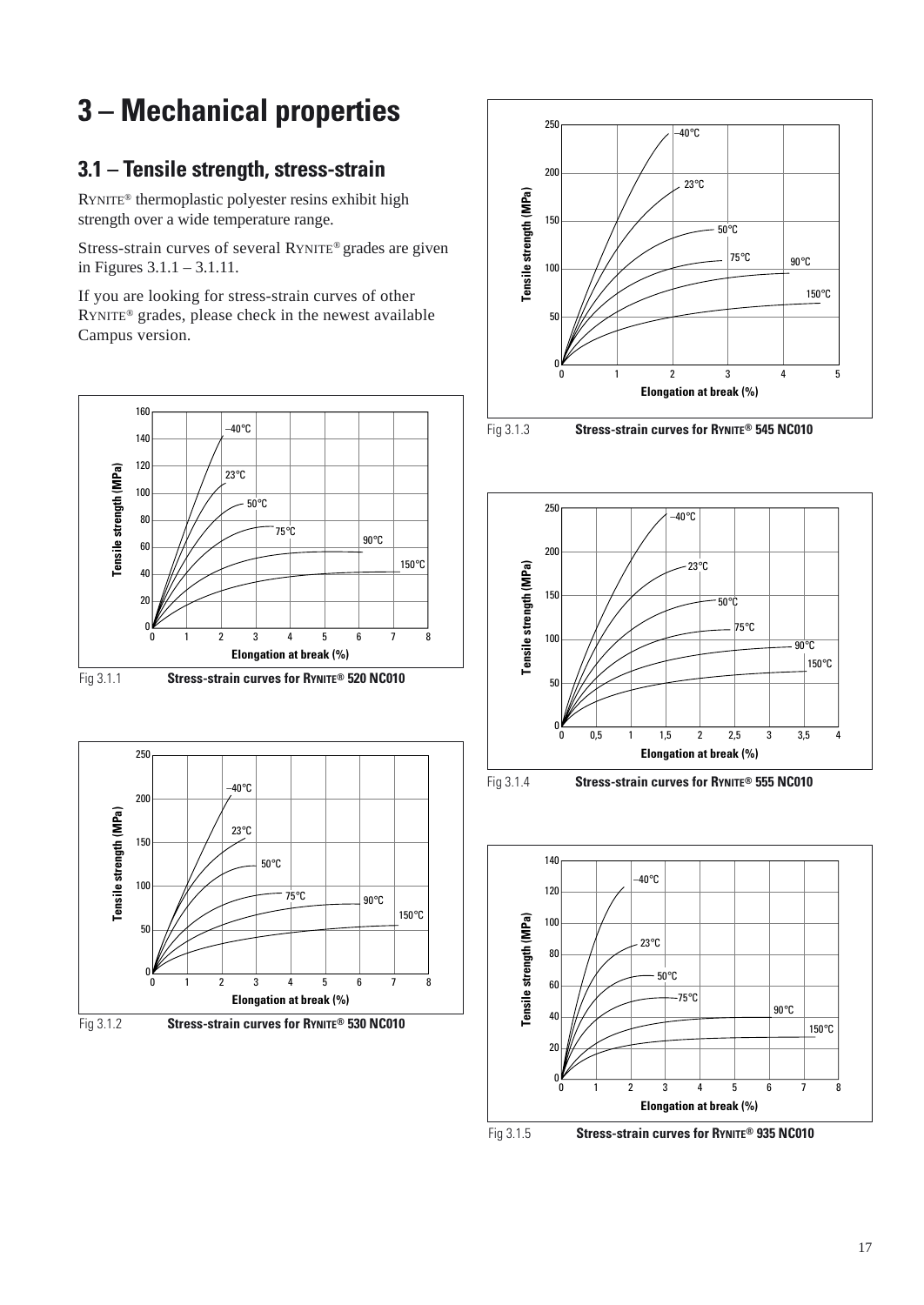











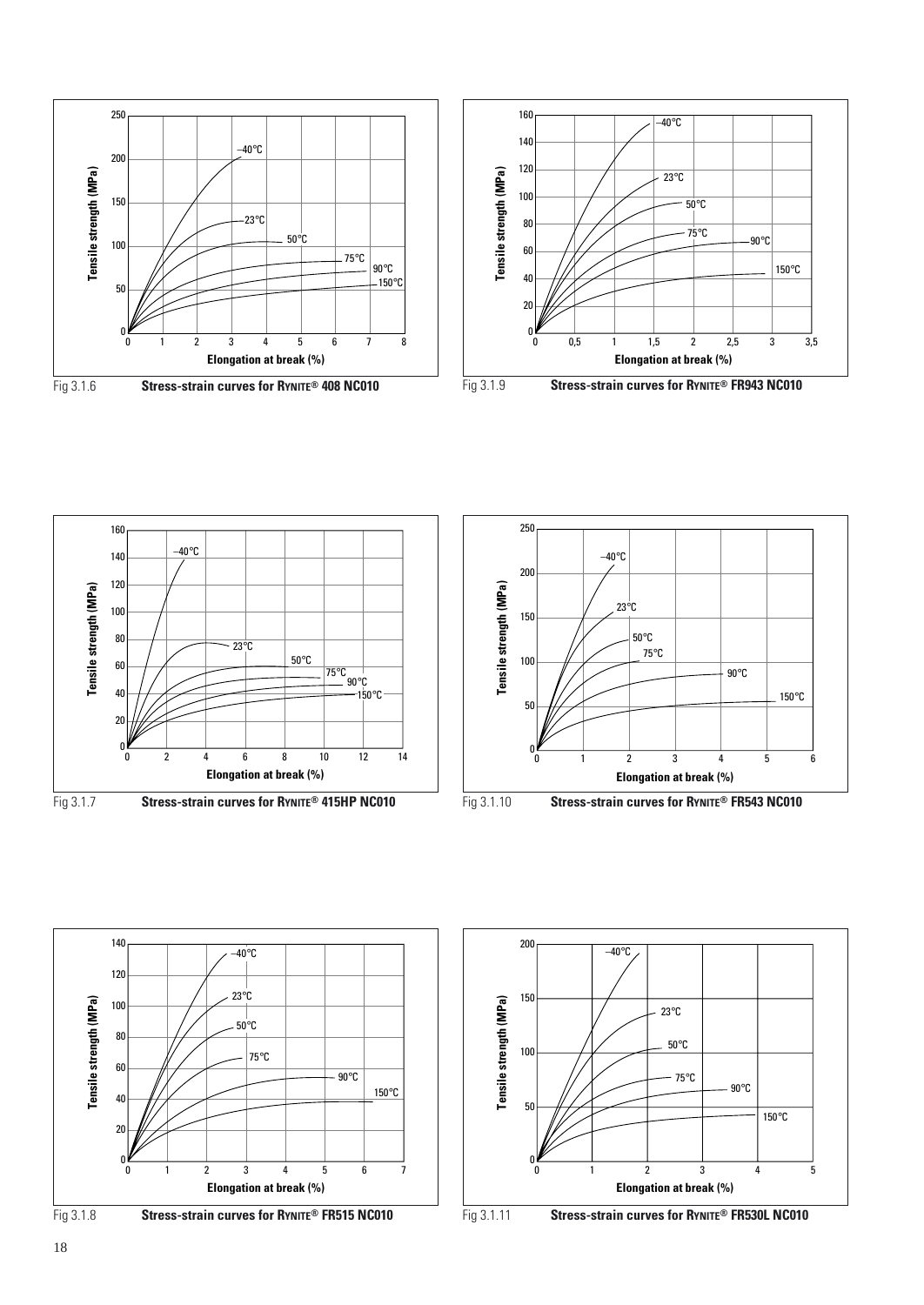CRASTIN® thermoplastic polyester resins are designed for applications within the range of intermediate strength/ stiffness to high strength/stiffness. The amount and type of reinforcement plays an important role. Stress-strain curves of several CRASTIN® grades are given in Figures 3.1.12 – 3.1.29.

If you are looking for stress-strain curves of other CRASTIN® grades, please check in the newest available Campus version.



Fig 3.1.12 **Stress-strain curves for CRASTIN® S600F10** Fig 3.1.14 **Stress-strain curves for CRASTIN® SK602**









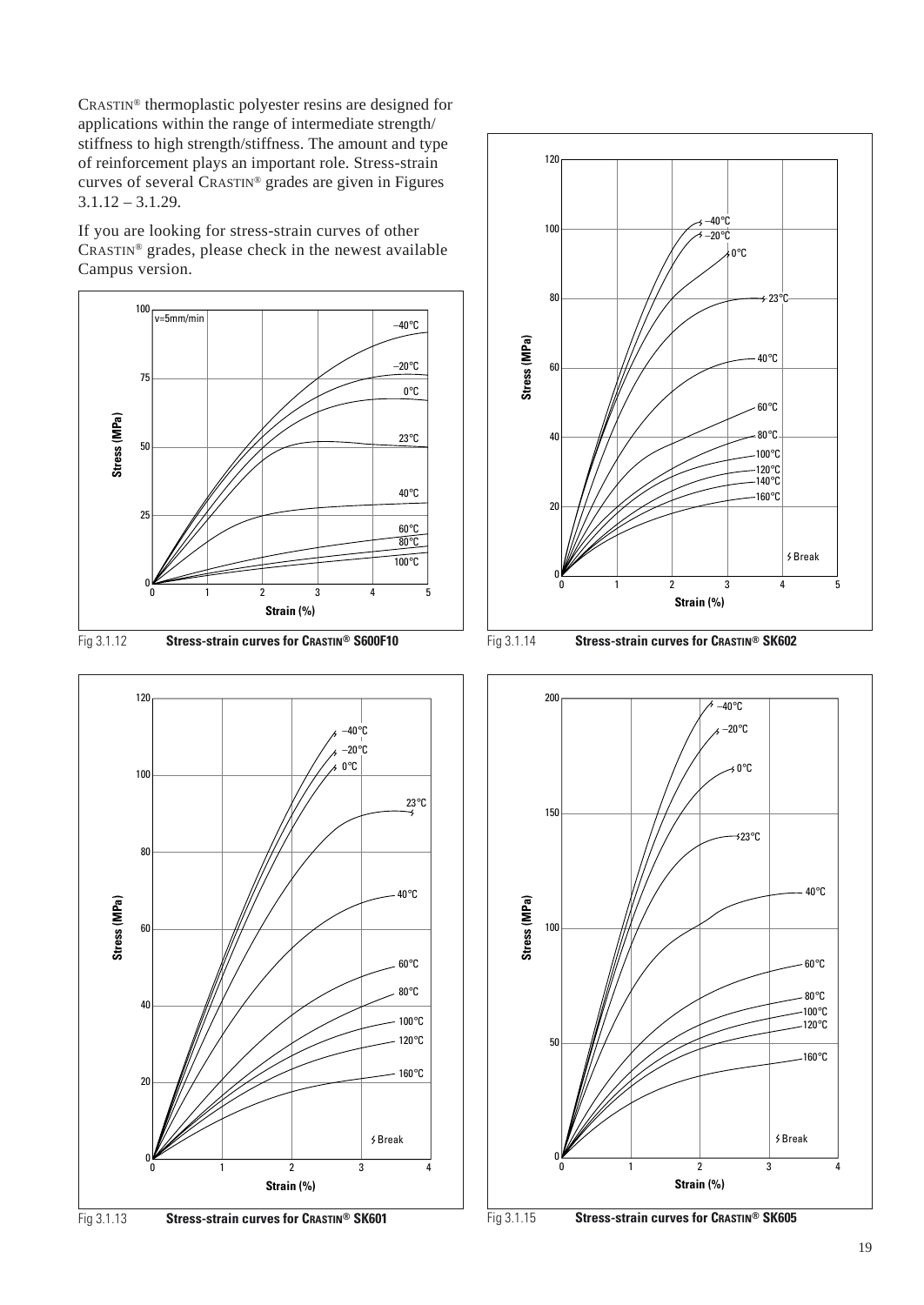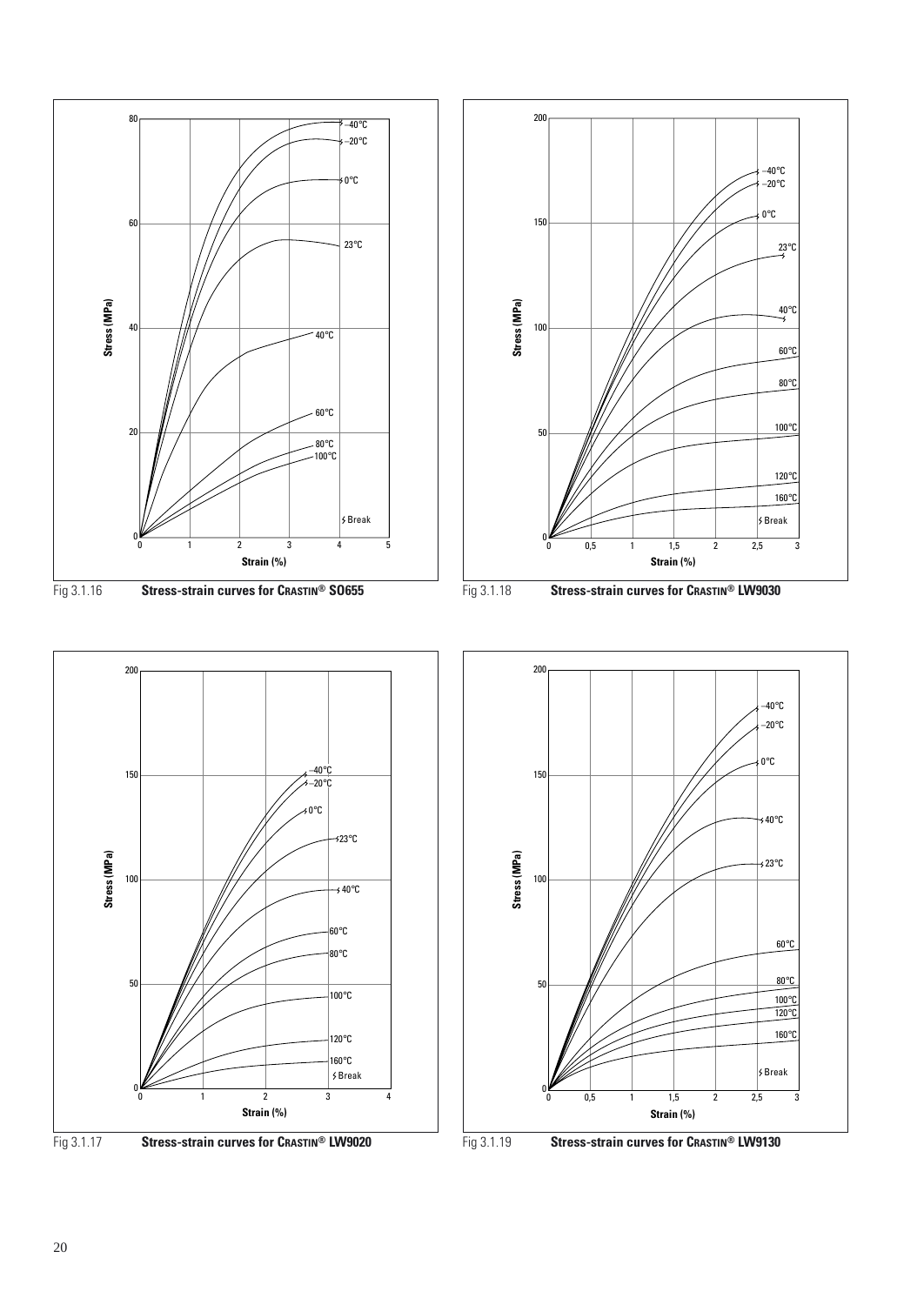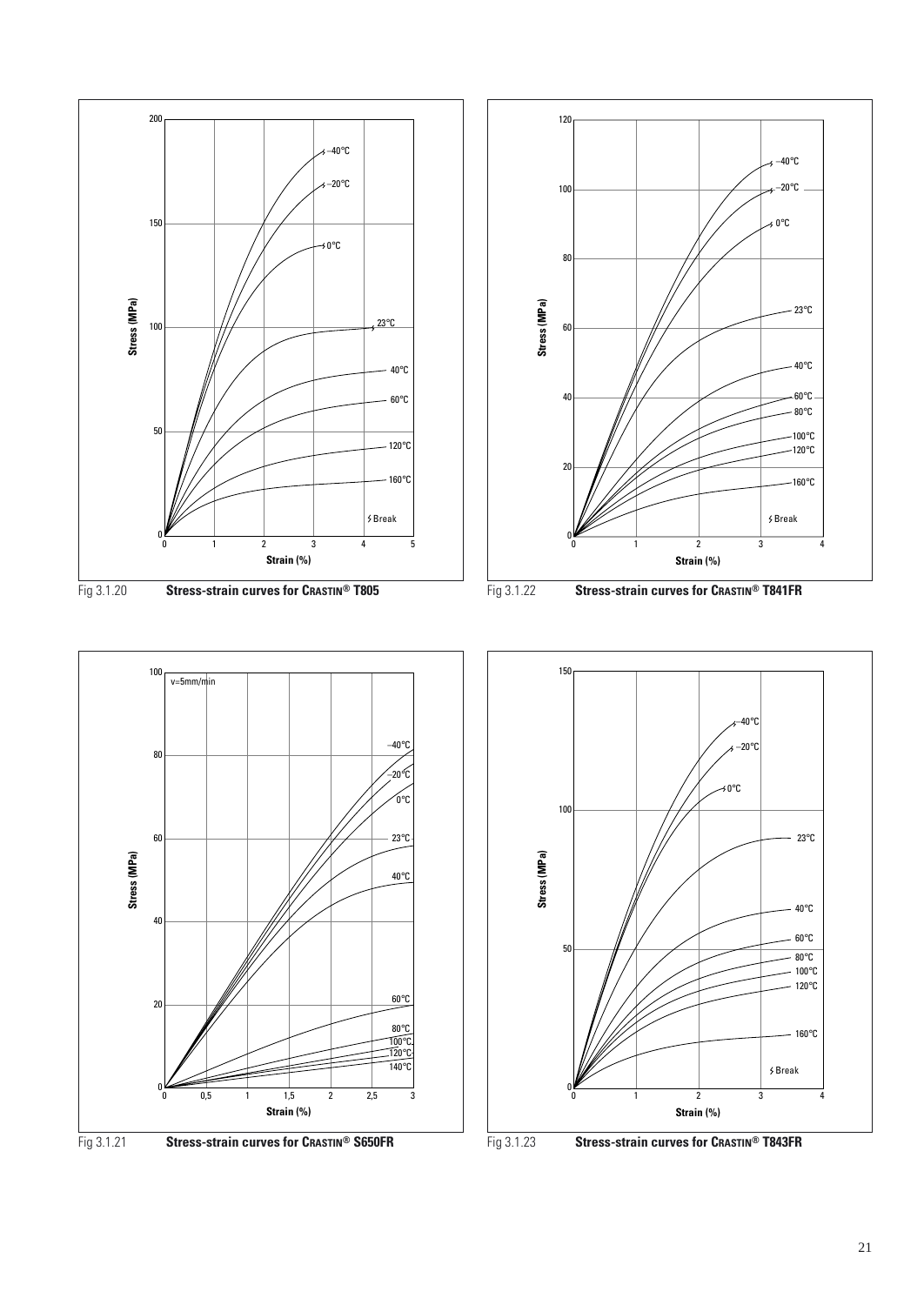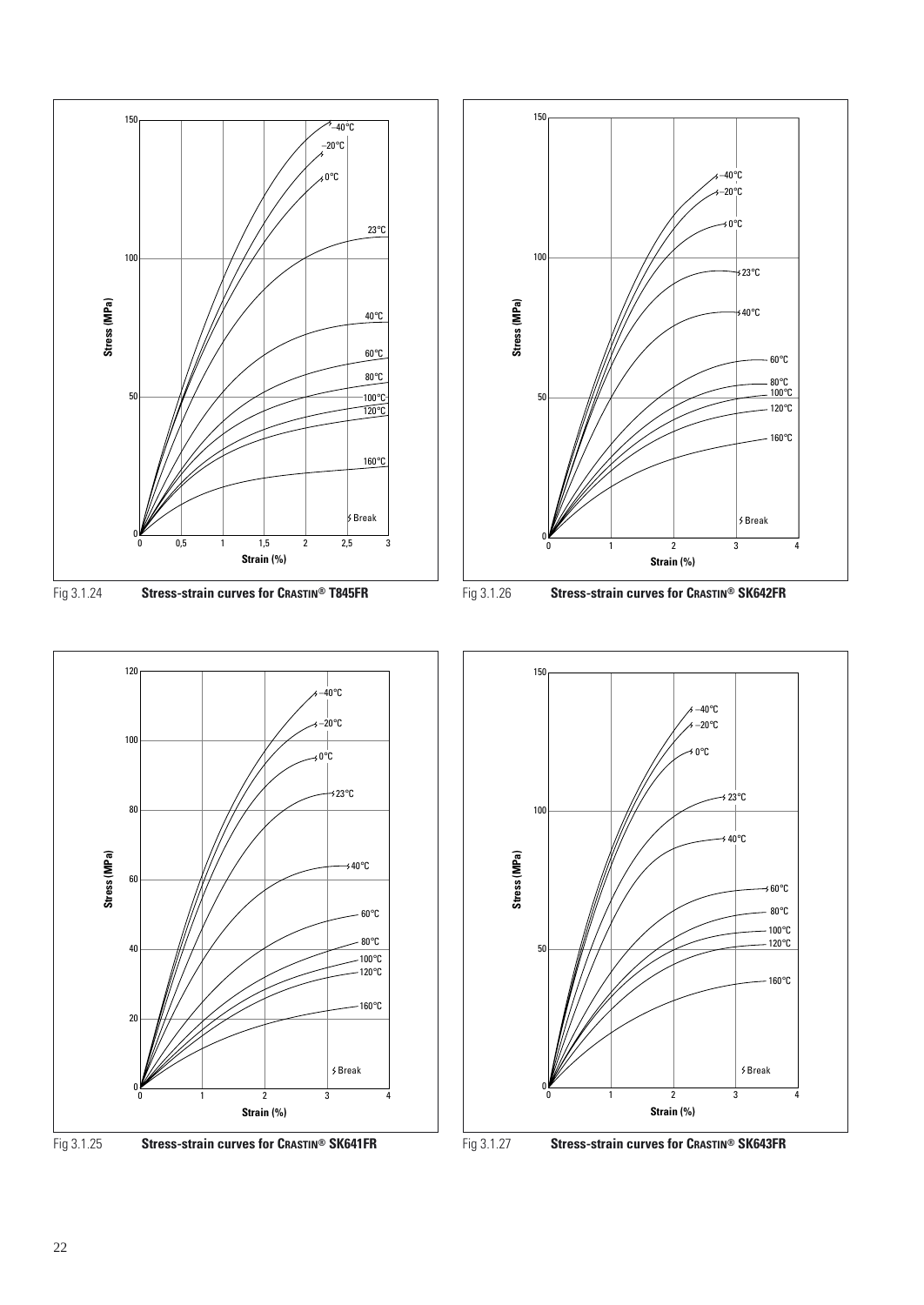



The tensile strength of polyester resins is, as for many other mechanical properties, dependant on temperature. For the tensile strength of some CRASTIN® grades, see Figures 3.1.30 – 3.1.34.





Fig 3.1.32 **Tensile strength as function of temperature for CRASTIN® LW9020, LW9030 and LW9130**

**Temperature (**°**C)**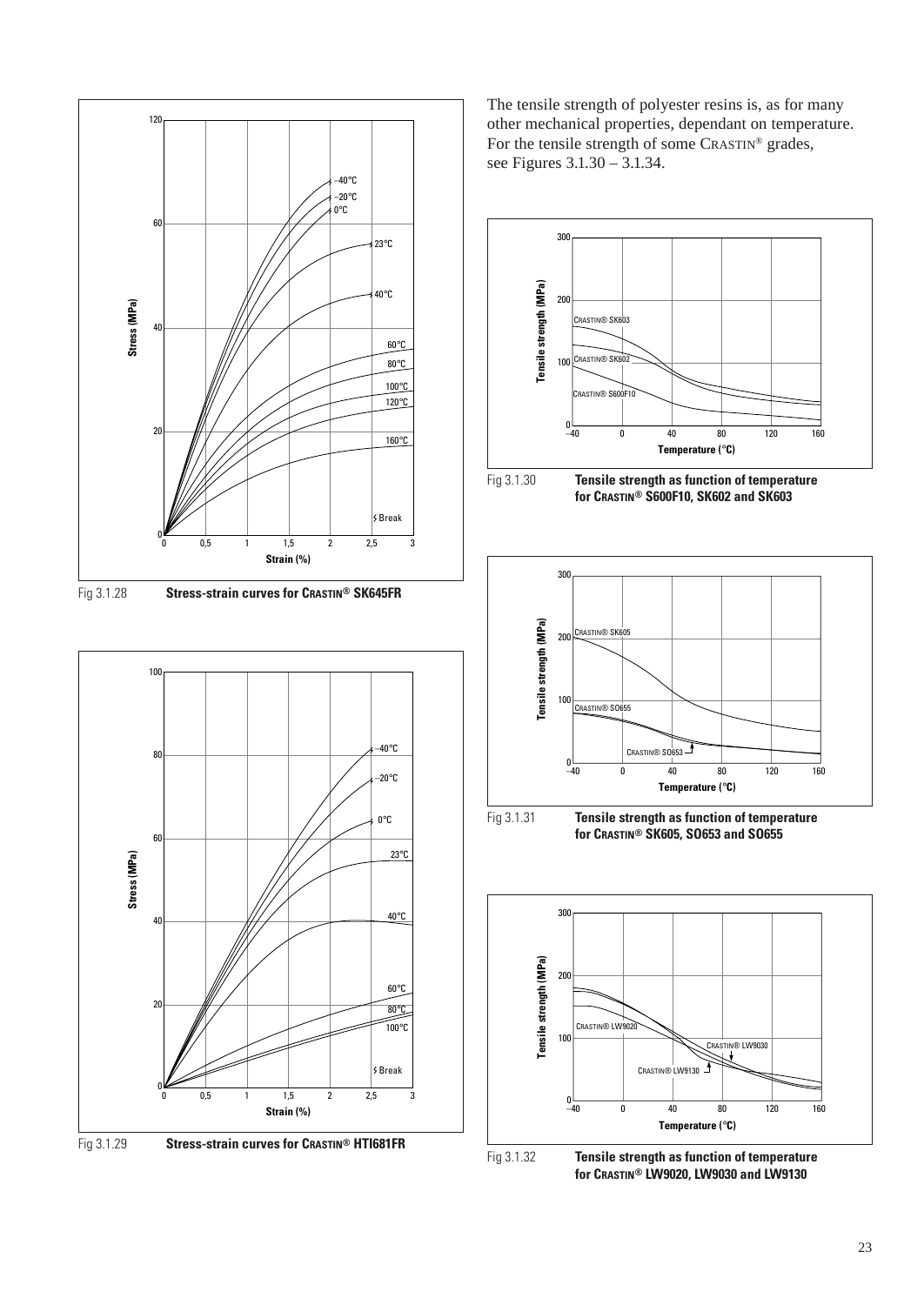

Fig 3.1.33 **Tensile strength as function of temperature for CRASTIN® T805, T845FR, T843FR and T841FR**







Fig 3.2.1 **Flexural modulus as function of the temperature for RYNITE® 520, 530, 545, 555 and 935**



Fig 3.2.2 **Flexural modulus as function of the temperature for RYNITE® 408 and 415HP**



# **3.2 – Modulus of elasticity**

The shear modulus of most CRASTIN® and RYNITE® grades is available in Campus.

Figures 3.2.1 to 3.2.3 show the flexural modulus (modulus of elasticity, computed from bending tests) as function of the temperature for several RYNITE® resins.



Fig 3.2.3 **Flexural modulus as function of the temperature for RYNITE® FR515, FR530L, FR543 and FR943**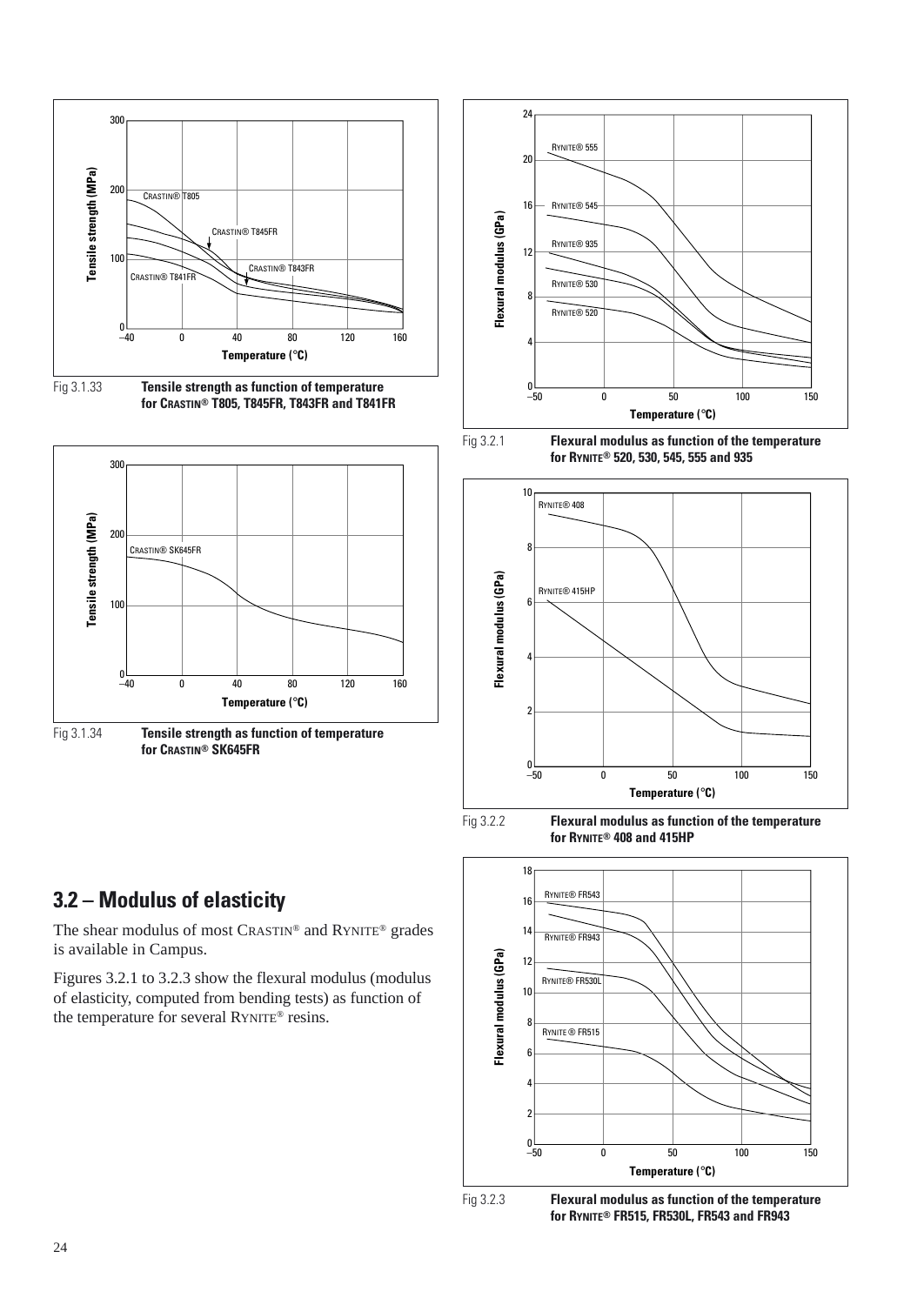In Figures  $3.2.4 - 3.2.8$ , the modulus of elasticity is shown (as measured from tensile tests) as function of temperature for some CRASTIN® grades.



**for CRASTIN® S600F10, SK602 and SK603**



**for CRASTIN® LW9020, LW9030 and LW9130**

Fig 3.2.7 **Tensile modulus as function of the temperature for CRASTIN® T845FR, T843FR, T841FR and T805**

Fig 3.2.5 **Tensile modulus as function of the temperature for CRASTIN® SK605, SO653 and SO655**

**Temperature (**°**C)**

40 80 120 160

 $-40$   $\hskip 40pt 0$ 

**Tensile modulus (MPa)** 1000

10000

20000

CRASTIN® SO655

CRASTIN® SK605

CRASTIN® SO653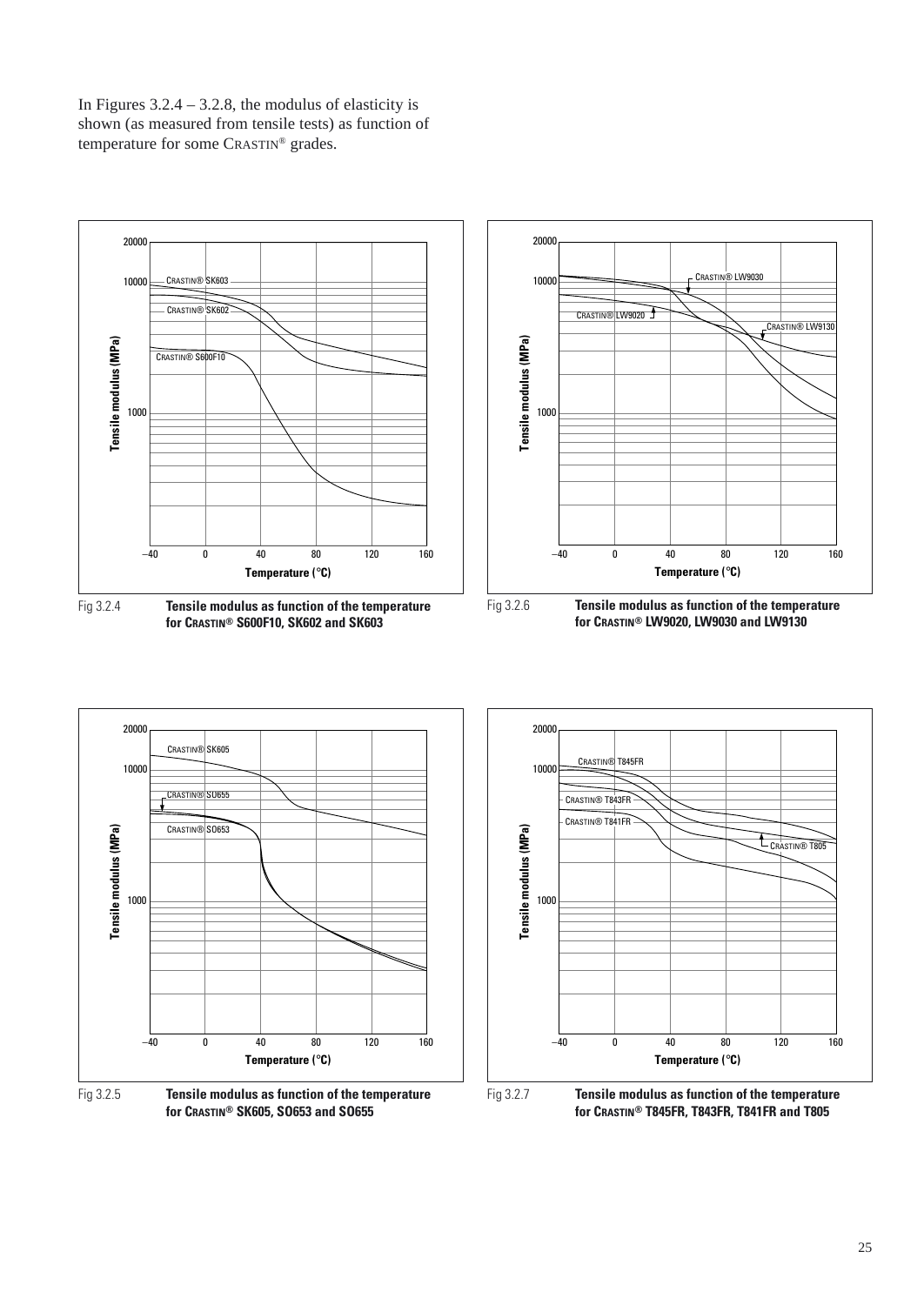

Fig 3.2.8 **Tensile modulus as function of the temperature for CRASTIN® SK645FR**





Fig 3.4.1 **Creep in flexure for RYNITE® 555 at 6,9 MPa stress**

### **3.3 – Secant modulus**

With the aid of a stress-strain curve the secant modulus (or, apparent modulus) can be calculated as follows:

- Strain at given stress ( $\sigma$ ) equals  $\epsilon_{\%}$ (or: Stress at given strain  $(\epsilon)$  equals  $\sigma$ )
- Secant modulus:  $E_s = 100 \sigma/\epsilon_{\gamma}$  (MPa)

### **3.4 – Flexural creep**

Deformation under load with time is called creep. The amount of creep depends on composition (type of plastic, fillers, etc.), time, temperature, the applied stress level, and moulding conditions. The creep characteristics of RYNITE® thermoplastic polyester resins moulded in hot moulds 90°C are given in Figures 3.4.1 – 3.4.12. These data, determined according to ASTM D2990, indicate that RYNITE® thermoplastic polyester resins have good resistance to creep at high temperature and stress levels. For optimum creep resistance and dimensional stability, mould temperature must be greater than 90°C.

### **Creep (apparant) modulus at various stress levels and temperatures**

The creep modulus can be obtained as follow:

- from curves  $3.4.1 3.4.12$  at given time (t), stress ( $\sigma$ ) and temperature (T): read strain  $(\epsilon_{\alpha})$ .
- calculate creep modulus with:

$$
E_{C} = 100 \text{ }\sigma/\varepsilon_{\%} \text{ (MPa)}.
$$



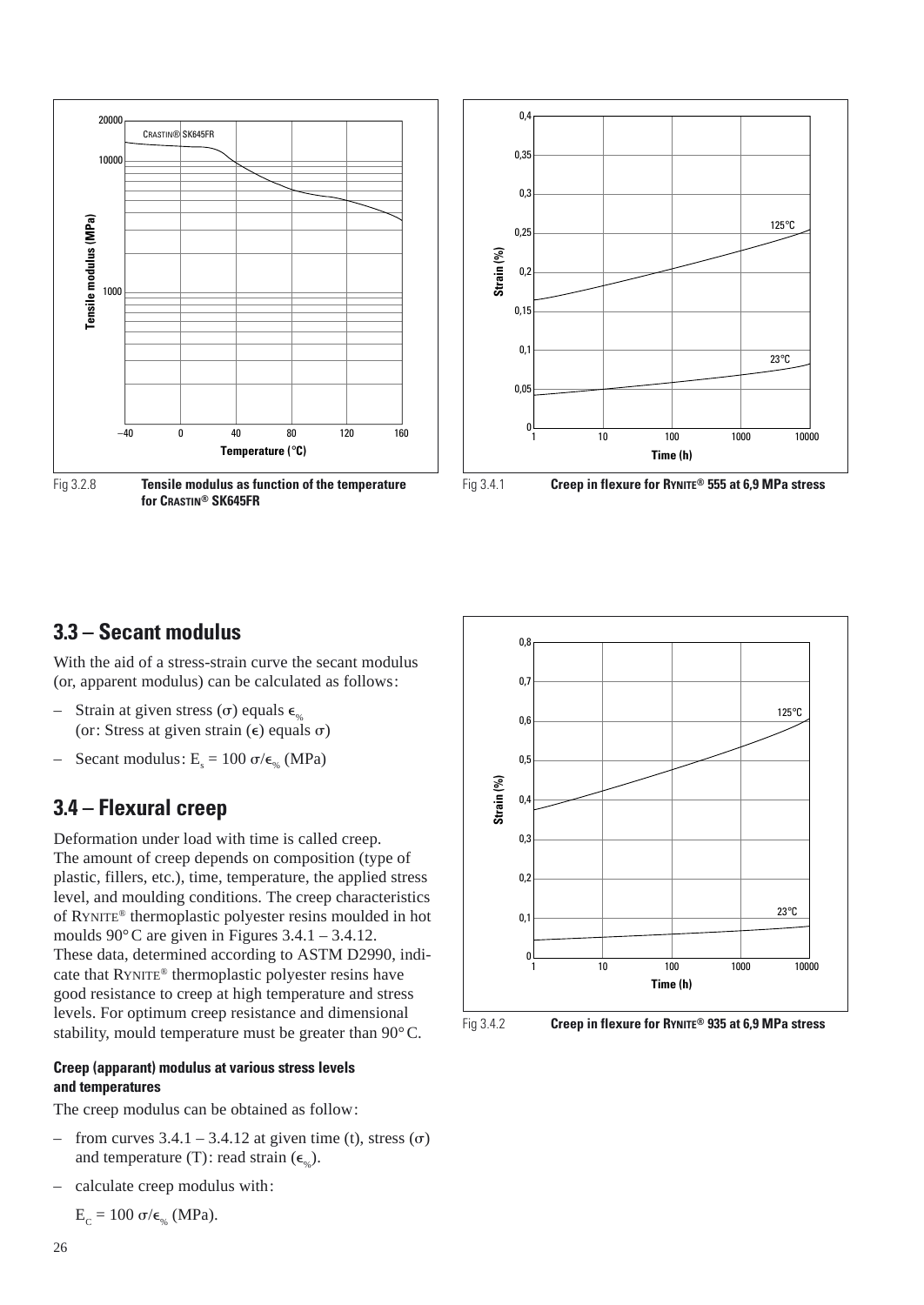











Fig 3.4.6 **Creep in flexure for RYNITE® 545 at 27,6 MPa stress**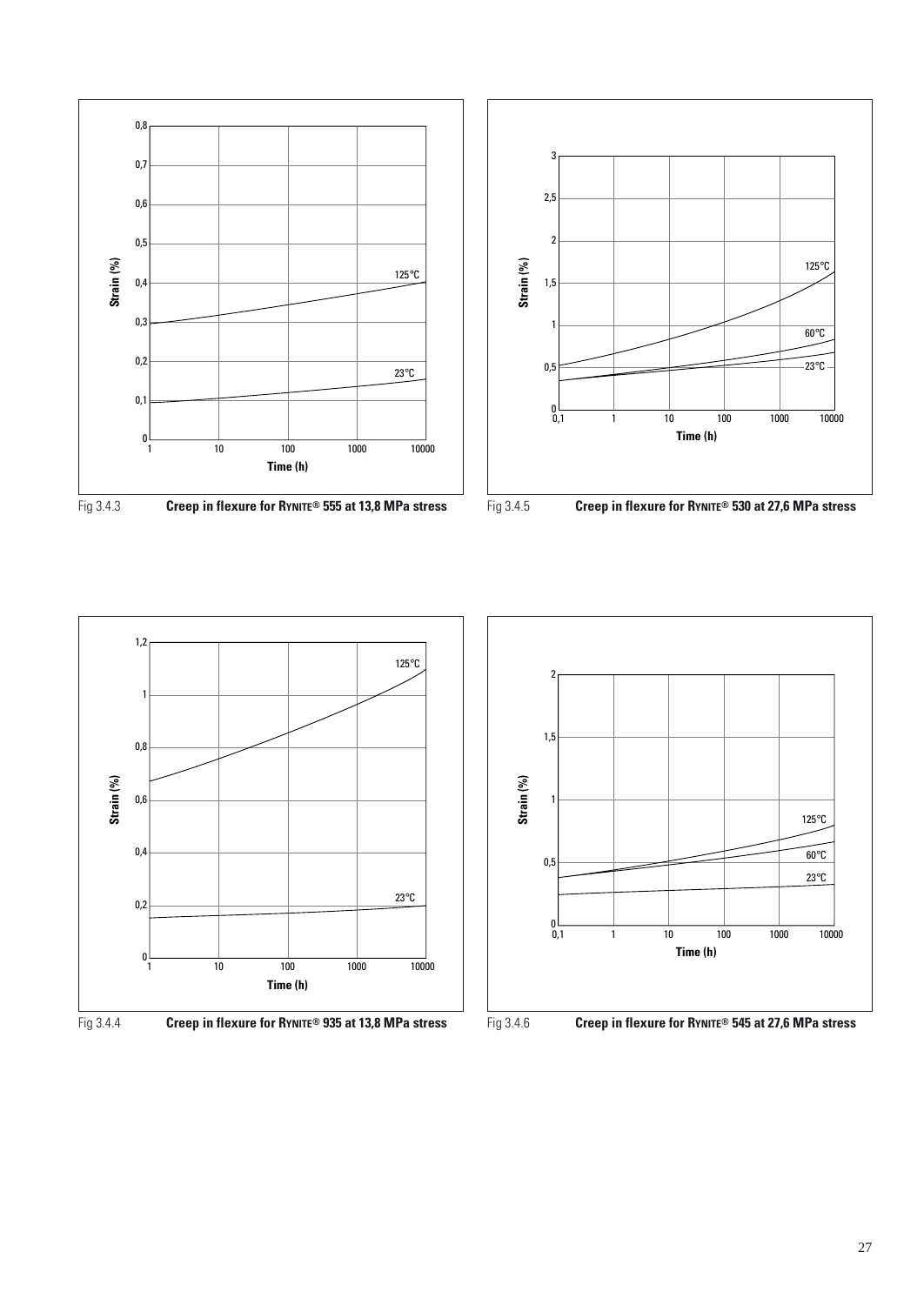





Fig 3.4.8 **Creep in flexure for RYNITE® 935 at 27,6 MPa stress**











Fig 3.4.11 **Creep in flexure for RYNITE® FR530L at 27,6 MPa**

**stress**



Fig 3.4.12 **Creep in flexure for RYNITE® FR943 at 27,6 MPa stress**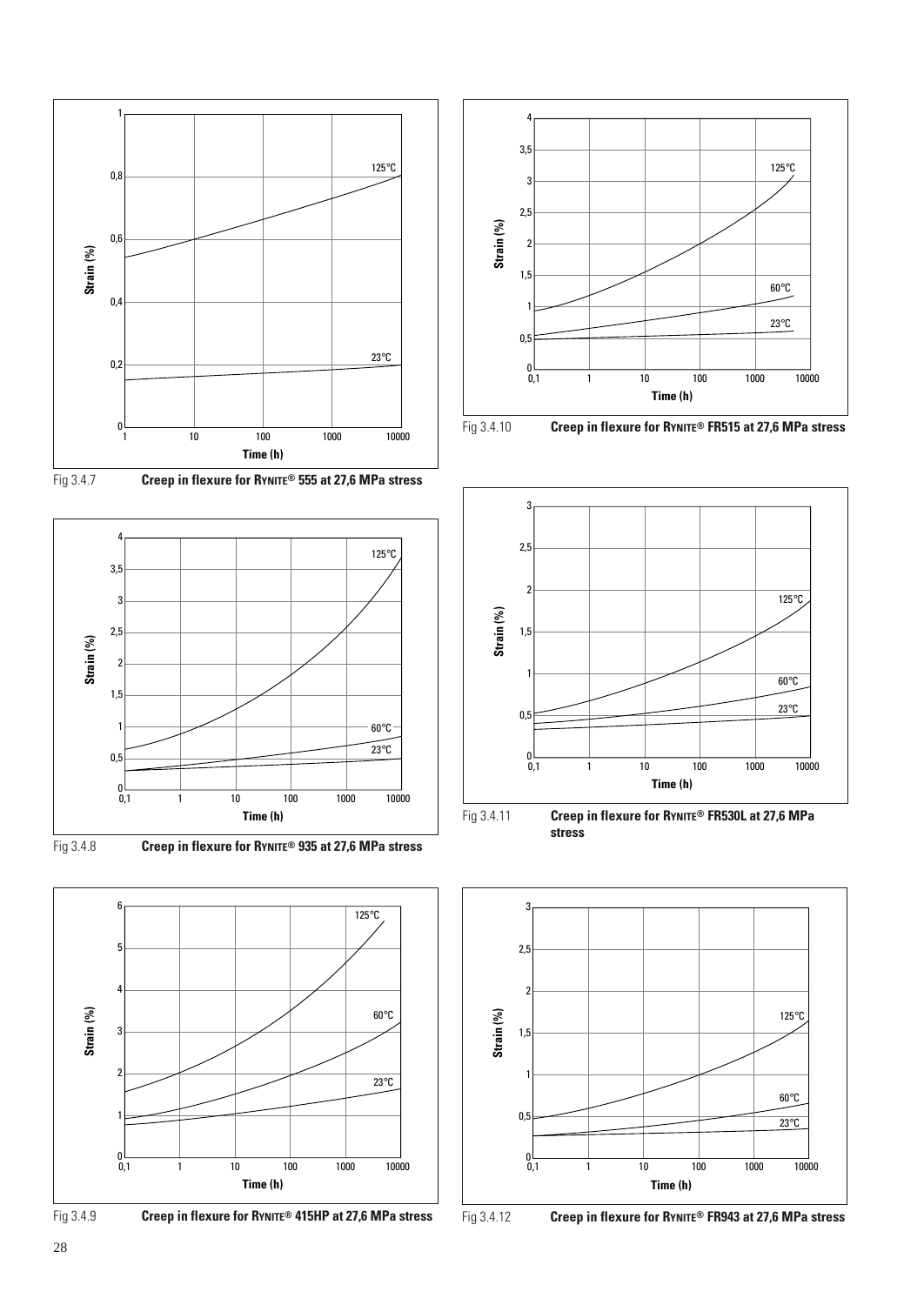# **3.5 – Fatigue resistance**

Fatigue failure can occur in materials at stress levels below their ultimate tensile strengths when they are cyclically stressed. Fatigue endurance is the cyclical stress level at which test specimens will not break before one million cycles are completed. Fatigue endurance is used to evaluate the life expectancy of parts subjected to cyclical stress. However, actual or simulated end-use testing of parts (at the required stress level, temperature, and environment, etc.) is the preferred way of evaluating the fatigue performance of a material for a specific application.

The fatigue resistance properties of RYNITE® thermoplastic polyester resins are shown in Figure 3.5.1 to 3.5.3.

These flexural fatigue data were determined according to ASTM D671.



Fig 3.5.1 **Flexural fatigue of RYNITE® 530, 545, 555 and 935 at 23°C**







The fatigue resistance of some CRASTIN® grades is shown in Figures 3.5.4 – 3.5.7.

These curves have been developed at a temperature of 23°C and for a frequency of 25 Hz according to DIN 53442.

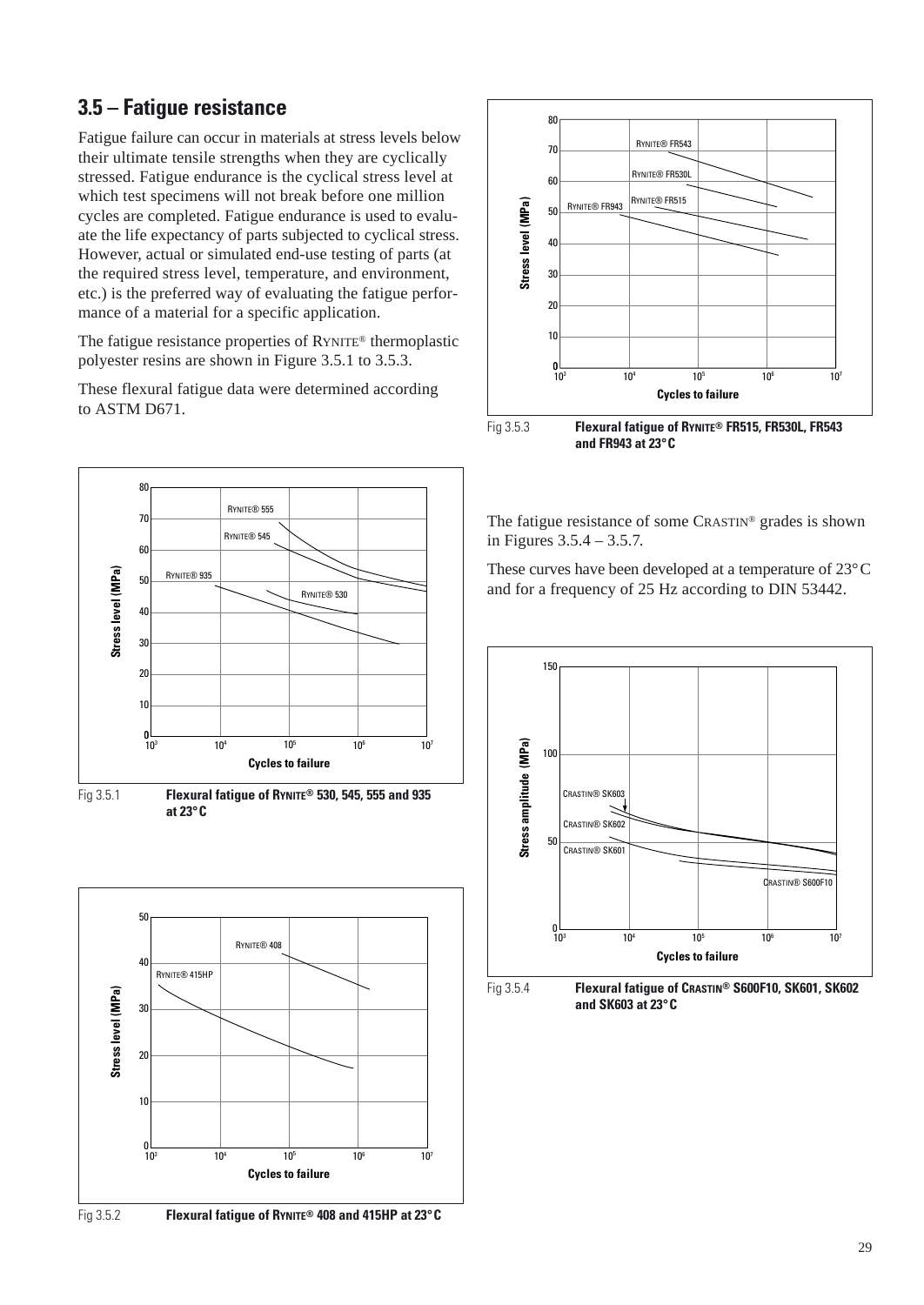

### Fig 3.5.7 **Flexural fatigue of CRASTIN® SK645FR at 23°C**

### **3.6 – Influence of fibre reinforcement on properties**

The influence of the amount of glass fibre on the mechanical properties of polyester resins is significant.

For CRASTIN® PBT resins, this effect is shown in Figures 3.6.1 – 3.6.6.



Fig 3.6.2 **Influence of glass fibre reinforcement on tensile strength for CRASTIN® SK grades**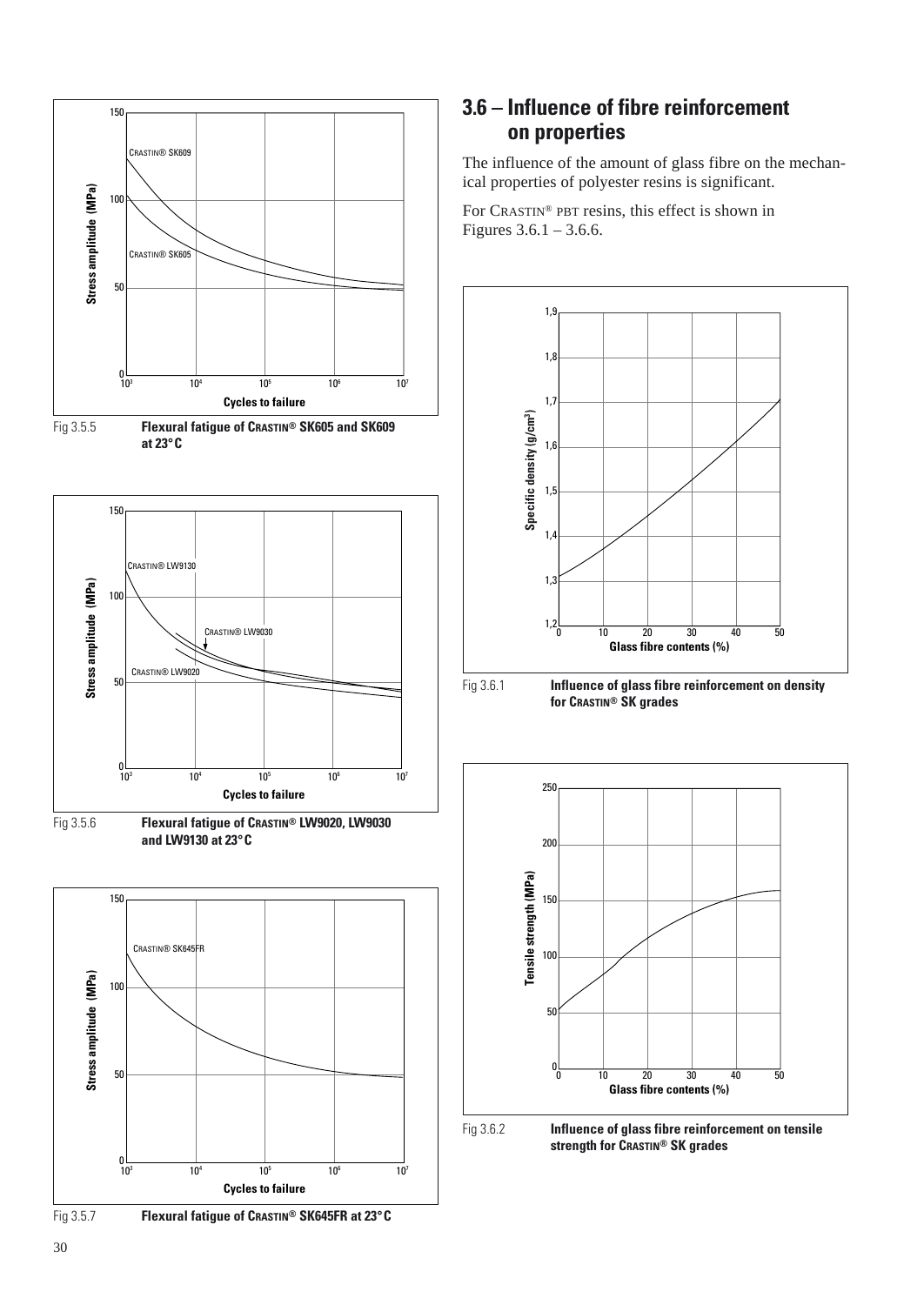

Fig 3.6.3 **Influence of glass fibre reinforcement on flexural strength for CRASTIN® SK grades**



Fig 3.6.4 **Influence of glass fibre reinforcement on tensile modulus for CRASTIN® SK grades**









**strength for CRASTIN® SK grades**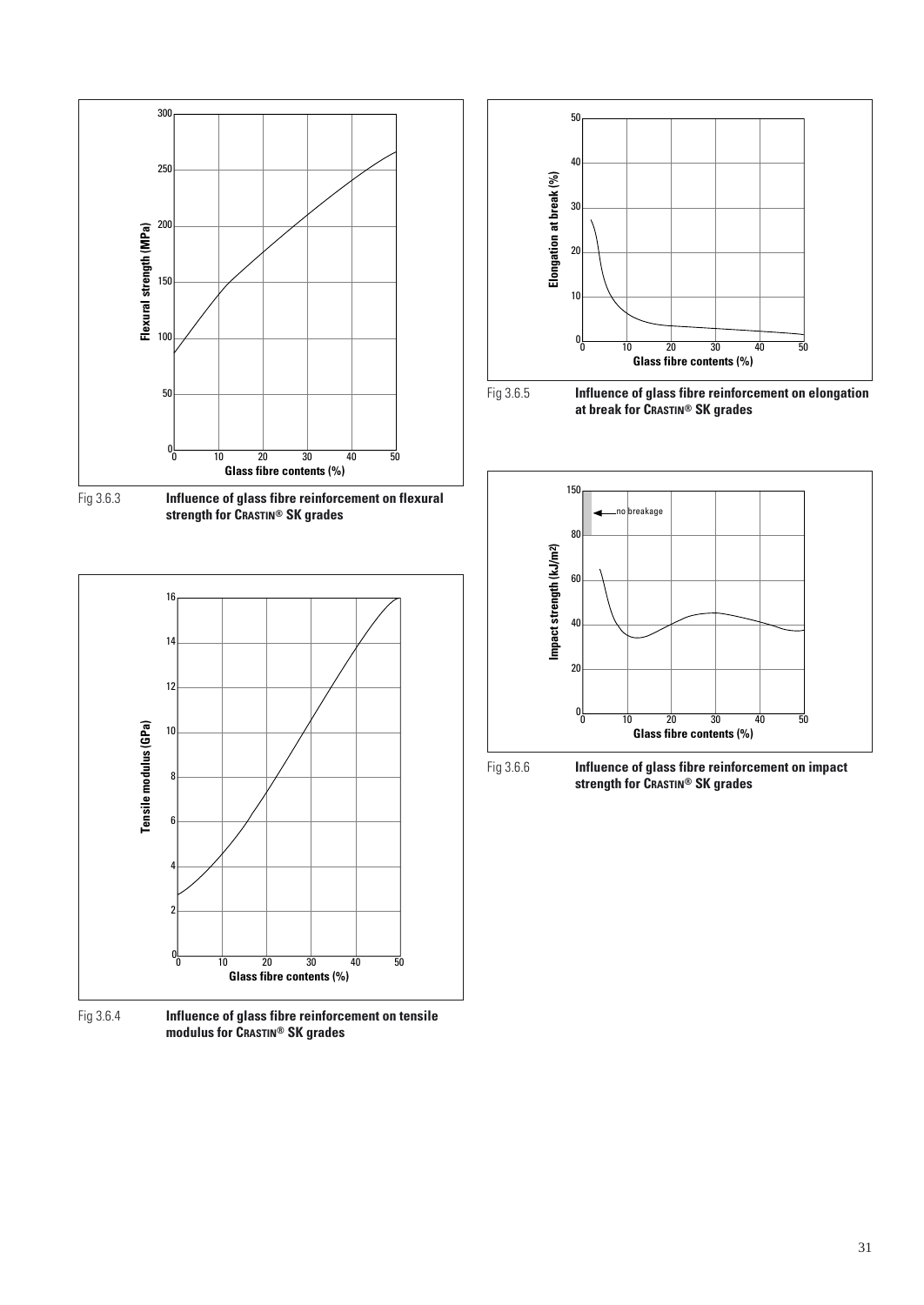## **3.7 – Influence of fibre orientation on properties**

The properties of glass reinforced plastics are affected by fibre orientation. Table 3.1 lists the effect on mechanical properties of glass fibre orientation for several RYNITE® grades.

These data were determined on tensile test specimens machined from plates as shown in Figure 3.7.1.



Fig 3.7.1 **Preparation of tensile specimens**

#### **Table 3.1 Reduction of properties, perpendicular to flow vs. parallel to flow direction**

| <b>RYNITE<sup>®</sup></b> grade | 530 | 545    | 555 | <b>FR530</b> |
|---------------------------------|-----|--------|-----|--------------|
| Tensile strength                | 35% | $35\%$ | 35% | 40%          |
| Flexural modulus                | 45% | 50%    | 50% | 45%          |
| Izod impact strength            | 55% | 50%    | 60% | 60 %         |

### **Reduction of properties on samples machined versus moulded**

The properties of glass reinforced plastic components are substantially different if the same part is machined or moulded. The difference is particularly significant for Izod impact strength. Table 3.2 lists the effect on mechanical properties of ASTM test bars machined in flow direction and moulded for several RYNITE® grades.

**Table 3.2 Reduction of properties in flow direction, machined vs. moulded**

| <b>RYNITE<sup>®</sup></b> grade | 530 | 545 | 555 | <b>FR530</b> |
|---------------------------------|-----|-----|-----|--------------|
| Tensile strength                | 25% | 30% | 35% | $35\%$       |
| Flexural modulus                | 3%  | 10% | 15% | 3%           |
| Izod impact strength            | 45% | 55% | 55% | 10%          |

## **3.8 – Summary of variables affecting toughness and strength**

The variables that may cause a reduction in toughness and strength of CRASTIN® and RYNITE® polyester resins include:

- Moisture in the virgin or rework resin. For optimum properties, RYNITE® resins (virgin and rework) must be dried and maintained at moisture levels less than 0,02% during processing. The maximum recommended moisture content for the granulate of CRASTIN® resins should be less than 0,04% by weight.
- Long melt-residence time (> 10 minutes).
- Too high or too low melt temperature  $(285 \pm 5^{\circ} \text{C})$  is recommended for RYNITE<sup>®</sup> resins;  $250 \pm 10^{\circ}$ C is recommended for CRASTIN® resins).
- Combination of all three above. The toughness of CRASTIN® and RYNITE® resins depends upon moisture, hold-up time and melt temperature.
- Improper mould venting.
- Glass fibre length. In order to minimize glass fibre breakage:
	- Use minimum allowable screw speed.
	- Use little back pressure.
	- Keep the rework low (25% or less).
	- Use proper rear zone temperature.
- Contaminated rework or moulding equipment.
- The use of additives, e.g. certain types of mould release lubricants, pigments, etc.
- Part design sharp corners, non-uniform wall thickness.

# **3.9 – Using regrind of CRASTIN**®

Only regrind from optimally processed original material should be used.

In order to keep the loss of strength and toughness at a low level, not more than 30% by weight of regrind should be added to unreinforced products. In the case of glassfibre reinforced CRASTIN® types, increased loss of strength must be expected due to the reduction of fibre length which occurs during regrinding. For this reason, not more than 25% by weight of regrind should be added to reinforced materials.

The reduction in the flexural and impact strength of CRASTIN® SK605 with various regrind percentages and repeated use is shown in Figure 3.9.1.

**The actual amount of regrind which can be added must be determined for each part by testing. Only the operational and performance requirements of a moulded part can determine the amount of regrind that can be acceptable.**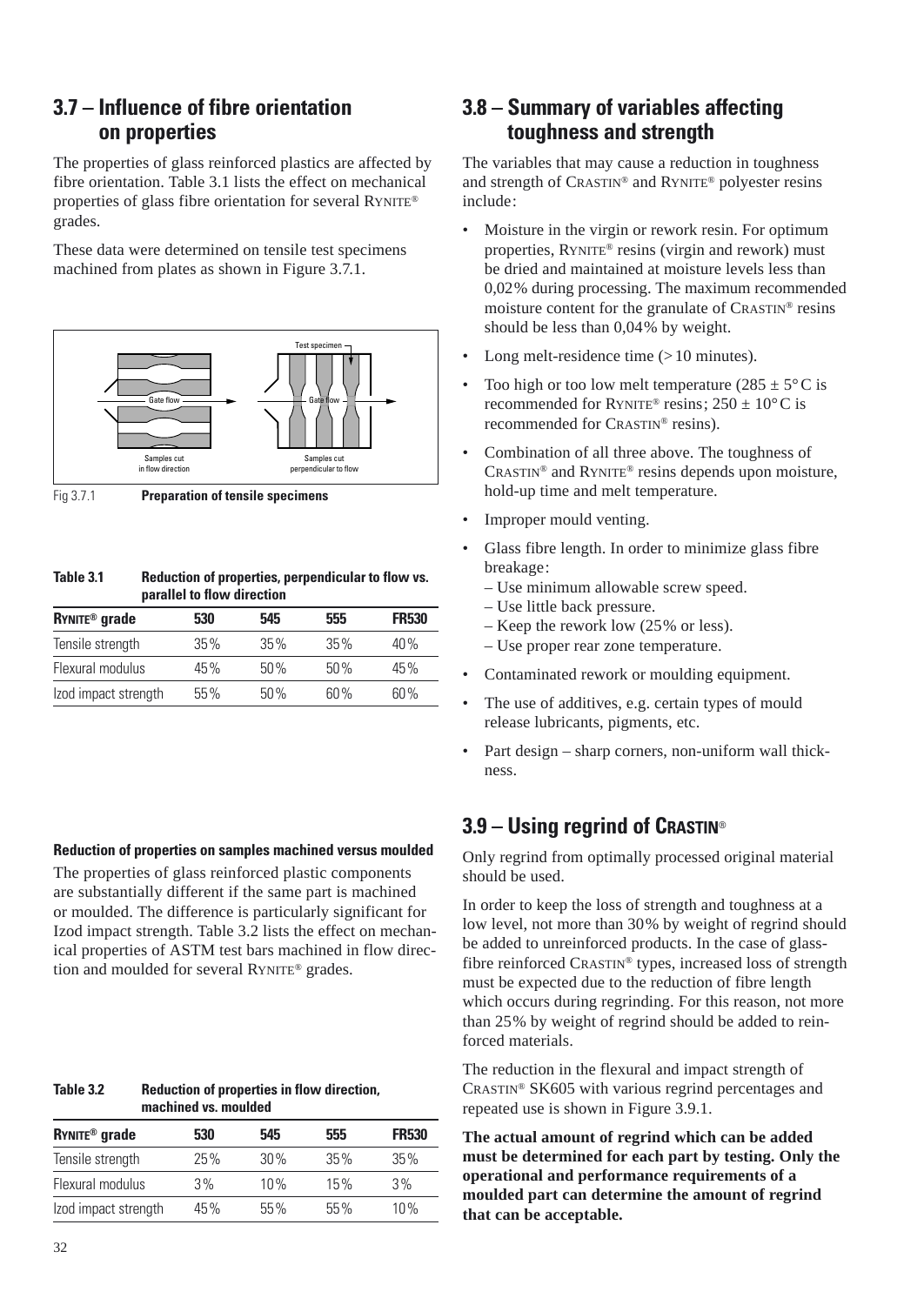

Fig 3.9.1 **Reduction of the flexural and impact strength of CRASTIN® SK605 for various regrind percentages and repeated use**

In the case of parts subjected to mechanical loads, regrind should be used only rarely. A higher amount of regrind is feasible, for example, when in addition to electrical insulating properties, the part needs only a high heat deflection temperature.

Recycled material should have approximately the same granule size as fresh granulate. Grinder screens with a mesh size of about 5 mm yield a grain size of approximately 3 mm in diameter.

A screen with a mesh of approximately 2,5 mm can be used for removing dust particles in the regrind. Before processing, the regrind should be dried to avoid the possibility of degradation due to the presence of moisture in the granulate.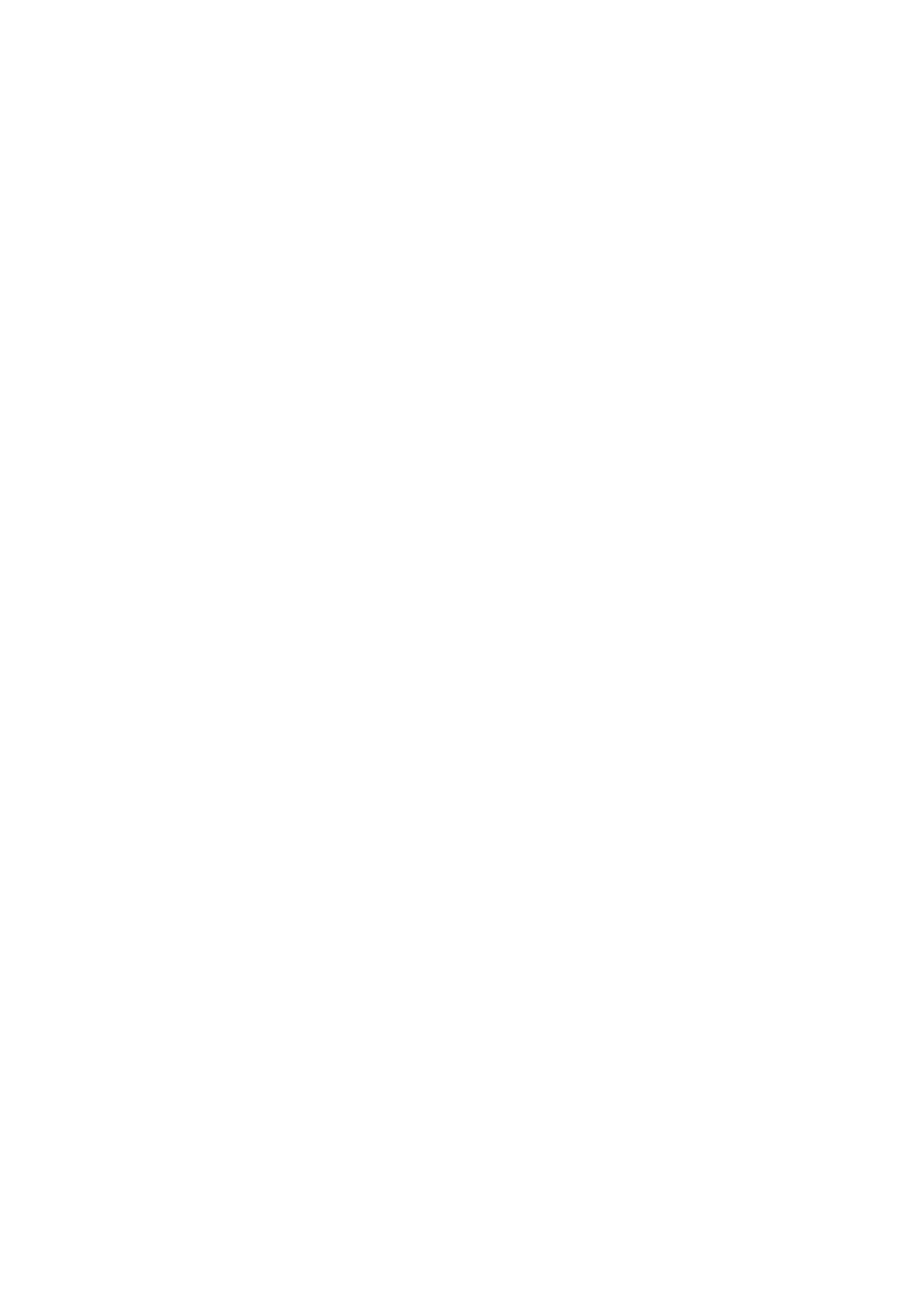# **4 – Effects of environment on properties**

## **4.1 – Thermal behaviour**

The influence of temperature on dimensional changes for RYNITE® grades can be found in the following table. The values of  $C$ RASTIN<sup>®</sup> can be found in chapter 2, (page 12–15).

| RYNITE <sup>®</sup> grades:                                           | 520  | 530  | 545  | 555  | 935  | 408  | 415HP | <b>FR515</b> | <b>FR530L</b> | <b>FR543</b> | <b>FR943</b> |
|-----------------------------------------------------------------------|------|------|------|------|------|------|-------|--------------|---------------|--------------|--------------|
| Coefficient of linear thermal expansion ( $10^{-4}$ K <sup>-1</sup> ) |      |      |      |      |      |      |       |              |               |              |              |
| Parallel<br>$-40^{\circ}$ C to 23 $^{\circ}$ C                        | 0,31 | 0,22 | 0,18 | 0,13 | 0,26 | 0,24 | 0,40  | 0,33         | 0,22          | 0,16         | 0,21         |
| $23^{\circ}$ C to 55 $^{\circ}$ C                                     | 0,25 | 0,10 | 0,13 | 0,08 | 0,16 | 0,14 | 0,20  | 0,18         | 0,19          | 0,11         | 0,19         |
| $55^{\circ}$ C to $160^{\circ}$ C                                     | 0,11 | 0,04 | 0,05 | 0,01 | 0,14 | 0,08 | 0,32  | 0,12         | 0,10          | 0,07         | 0,06         |
| Normal<br>$-40^{\circ}$ C to 23 $^{\circ}$ C                          | 0,72 | 0,67 | 0,54 | 0,54 | 0,53 | 0,85 | 0,98  | 0,70         | 0,68          | 0,55         | 0,51         |
| 23 $\degree$ C to 55 $\degree$ C                                      | 0,93 | 0,81 | 0,71 | 0,75 | 0,52 | 0,85 | 1,17  | 0,88         | 0,92          | 0,79         | 0,65         |
| 55°C to 160°C                                                         | 0,90 | 1,07 | 0,95 | 0,95 | 0,81 | 0,92 | 1,09  | 1,05         | 0,98          | 0,96         | 0,84         |

Test method: ASTM E831

# **4.2 – Effect of heat ageing**

The effect of exposure to high temperatures on the properties of RYNITE® thermoplastic polyester resins is given in Figures  $4.1 - 4.11$ . These data were measured by exposing test specimens in an oven at various temperatures. The change in properties over time and temperature was measured. Oil, grease, water, etc. may have a different effect on the properties of the resins at high temperatures. See section 4.4 on chemical resistance (pages 43 to 55). Tensile strength tests were carried out according to ASTM D-638; Impact tests according to ASTM D-256.

**CAUTION:** Exposure of RYNITE® thermoplastic polyester resins – particularly natural and light colours – to high temperatures in air may result in discolouration, depending upon conditions. RYNITE® thermoplastic polyester resins stabilized to minimize discolouration at elevated temperatures are available. Contact your local DuPont Engineering Polymers sales offices for specific information.



Fig 4.1 **Effect of heat ageing on tensile strength of RYNITE® 530**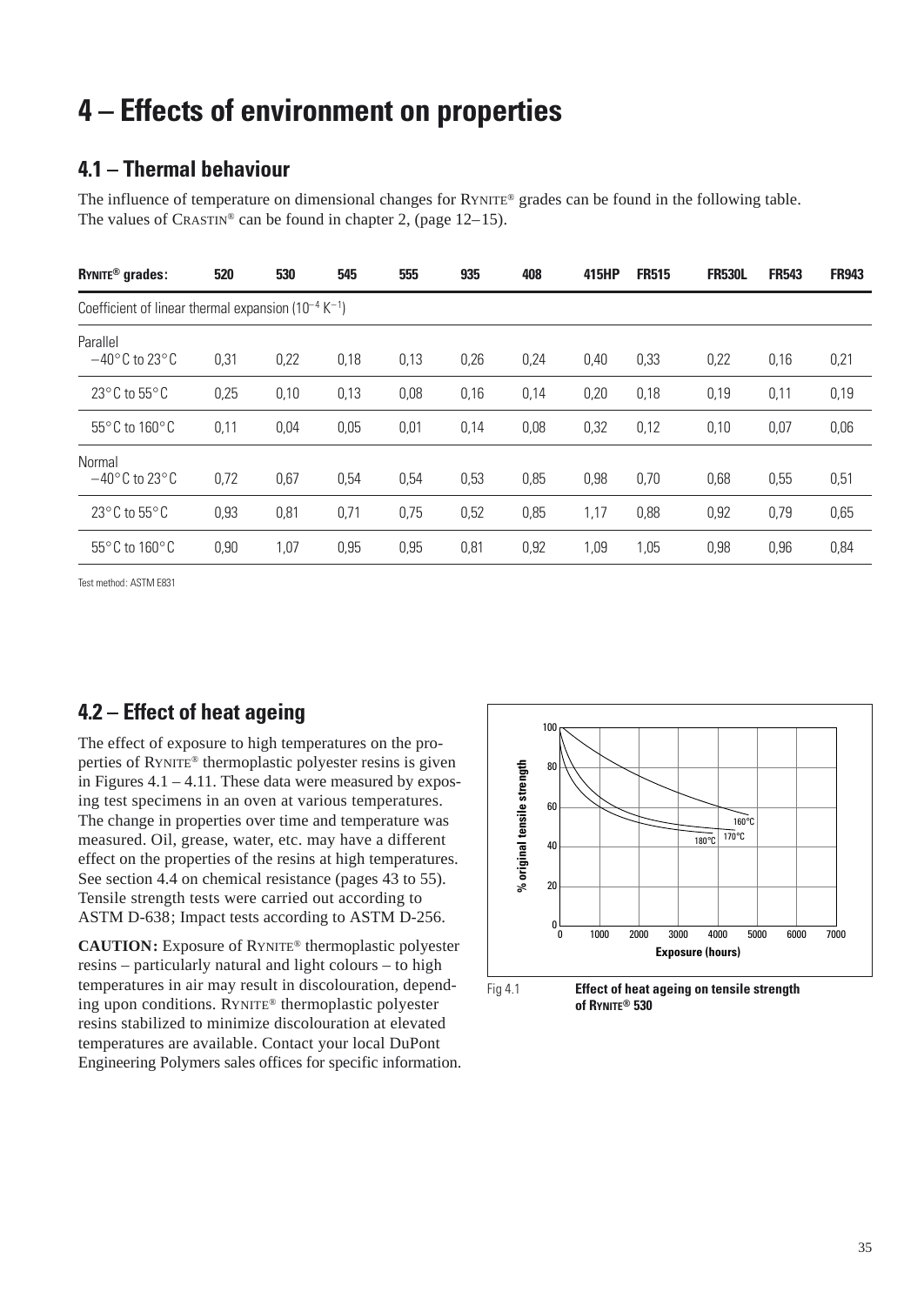













Fig 4.7 **Effect of heat ageing on tensile strength of RYNITE® 408**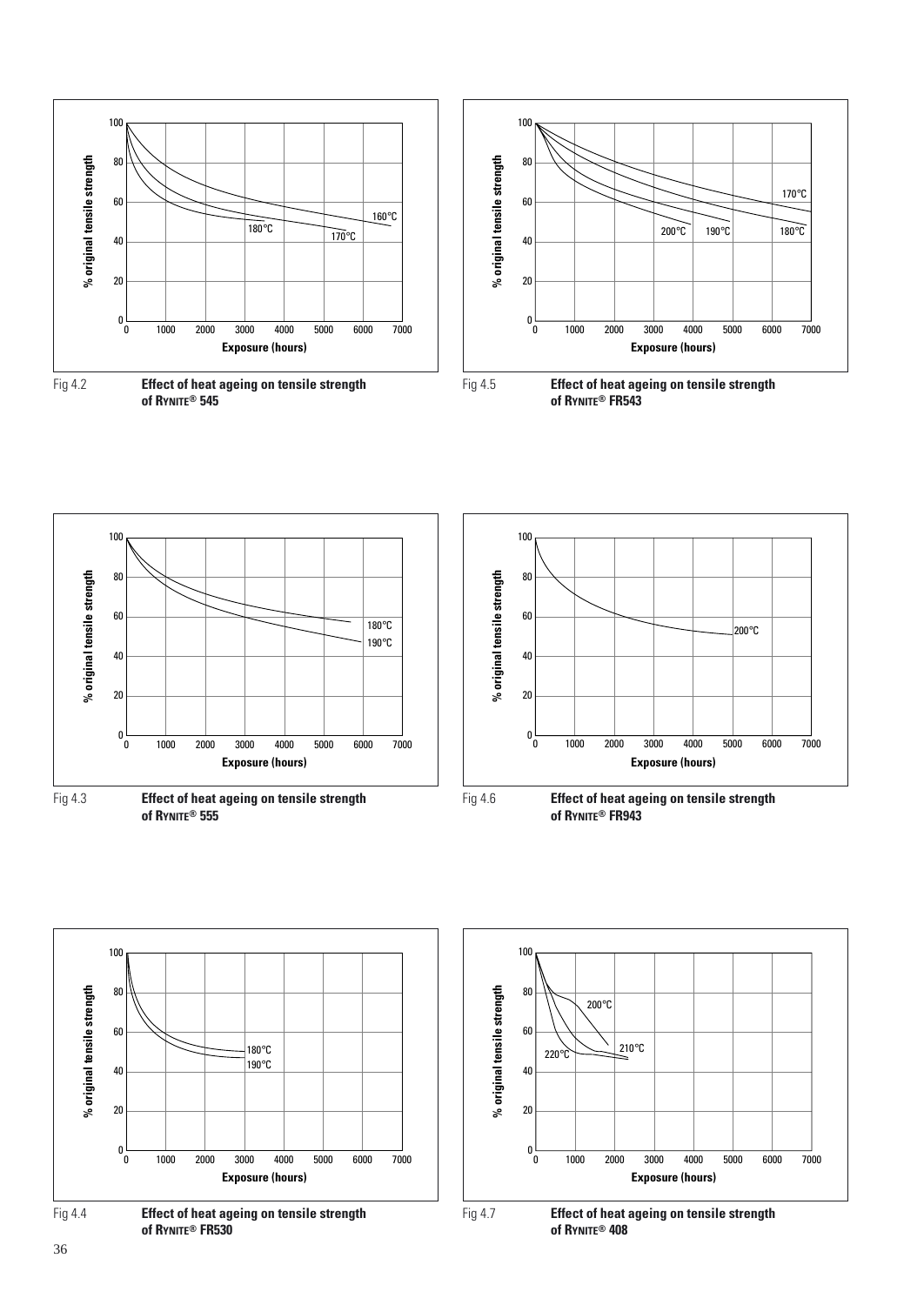

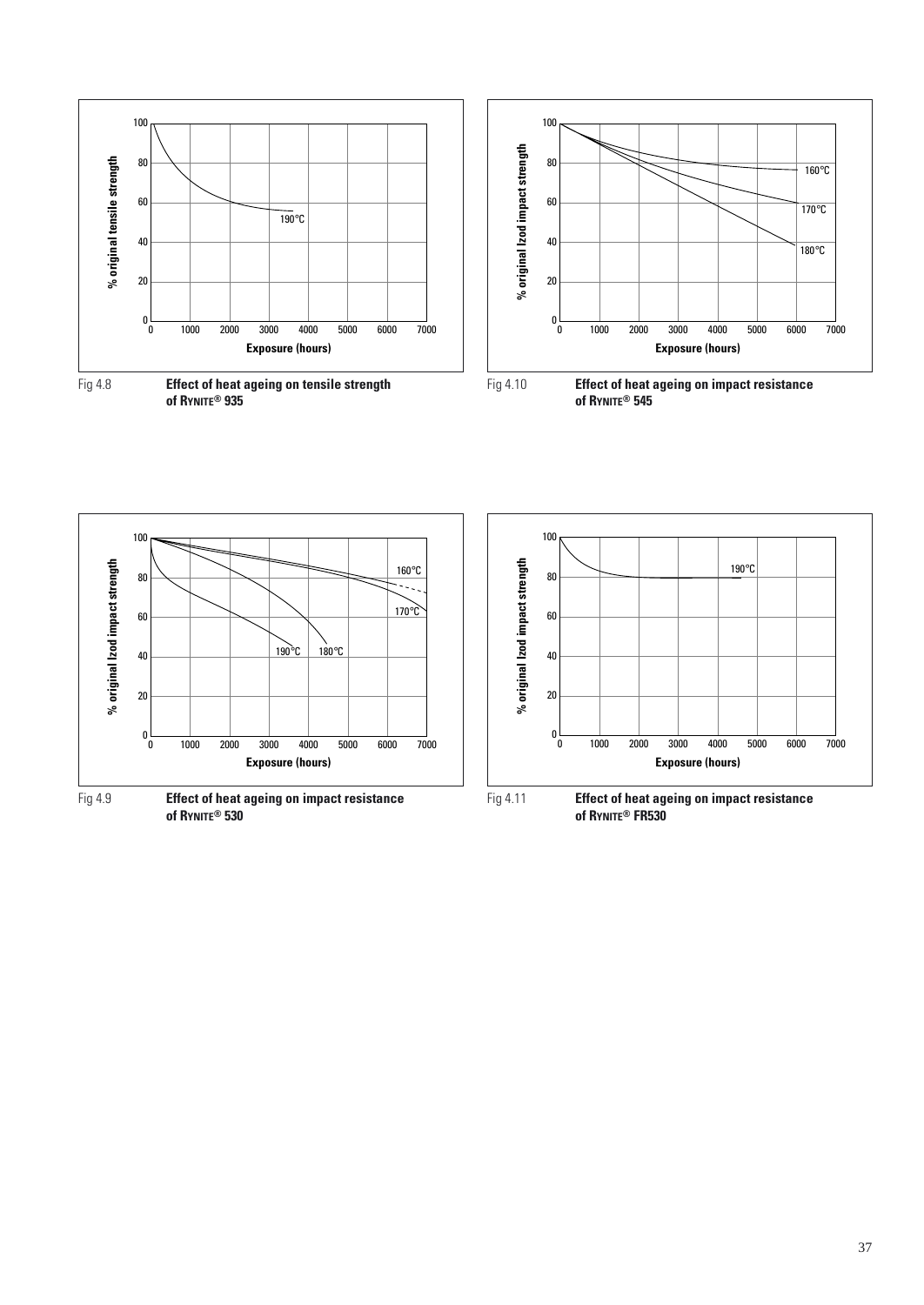The thermal endurance of CRASTIN® thermoplastic polyester resins is given in fig. 4.12. It shows the maximum

allowed ageing time for a given temperature and a retention of 50% of the tensile strength for various grades.



Fig 4.12 **Thermal endurance of CRASTIN® grades**

### **4.3 – Weathering**

### **Introduction**

Thermoplastic polyester resins rank high, among engineering polymers, for resistance to outdoor weathering. The effect of weathering on the properties of RYNITE® has been measured by various methods, including accelerated carbon arc X-W Weather-O-Meter exposure, natural outdoor weathering in Arizona and Florida and accelerated outdoor weathering in Arizona. The results obtained on test bars exposed in these environments indicate that in general, RYNITE® exhibits good property retention. Overall performance is improved, especially impact strength, by the addition of carbon black  $(> 0.3\%$  by weight) to the resin.

### **X-W Weather-Ometer**

In the X-W Weather-Ometer, the test specimens are exposed to simulated sunlight by filtering carbon arc light through Corex D filters. During this exposure, the test samples are sprayed with water at  $32^{\circ}$ C for 18 minutes. This is followed by a water evaporation cycle for 102 minutes at 63°C. The whole two-hour cycle is then repeated for the number of hours listed in the various tables. There is no precise correlation between outdoor weathering and the accelerated X-W Weather-Ometer tests. However, it is estimated that 400 to 1000 hours in the X-W Weather-Ometer is equivalent to one year of outdoor weathering in Florida.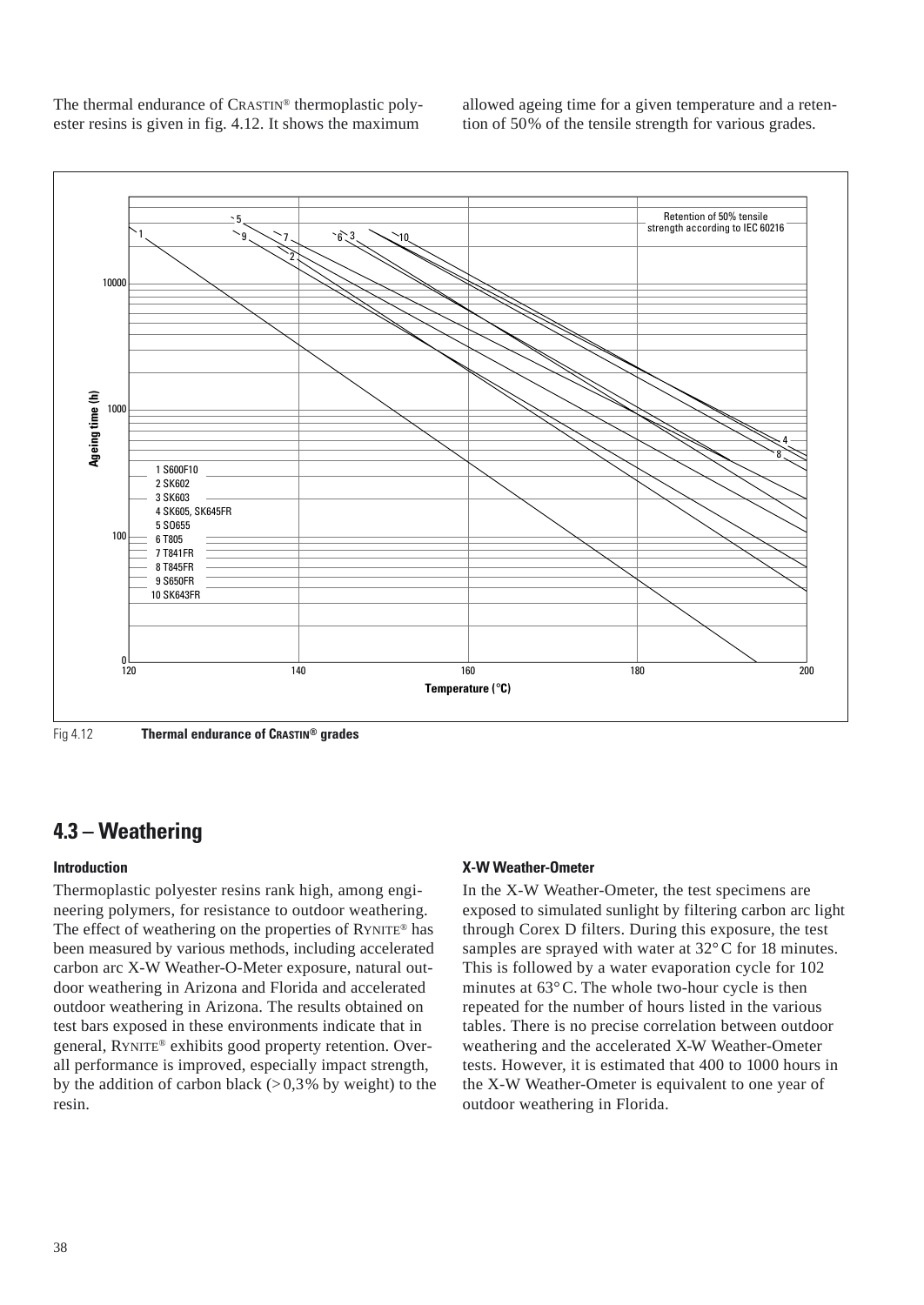### **General purpose resins**

After 10 000 hours in the X-W Weather-Ometer:

- 1. RYNITE® 530 NC010 and Rynite 545 NC010 retain over 70% of their initial tensile strength and 55% of their original elongation properties.
- 2. Pigmented RYNITE® 530 resins retain higher tensile strength and elongation than the RYNITE® 530 natural resin. For example, the RYNITE® 530 black (BK503), white (WT501), grey (GY501), blue (BL503), and red (RD502) retain over 87% of their original tensile strength and 75% of their original elongation properties, Figure 4.13.
- 3. The RYNITE® 530 resins listed above retain over 83% of their original Izod impact properties.
- 4. The surface of the test samples exhibited an "etched", rough appearance, i.e., the surface gloss had significantly reduced and glass fibres were exposed. There is a slight yellowing of the white (WT501) composition.

### **Toughened resins**

After 5000 hours of exposure in the X-W Weather-Ometer:

- 1. The RYNITE® 408 resins retain over 85% of their original tensile strength and 80% of their original elongation properties.
- 2. The surface of the test bars were "etched" but not chalked.





### **Flame-retarded grades**

After 1000 hours in the X-W Weather-Ometer, RYNITE® FR530 BK507 black retains a higher percentage of original tensile strength and elongation properties than the RYNITE® FR530 NC010 natural resin. Both resins retain over 93% of their original tensile and 77% of their original elongation properties.

### **Outdoor weathering 45° south**

### **General purpose resins**

RYNITE® 530 NC010 and BK503 and RYNITE® 545 NC010 and BK504 resins have been exposed outdoors in Florida and Arizona facing 45° South for three years. The data determined on these exposed samples indicate that the resins have retained over 72% of their initial tensile strength and over 50% of their initial elongation. As expected, the compositions containing carbon black have a higher property retention, see Tables 4.1 and 4.2. After three years, all the test samples were slightly "etched".

### **Low warp resins**

After three years of exposure in Arizona, RYNITE® 935 BK505 retains over 97% of original tensile strength and 76% of original elongation, Table 4.2

### **Accelerated natural weathering in Arizona**

### **General purpose resins**

After 500 000 Langleys\* of exposure in the EMMA (Equatorially Mounted Mirror Assisted) and EMMAQUA (EMMA with water) environments, RYNITE® 530 NC010 and BK503 and RYNITE® 545 NC010 and BK504 resins retain over 90% of their original tensile strength and 73% of their original elongation properties.

The EMMA and EMMAQUA environments have similar effects on the properties of the RYNITE® 530 and RYNITE® 545 resins, Table 4.3. All test specimens had reduced gloss levels after exposure. On the average, samples exposed in Arizona received approximately 150 000 Langleys of sunlight per year. These tests correspond to about 3,3 years of natural weathering in Arizona.

 $*$  1 Langley = 42 kJ/m<sup>2</sup>.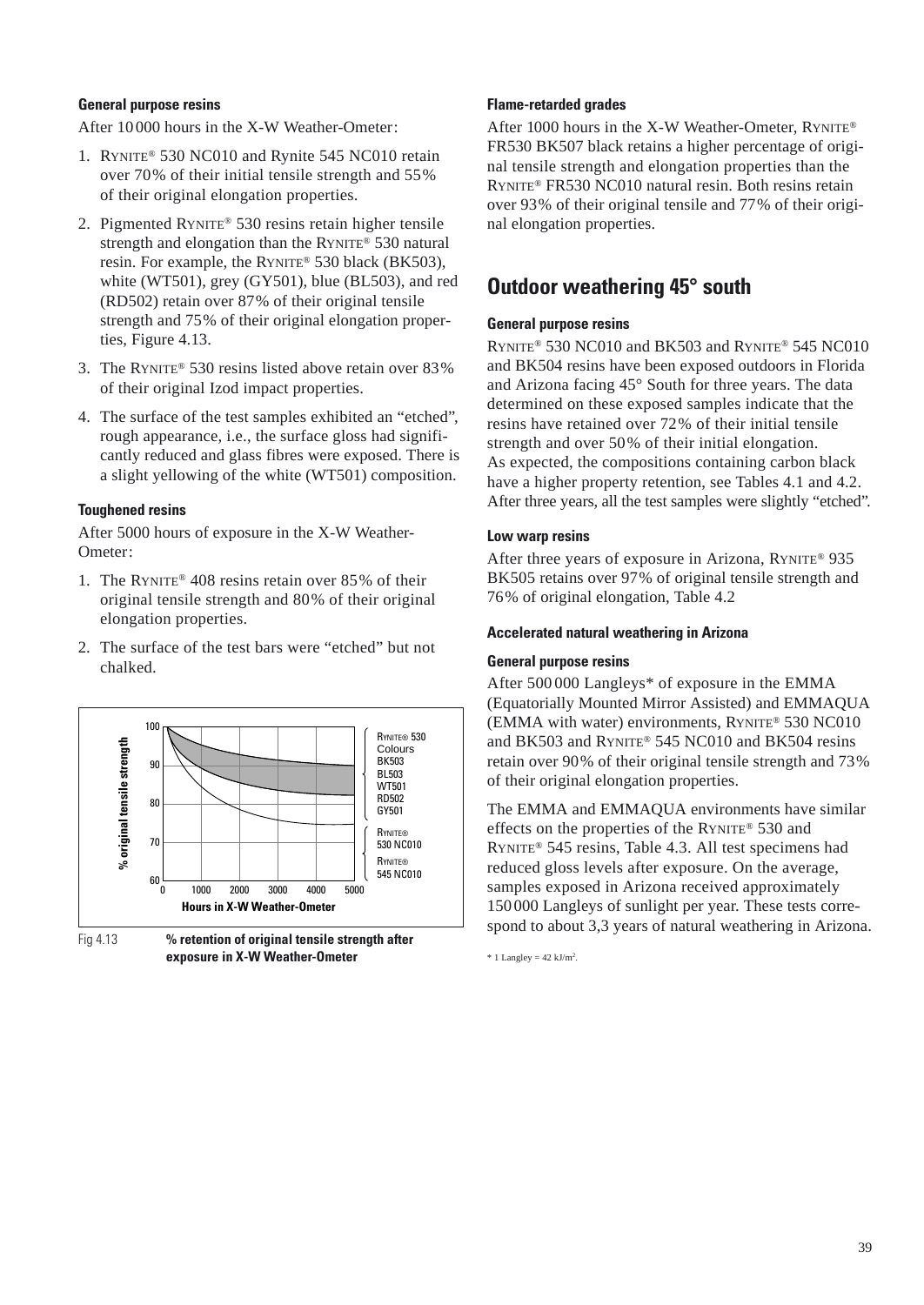| Table 4.1 | Outdoor weathering Florida, % retention of original physical properties |  |  |
|-----------|-------------------------------------------------------------------------|--|--|
|-----------|-------------------------------------------------------------------------|--|--|

| <b>Exposure:</b><br>Florida, 45°S | <b>RYNITE®</b><br>530 NC010 | <b>RYNITE®</b><br>530 BK503 | <b>RYNITE®</b><br>545 NC010 | <b>RYNITE®</b><br>545 BK504 |
|-----------------------------------|-----------------------------|-----------------------------|-----------------------------|-----------------------------|
|                                   |                             |                             |                             |                             |
| Tensile strength after            |                             |                             |                             |                             |
| 0 years                           | 100                         | 100                         | 100                         | 100                         |
| 0,5 years                         | 98                          | 100                         | 89                          | 88                          |
| 1 years                           | 92                          | 100                         | 84                          | 90                          |
| 2 years                           | 82                          | 93                          | 75                          | 91                          |
| 3 years                           | 76                          | 98                          | 72                          | 91                          |
| Elongation after                  |                             |                             |                             |                             |
| 0 years                           | 100                         | 100                         | 100                         | 100                         |
| 0,5 years                         | 85                          | 87                          | 77                          | 67                          |
| 1 years                           | 77                          | 91                          | 68                          | 78                          |
| 2 years                           | 69                          | 91                          | 73                          | 89                          |
| 3 years                           | 58                          | 87                          | 50                          | 78                          |

**Table 4.2 Outdoor weathering Arizona, % retention of original physical properties**

| <b>Exposure:</b><br>Arizona: 45°S | <b>RYNITE®</b><br>530 NC010 | <b>RYNITE®</b><br>530 BK503 | <b>RYNITE®</b><br>545 NC010 | <b>RYNITE®</b><br>545 BK504 | <b>RYNITE®</b><br>935 BK505 |
|-----------------------------------|-----------------------------|-----------------------------|-----------------------------|-----------------------------|-----------------------------|
| Tensile strength after            |                             |                             |                             |                             |                             |
| 0 years                           | 100                         | 100                         | 100                         | 100                         | 100                         |
| $0,5$ years                       | 100                         | 98                          | 98                          | 100                         | 100                         |
| years                             | 98                          | 100                         | 88                          | 97                          | 100                         |
| 2 years                           | 90                          | 98                          | 87                          | 94                          | 100                         |
| 3 years                           | 87                          | 98                          | 82                          | 90                          | 97,5                        |
| Elongation after                  |                             |                             |                             |                             |                             |
| 0 years                           | 100                         | 100                         | 100                         | 100                         |                             |
| $0,5$ years                       | 85                          | 91                          | 82                          | 83                          | 100                         |
| years                             | 88                          | 96                          | 77                          | 94                          | 94                          |
| 2 years                           | 79                          | 96                          | 73                          | 89                          | 94                          |
| 3 years                           | 78                          | 83                          | 68                          | 78                          | 76                          |

**Table 4.3 Accelerated natural Arizona weathering, % retention of original physical properties**

| <b>Exposure:</b>             | <b>RYNITE®</b><br>530 NC010 | <b>RYNITE®</b><br>530 BK503 | <b>RYNITE®</b><br>545 NC010 | <b>RYNITE®</b><br>545 BK504 |
|------------------------------|-----------------------------|-----------------------------|-----------------------------|-----------------------------|
| $EMMA - 500000$ Langleys*    |                             |                             |                             |                             |
| Tensile strength             | 100                         | 100                         | 92                          | 93                          |
| Elongation                   | 85                          | 87                          | 73                          | 89                          |
| $EMMAQUA - 500000$ Langleys* |                             |                             |                             |                             |
| Tensile strength             | 100                         | 100                         | 92                          | 93                          |
| Elongation                   | 81                          | 87                          | 73                          | 94                          |

EMMA = Equatorially mounted mirror assisted

EMMAQUA = EMMA assisted with water

 $*150000$  Langley = one year' exposure, 1 langley= 42 kJ/m<sup>2</sup>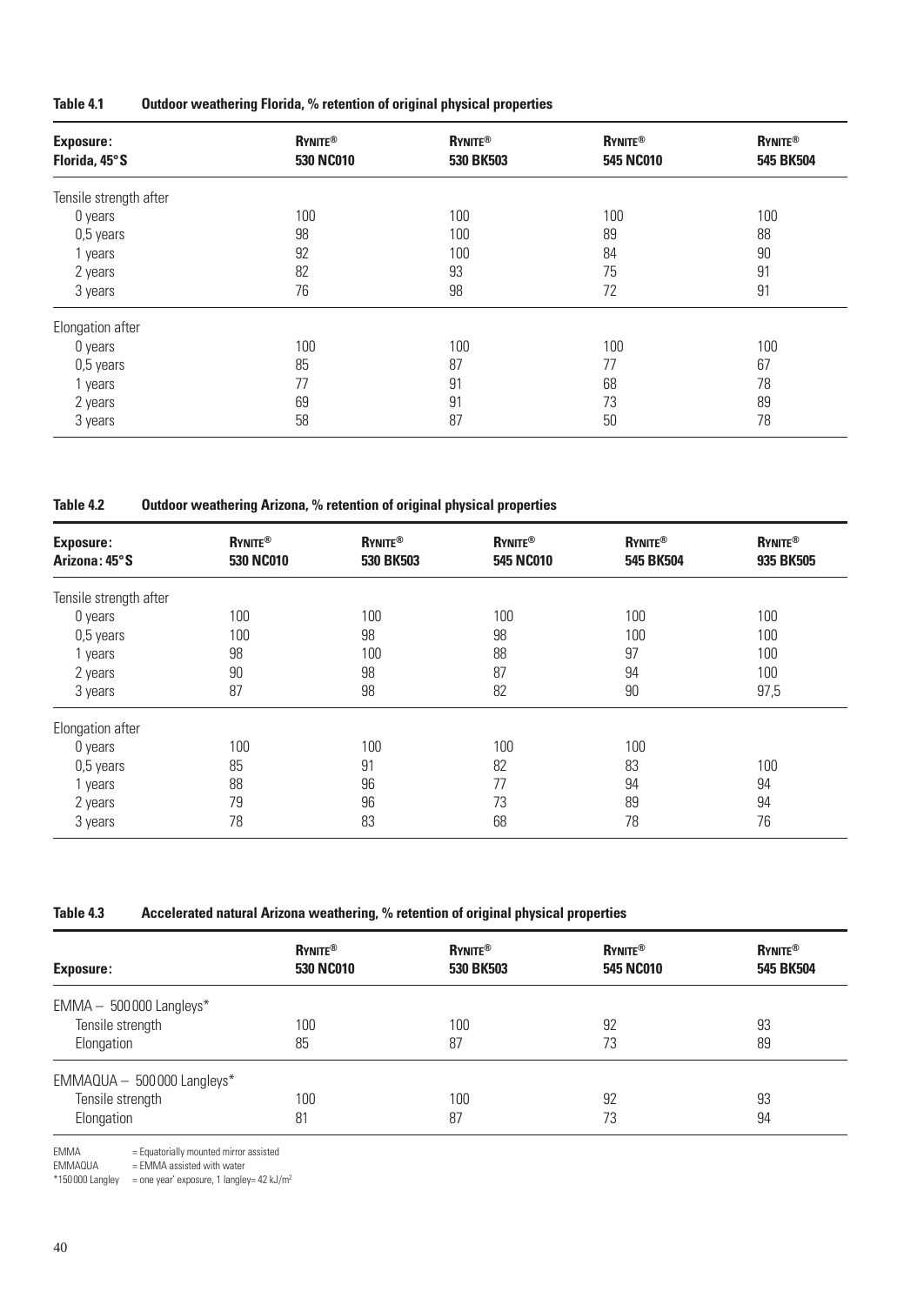### **Xenotest 150** (ASTM D790)

The effect of weathering time on the flexural strength of some CRASTIN® grades, exposed to the above test, is shown in Figure 4.14.



**CRASTIN® grades**







Fig 4.15 **Impact resistance (DIN53452) versus weathering time**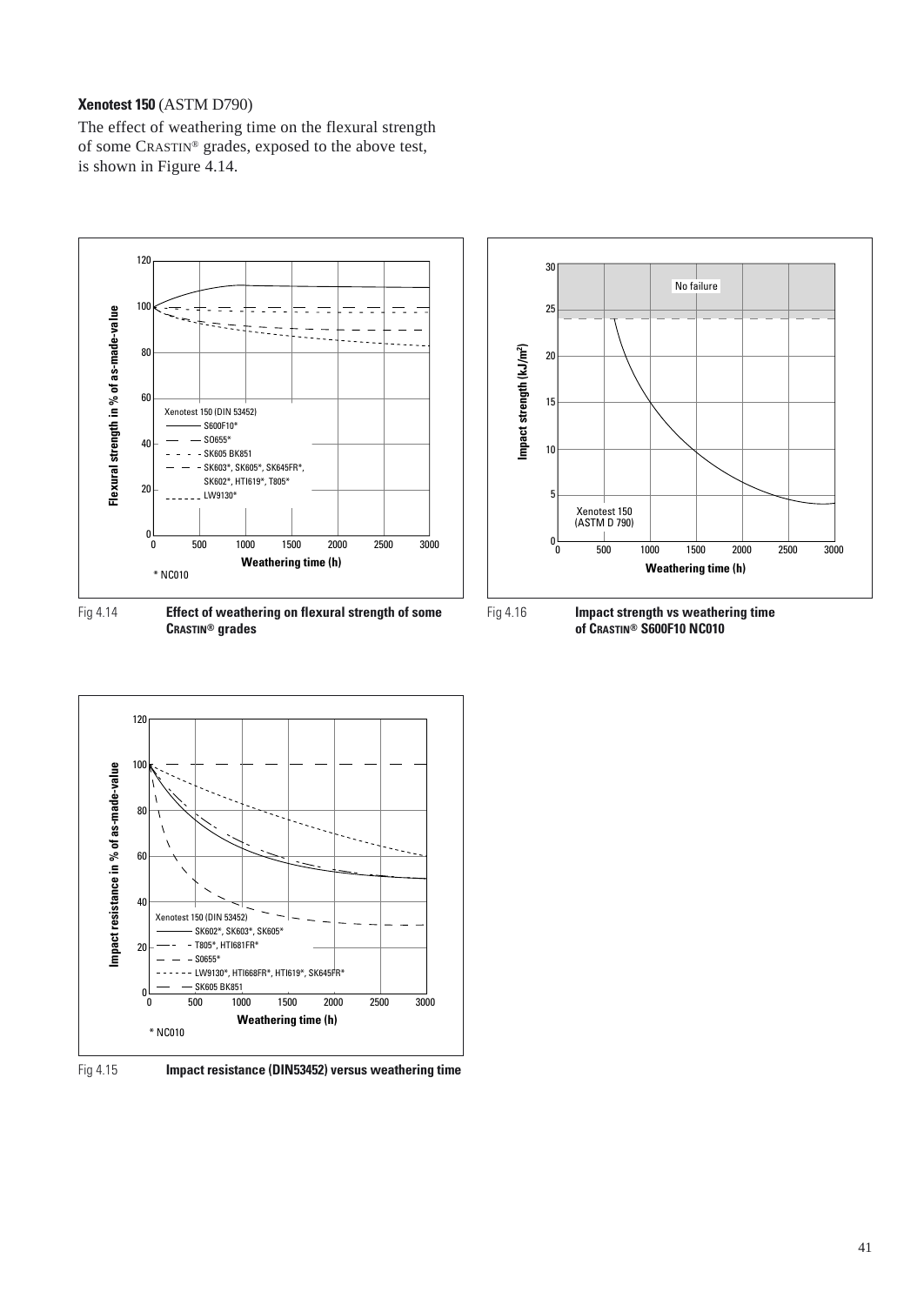**Table 4.4 Retention of properties after natural weathering in Central Germany for 3 CRASTIN® grades**

|                          |                            |                                                    | <b>Change of properties versus unexposed products</b> | <b>Charpy</b>                                       | <b>Charpy</b>                                       |                                                       |
|--------------------------|----------------------------|----------------------------------------------------|-------------------------------------------------------|-----------------------------------------------------|-----------------------------------------------------|-------------------------------------------------------|
| <b>CRASTIN®</b><br>grade | Weathering<br>time (years) | <b>Tensile</b><br>strength (%)<br><b>DIN 53455</b> | <b>Tensile</b><br>modulus $(\%)$<br><b>DIN 53457</b>  | <b>Flexural</b><br>strength (%)<br><b>DIN 53452</b> | Impact strength,<br>unnotched (%)<br><b>ISO 179</b> | Impact strength,<br>notched $(\% )$<br><b>ISO 179</b> |
| S600F10                  | 0                          | 100                                                | 100                                                   | 100                                                 | NB                                                  | 100                                                   |
| <b>NC010</b>             | 1/2                        | 92                                                 | 102                                                   | 99                                                  | NB                                                  | 33                                                    |
|                          |                            | 96                                                 | 107                                                   | 101                                                 | NB                                                  | 40                                                    |
|                          | $\overline{2}$             | 91                                                 | 108                                                   | 99                                                  | NB                                                  | 41                                                    |
|                          | 3                          | 91                                                 | 89                                                    | 101                                                 | $92,9$ kJ/m <sup>2</sup>                            | 45                                                    |
|                          | 4                          | 93                                                 | 98                                                    | 98                                                  | 89,5 kJ/m <sup>2</sup>                              | 29                                                    |
| <b>SK605</b>             | 0                          | 100                                                | 100                                                   | 100                                                 | 100                                                 | 100                                                   |
| <b>NC010</b>             | 1/2                        | 87                                                 | 93                                                    | 96                                                  | 90                                                  | 100                                                   |
|                          |                            | 92                                                 | 87                                                    | 91                                                  | 82                                                  | 99                                                    |
|                          | 2                          | 75                                                 | 95                                                    | 79                                                  | 64                                                  | 89                                                    |
|                          | 3                          | 81                                                 | 97                                                    | 81                                                  | 68                                                  | 83                                                    |
|                          | 4                          | 76                                                 | 83                                                    | 79                                                  | 52                                                  | 81                                                    |
| S0655                    | 0                          | 100                                                | 100                                                   | 100                                                 | $*$ ) 100 (100)                                     | 100                                                   |
| <b>NC010</b>             | 1/2                        | 92                                                 | 86                                                    | 9/8                                                 | (61)<br>47                                          | 60                                                    |
|                          |                            | 90                                                 | 92                                                    | 100                                                 | 65<br>(69)                                          | 58                                                    |
|                          | $\overline{2}$             | 83                                                 | 98                                                    | 93                                                  | 61<br>(72)                                          | 60                                                    |
|                          | 3                          | 85                                                 | 83                                                    | 91                                                  | 55<br>(60)                                          | 57                                                    |
|                          | 4                          | 85                                                 | 90                                                    | 87                                                  | (68)<br>43                                          | 52                                                    |

\*) In this case the values are based on the value at the beginning of the storage. The figures in parenthesis represent the impact strength change of non-exposed samples and depend on the storage time in the test laboratory versus the initial start of the test programme.

| 0. Begin: 6.1.1975                                                                                                                    |  | <b>Hours of</b><br>exposure<br>to the sun | <b>Duration</b><br>(years) |  |
|---------------------------------------------------------------------------------------------------------------------------------------|--|-------------------------------------------|----------------------------|--|
| 1. Sample taken: 15.7.75<br>2. Sample taken: 5.1.76<br>3. Sample taken: 3.1.77<br>4. Sample taken: 17.1.78<br>5. Sample taken: 6.2.79 |  | 900h<br>1545h<br>3318h<br>4575h<br>5860 h | 1/2<br>2<br>3<br>4         |  |

The property values of the exposed samples were compared to those samples which were stored in darkness in the laboratory at the same time.

The hours of exposure in the sun were measured with the Schuster's Ball.

These outdoor weathering tests were carried out in Lautertal in Central Germany.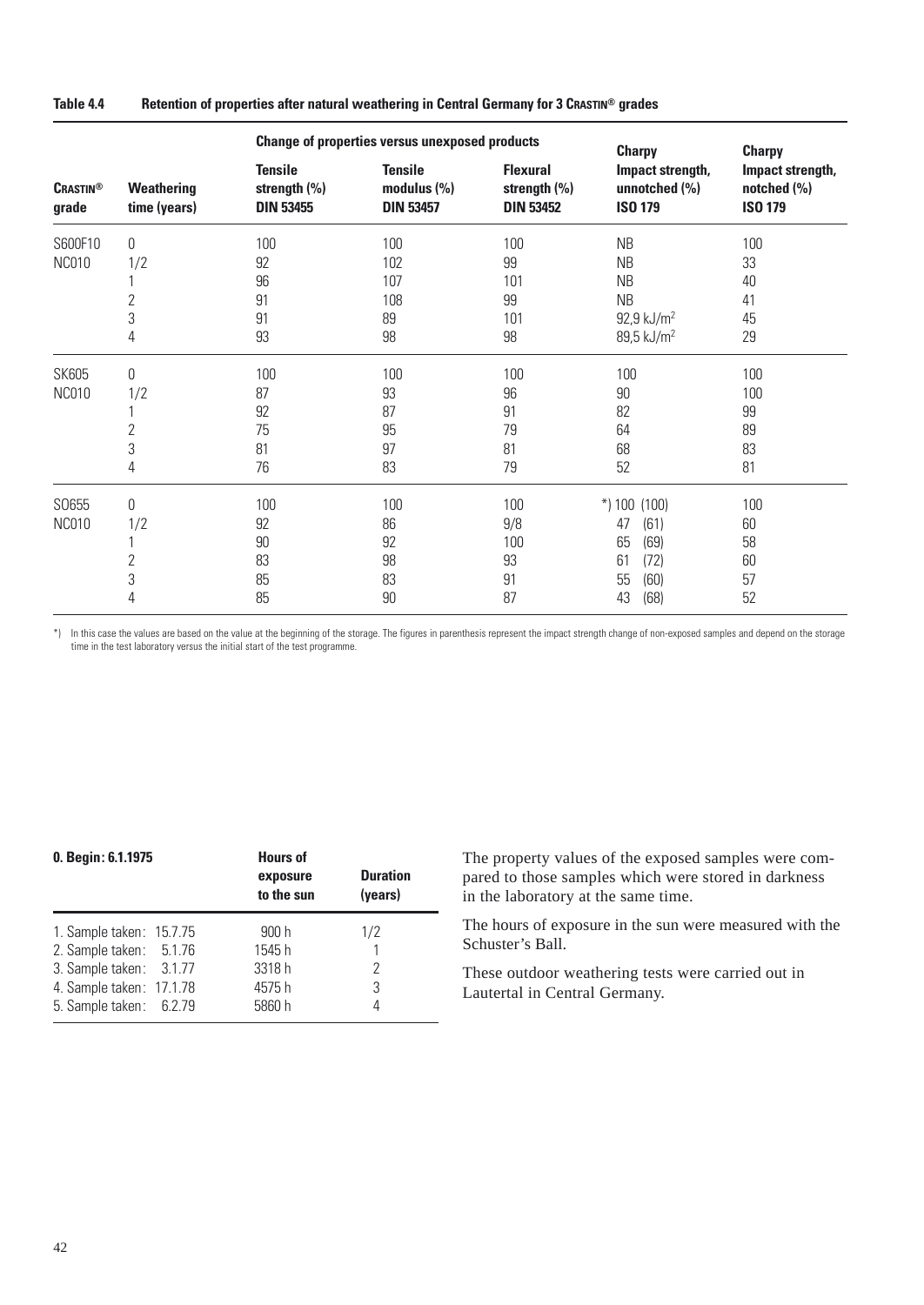# **4.4 – Chemical Resistance**

RYNITE® thermoplastic polyester resins exhibit excellent resistance to a wide variety of chemicals. Tables 4.5 and 4.6 detail the effects of various automotive related chemicals, organic solvents, acids, bases, salt solutions and water on the properties of RYNITE® 530 and 545 resins after exposure at various times and temperatures. These data are based on unstressed test bars that were moulded via recommended moulding conditions. The resistance of RYNITE® thermoplastic polyester resins to certain chemicals (e.g., chlorinated hydrocarbons) at elevated temperatures depends on the surface crystallinty of the moulded part. Annealed parts or parts moulded in hot molds >95°C will exhibit good resistance, whereas parts moulded in cold moulds may surface craze. We strongly recommend enduse testing be carried out on actual parts (as opposed to test bars) to determine the suitability of RYNITE® thermoplastic resins in any application.

All thermoplastic polyester resins will hydrolyze in hot water. The hydrolysis results in polymer degradation and a decrease in the physical properties of the resin. The rate of hydrolysis depends on exposure conditions; primarily time, temperature and the composition of the specific polyester resin. We recommend that parts made from RYNITE® should not be used in an environment where there is continuous exposure to water at temperatures above 50°C.

### **Hydrolysis resistance of RYNITE® 530 at 100% RH Time to reach one half of initial property value:**

|  | <b>Tensile Strength</b> |
|--|-------------------------|
|--|-------------------------|

| Temperature     | Time (Weeks) |
|-----------------|--------------|
| $85^{\circ}$ C  |              |
| $70^{\circ}$ C  | 22           |
| $55^{\circ}$ C  | 100          |
| $40^{\circ}$ C. | >104         |

#### **Unnotched Impact**

| Temperature<br>$85^{\circ}$ C | Time (Weeks) |  |
|-------------------------------|--------------|--|
| $70^{\circ}$ C                | 6            |  |
| $55^{\circ}$ C                | 38           |  |
| $40^{\circ}$ C                | 60           |  |

Due to excessive degradation, we recommend that the maximum continuous exposure temperature of parts made from RYNITE® thermoplastic resins to oil be 121°C.

### **Table 4.5 Chemical resistance of RYNITE® 530 and 545**

| <b>Chemical media</b>                            | <b>Temperature</b><br>°C | Days of<br>immersion                | % retention<br>of original<br>tensile strength | % weight gain                  | % dimensional<br>change |
|--------------------------------------------------|--------------------------|-------------------------------------|------------------------------------------------|--------------------------------|-------------------------|
| <b>Automotive-Related</b><br><b>Environments</b> |                          |                                     |                                                |                                |                         |
| Diesel Fuel                                      | 23                       | 21                                  | 90-95                                          |                                | $\mathbf 0$             |
| Diesel Fuel + 15% Ethanol                        | 121                      | $\mathbf 2$<br>$\overline{7}$<br>14 | 60-70<br>$20 - 30$<br>15-20                    | $2 - 2,5$<br>$\mathbf{2}$<br>2 |                         |
| Diesel Fuel/Unleaded<br>Gasoline (50/50)         | 23                       | 21                                  | 95-99                                          |                                | $\mathbf 0$             |
| <b>Unleaded Gasoline</b>                         | 23<br>42<br>60           | 21<br>84<br>84                      | 100<br>100<br>90                               | 0,1<br>0,1<br>0,5              | 0,01<br>0,1             |
| Unleaded Gasoline/<br>Methanol (85/15)           | 23<br>60                 | 21<br>21<br>84                      | 90-95<br>70<br>45-50                           | 1,8<br>2,3                     | 0,04<br>0,1<br>0,2      |
| <b>Unleaded Gasoline</b><br>Ethanol (85/15)      | 23                       | 21                                  | 85-90                                          | 1                              | 0,01                    |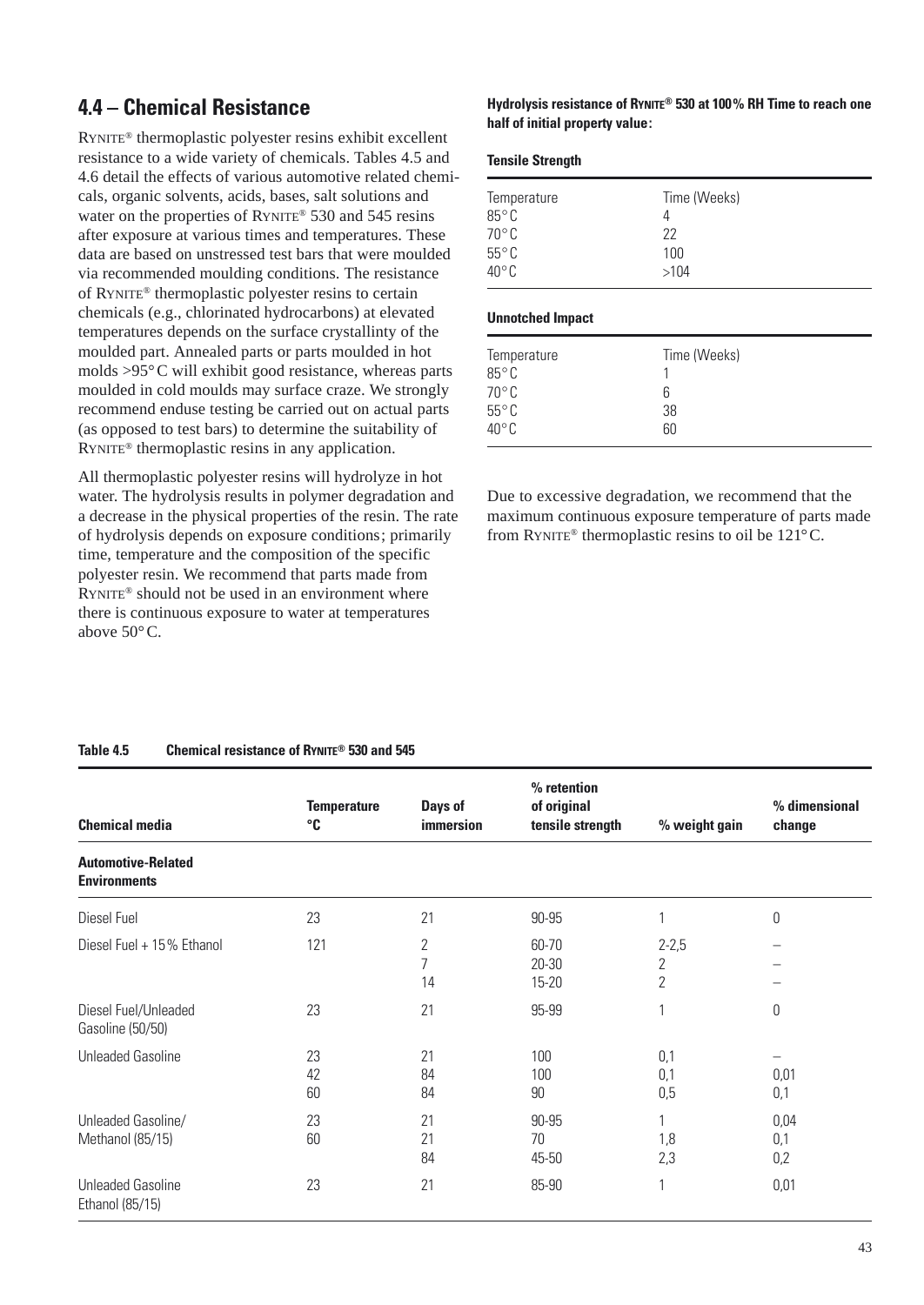| <b>Chemical media</b>                                    | <b>Temperature</b><br>°C | Days of<br>immersion | % retention<br>of original<br>tensile strength | % weight gain    | % dimensional<br>change               |
|----------------------------------------------------------|--------------------------|----------------------|------------------------------------------------|------------------|---------------------------------------|
| <b>Automotive-Related</b><br><b>Environments</b>         |                          |                      |                                                |                  |                                       |
| Unleaded Gasoline + 5%<br>Methanol + 2,5% Mixed Alcohols | 42                       | 28<br>84             | 90<br>73                                       | 1,5<br>2,9       | 0,1<br>0,2                            |
| Unleaded Gasoline + 5%<br>Methanol + 3,2% Ethanol        | 42                       | 28<br>84             | 86<br>75                                       | 1,9<br>3,1       | 0,1<br>0,2                            |
| Unleaded Gasoline + 5%<br>Methanol + 4,1% Propanol       | 42                       | 28<br>84             | 92<br>82                                       | 1,2<br>2,4       | 0,1<br>$\overline{\phantom{0}}$       |
| Unleaded Gasoline + 5%<br>Methanol + 4,2% Mixed Alcohols | 42                       | 28<br>84             | 88<br>79                                       | 1,5<br>2,7       | 0,1<br>0,2                            |
| Unleaded Gasoline + 5%<br>Methanol + 5% Butanol          | 42                       | 28                   | 100                                            | 1,2              | 0,1                                   |
| <b>Leaded Gasoline</b>                                   | 23                       | 7                    | 90-95                                          | 1                | 0,03                                  |
| Ford Motor Oil                                           | 121                      | 28<br>112            | 95-99<br>15                                    |                  |                                       |
| Shell Motor Oil                                          | 121                      | 14<br>28<br>84       | 90-95<br>55-65<br>15                           |                  |                                       |
| Synthetic Motor Oil                                      | 150                      | 21<br>42             | 70<br>45                                       |                  |                                       |
| Omnilube 300                                             | 93                       | 290                  | 99                                             |                  |                                       |
| Turbo 33                                                 | 93                       | 290                  | 99                                             |                  |                                       |
| Rotron Diester Oil                                       | 93                       | 290                  | 99                                             |                  |                                       |
| <b>Dextron Transmission Fluid</b>                        | 121<br>150               | 28<br>21             | 95-99<br>$20 - 25$                             |                  |                                       |
| <b>GM Power Sterring Fluid</b>                           | 23<br>121                | 21<br>14<br>90       | 97-100<br>85-90<br>50                          | 0<br>0,1<br>0,22 | 0<br>$\overline{\phantom{0}}$<br>0,08 |
| Delco Supreme #1 Brake<br>Fluid                          | 23<br>66<br>121          | 21<br>28<br>14       | 95<br>$90 - 90$<br>30                          | 0,15             | 0,01                                  |
| Quaker State Lithium Based<br>Grease                     | 23                       | 21                   | 95-100                                         | 1                | 0,01                                  |
| Kendal 3 Star 80W160<br>Gear Lubricant                   | 23                       | 21                   | 90-96                                          | 1                |                                       |
| Permatex Hydraulic Jack Oil                              | 23                       | 21                   | 94-100                                         | 0,15             | 0,01                                  |
| Anti-Freeze (50%)                                        | 23                       | 21                   | 90-95                                          | 1                | 0,1                                   |
| Ethylene Glycol (100 %)                                  | 23                       | 21                   | 95-99                                          |                  | 0,01                                  |
| «Optikleen» Windshield<br>Washer Solvent (100%)          | 23                       | 21                   | 90-95                                          |                  | 0,02                                  |
| «Optikleen»/Water (50/50)                                | 23                       | 21<br>$90\,$         | 90-95<br>85                                    |                  | 0,01<br>0,01                          |

### **Table 4.5 Chemical resistance of RYNITE® 530 and 545** (continued)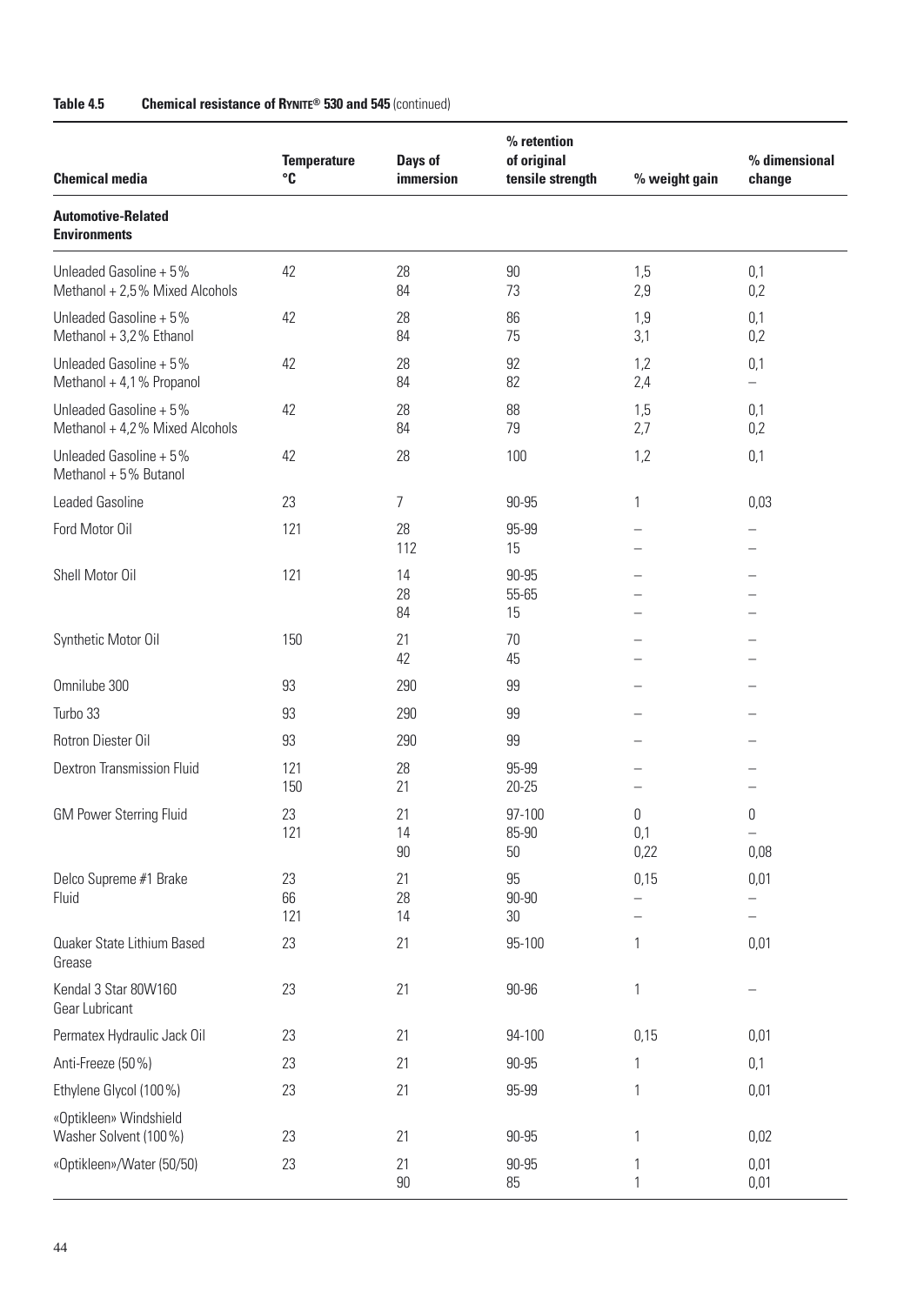| <b>Chemical media</b>              | <b>Temperature</b><br>$^{\circ}{\mathbb C}$ | Days of<br>immersion | % retention<br>of original<br>tensile strength | % weight gain | % dimensional<br>change |
|------------------------------------|---------------------------------------------|----------------------|------------------------------------------------|---------------|-------------------------|
|                                    |                                             |                      |                                                |               |                         |
| <b>Organic Solvents</b><br>Acetone | 23                                          | 21                   | 70-80                                          | 5             | 0,1                     |
| Benzyl Alcohol                     | 23                                          | 21                   | 95                                             | 0,04          | $\boldsymbol{0}$        |
| Ethanol                            | 23                                          | 21                   | 98-100                                         | 0             | 0,01                    |
|                                    | 23                                          | 21                   | 80-90                                          |               |                         |
| <b>Ethyl Acetate</b>               |                                             |                      |                                                | 5             | 0,04                    |
| Ethyl Ether                        | 23                                          | 21                   | 85-95                                          | 0,15          | 0,01                    |
| Iso-Octane                         | 23                                          | 21<br>364            | 99<br>99                                       | 0<br>0,04     | 0,01<br>0,01            |
| Isopropanol                        | 23                                          | 21                   | 95-99                                          | 0,1           | $\boldsymbol{0}$        |
| Methanol                           | 23                                          | 21                   | 95-96                                          | 1             | 0,01                    |
| Methylene Chloride                 | 23                                          | 21                   | 45-50                                          | $8 - 10$      | 0,3                     |
| Methyl Ethyl Ketone -MEK           | 23                                          | 21                   | 80-92                                          | 0,7           | 0,07                    |
| Nitromethane                       | 23                                          | 21                   | 70                                             | 4             | 0,12                    |
| Toluene                            | 23                                          | 21                   | 95-98                                          | 0,5           | 0,01                    |
| <b>Acid</b>                        |                                             |                      |                                                |               |                         |
| Acetic Acid (100%)                 | 23                                          | 21                   | 85-95                                          | 1             | 0,04                    |
| Hydrochloric Acid (10%)            | 23                                          | 21                   | 92-96                                          | 1             | 0,01                    |
| Sulfuric Acid (10%)                | 23                                          | 21                   | 91-96                                          | 1             | 0,02                    |
| Sulfuric Acid (Battery)            | 23                                          | $\,3$                | 90-95                                          | 1             | 0,01                    |
| <b>Bases</b>                       |                                             |                      |                                                |               |                         |
| Ammonium Hydroxide (10%)           | 23                                          | 21                   | 85-93                                          | 0,3           | 0,02                    |
| Sodium Hydroxide (10%)             | 23                                          | 21                   | $0 - 47$                                       | 5             | 0,02                    |
| <b>Other Solvents</b>              |                                             |                      |                                                |               |                         |
| Bleach «Clorox» (100%)             | 23                                          | 21                   | $90 - 95$                                      | 0,1           | 0,07                    |
| Calcium Chloride (10%)             | 23                                          | 21                   | 85-95                                          | 0,25          | $\boldsymbol{0}$        |
| Hydrogen Peroxide (30%)            | 23                                          | 21                   | $90\,$                                         | 0,25          | 0,02                    |
| Sodium Chloride                    | 23                                          | 21                   | 90-95                                          | 0,31          | 0                       |
| 1,1,1-Trichloroethane              | 23                                          | 21                   | 90                                             | 0,3           | $\boldsymbol{0}$        |
| <b>WD-40</b>                       | 23                                          | 21                   | $90\,$                                         | 0,05          | 0,01                    |
| Zinc Chloride (10%)                | 23                                          | 21                   | 91-96                                          | 1             | 0,01                    |
| Zinc Chloride (50%)                | 23                                          | 8                    | $90 - 95$                                      | 1             | 0,01                    |

### **Table 4.5 Chemical resistance of RYNITE® 530 and 545** (continued)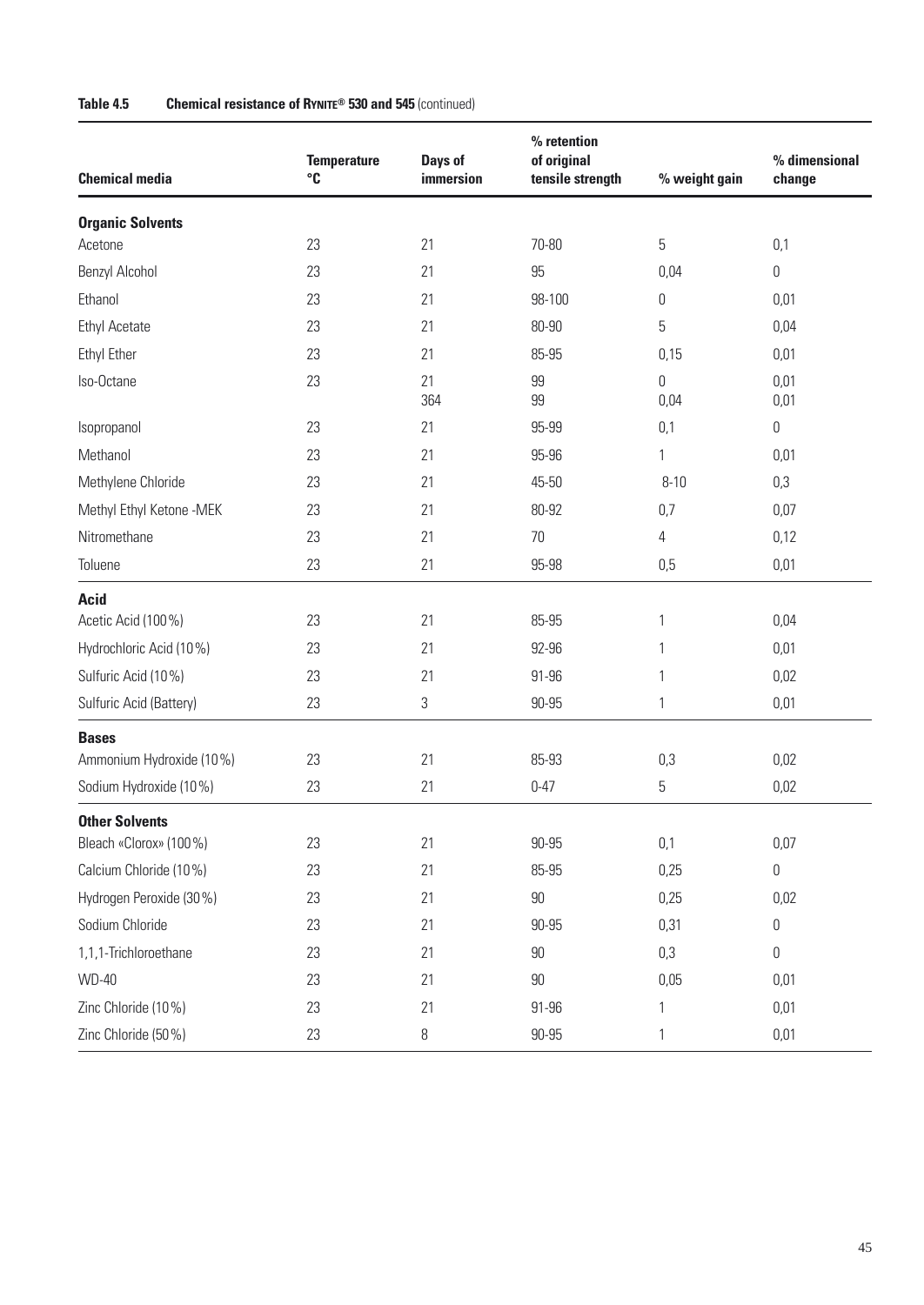#### **Table 4.6 RYNITE® 545 immersed for 1 year at 23°C**

|                                        | % retention of<br>original tensile<br>strength | Weight<br>gain (%) | <b>Dimensional</b><br>change $(\% )$ |
|----------------------------------------|------------------------------------------------|--------------------|--------------------------------------|
| Ethanol                                | 97                                             | 0,13               | 0,02                                 |
| Iso-octane                             | 100                                            | 0,04               | 0,01                                 |
| Methanol                               | 87                                             | 0,6                | 0,07                                 |
| 95 octane petrol                       | 99                                             | 0,08               | 0,03                                 |
| Toluene                                | 90                                             | 0,99               | 0,05                                 |
| Toluene/Methanol (85:15 (v/v))         | 61                                             | 3,14               | 0,24                                 |
| Unleaded petrol/Ethanol (85:15 (v/v))  | 93                                             | 0,28               | 0,03                                 |
| Unleaded petrol/Methanol (85:15 (v/v)) | 83                                             | 0,96               | 0,09                                 |
| Water                                  | 92                                             | 0,47               | 0,07                                 |
| White petrol/Methanol (85:15 (v/v))    | 84                                             | 1,06               | 0,09                                 |

### **Resistance of CRASTIN**® **to chemicals, ionizing radiation, micro- and macro-organisms**

Compared with many other plastics CRASTIN® shows superior chemical resistance.

At room temperature CRASTIN® is unaffected by the following chemicals:

Aliphatic, aromatic and perhalogenated hydrocarbons; oils; greases; alcohols; ethers; long-chained esters; water; aqueous neutral and acid salt solutions; dilute acids.

However, it is not resistant to alkalis, concentrated acids, oxidizing mineral acids (including dilute), phenols and cresols.

At temperature  $> 50 - 60^{\circ}$ C some chemicals, such as alcohols and aromatic hydrocarbons, have a more agressive effect on the PBT-molecule than at room temperature.

Up to 60°C water has little effect on CRASTIN®. At higher temperatures, hydrolytic decomposition occurs in water and all aqueous solutions. This causes a reduction in strength and toughness.

### **1. Notes**

The information contained in the tables on the following pages is derived from laboratory tests and experience in practice. In laboratory tests, unless otherwise shown, 2 mm thick standard specimens were immersed in the medium for twelve months. The test results should be regarded as a guideline, since identical results may not be obtained in practice. Experience shows that the wall thickness of mouldings or the ratio of volume to wetted surface can influence results quite considerably. Therefore, parts likely to be subject to exposure to potentially aggressive media should be tested under practical conditions.

#### **2. Explanation of information in the tables**

#### **2.1 Concentrations**

| $\%$ :            | by weight $g/g$                                |
|-------------------|------------------------------------------------|
| % (vol):          | by volume $\text{cm}^3/\text{cm}^3$            |
|                   | tech. pure: technically pure                   |
| sat.:             | saturated aqueous solution (at $20^{\circ}$ C) |
| $\mathrm{dil}$ .: | dilute aqueous solution                        |
| com.:             | commercial                                     |

#### **2.2 Temperature**

r.t.: room temperature 15 to 35°C (DIN 50014).

### **2.3 Behaviour**

+: resistant

Medium causes no change or only slight change in strength, toughness, molecular weight, dimension and weight.

✩: conditionally resistance

Long term contact with the medium may cause considerable change in the properties of the moulding. This should be taken into account at the design stage. Occasional contact is, in most cases, acceptable. Practical tests are advisable.

–: not resistant

The moulded component is irreversibly damaged by short term contact with the medium. Brief contact (e. g. use of the medium as a cleaning agent) may be acceptable. Premliminary testing is advisable.

#### **2.4. Remarks**

This column contains observations that were noticeable and / or different test conditions or results.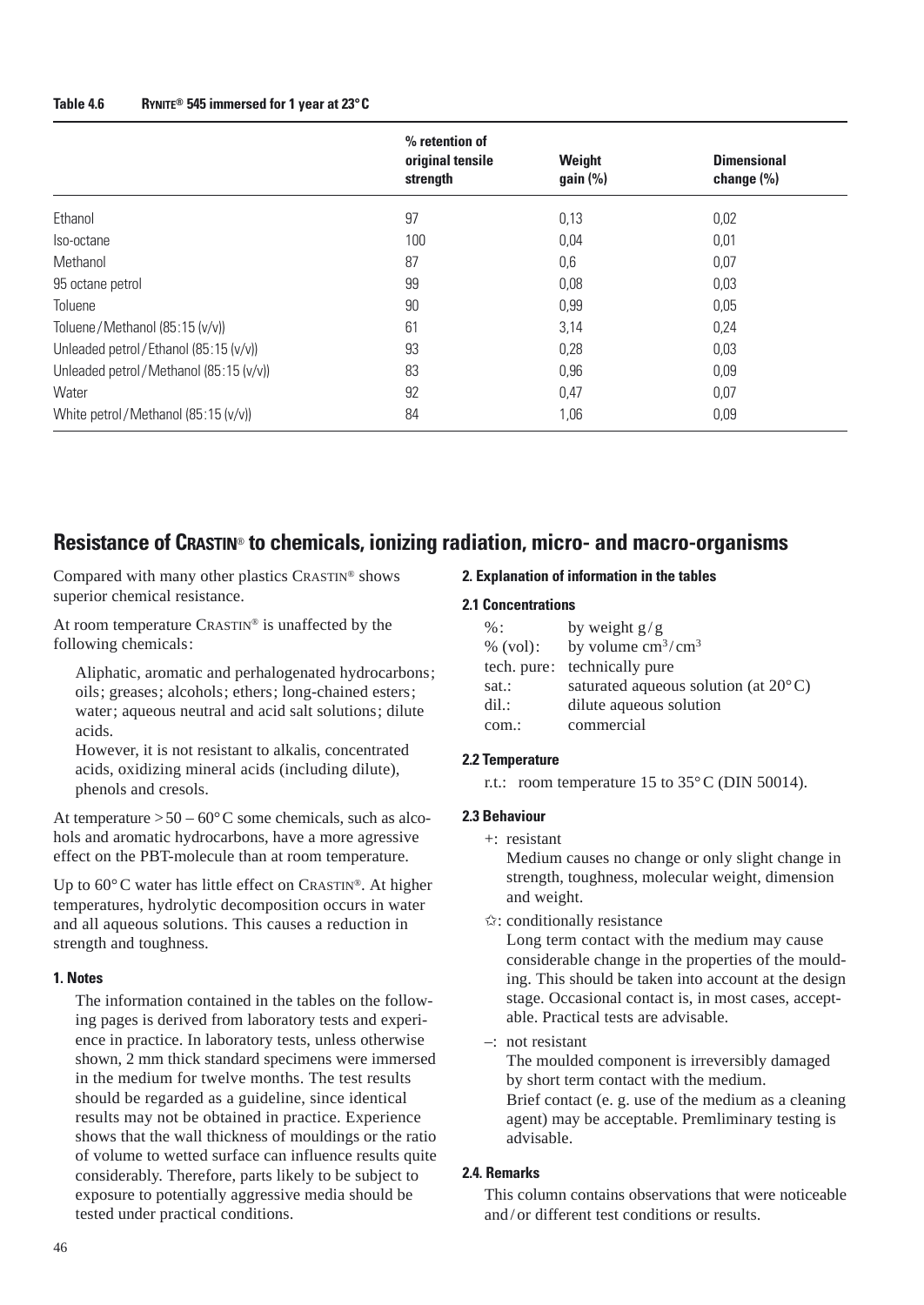### **Table 4.7 Chemical resistance of CRASTIN® grades**

| <b>Medium</b>             | Conc<br>$\frac{0}{0}$    | <b>Temperature</b><br>°C | <b>Behaviour</b>                 | <b>Remarks</b>                               |
|---------------------------|--------------------------|--------------------------|----------------------------------|----------------------------------------------|
| Acetic acid               | 5                        | r.t.                     | $^{+}$                           |                                              |
|                           | 5                        | 60                       | ☆                                |                                              |
|                           | 10                       | r.t.                     | $^{+}$                           |                                              |
|                           | 10                       | 60                       | $\stackrel{\wedge}{\bowtie}$     |                                              |
|                           | 95                       | r.t.                     | $\stackrel{\wedge}{\bowtie}$     |                                              |
|                           | 95                       | 60                       | —                                |                                              |
| Acetone                   | tech. pure<br>tech. pure | r.t.<br>60               | ☆<br>$\overline{\phantom{0}}$    | S600F10 at r.t. +                            |
| Air, liquid               |                          | $-190$                   | $+/\sqrt{\lambda}$               | reduced toughness                            |
| Aniline                   | tech. pure               | r.t.                     | ☆                                |                                              |
| Ammonia, aqueous          | 10                       | r.t.                     | $^{+}$                           |                                              |
|                           | 10                       | 60                       | $\overline{\phantom{0}}$         |                                              |
| Ammonia, liquified        | tech. pure               | r.t.                     | ☆                                |                                              |
|                           | tech. pure               | 60                       | —                                |                                              |
| ASTM oil No. 2            | tech. pure               | r.t.                     | $^{+}$                           |                                              |
| (see lubricating oils)    | tech. pure               | $80\,$                   | $^{+}$                           | slightly yellowish<br>discolouration at 80°C |
| ASTM oil No. 3            | tech. pure               | r.t.                     | $^{+}$                           | slightly yellowish                           |
| (see lubricating oils)    | tech. pure               | $80\,$                   | $^{+}$                           | discolouration at 80°C                       |
|                           |                          |                          |                                  |                                              |
| Benzene                   | tech. pure               | r.t.                     | $\stackrel{\wedge}{\bowtie}$     | S600F10 at r.t. +                            |
|                           | tech. pure               | 60                       | $\overline{\phantom{0}}$         |                                              |
| Brake cylinder grease     | com.                     | 120                      | $\boldsymbol{+}$                 | test period 100 h                            |
| <b>Brake fluids</b>       | com.                     | r.t.                     | $^{+}$                           | DOT3, DOT4,                                  |
|                           | com.                     | 60                       | $^{+}$                           | ISO 4925                                     |
|                           | com.                     | 80                       | $\stackrel{\wedge}{\bowtie}$     |                                              |
| <b>Butane</b>             | tech. pure               | r.t.                     | $\begin{array}{c} + \end{array}$ |                                              |
|                           | tech. pure               | 60                       | $^{+}$                           |                                              |
| Butanol                   | tech. pure               | r.t.                     | $^{+}$                           |                                              |
|                           | tech. pure               | 60                       | $\stackrel{\sim}{\bowtie}$       |                                              |
| <b>Butene</b>             | com.                     | r.t.                     | $^{\mathrm{+}}$                  |                                              |
| <b>Butyl acetate</b>      | tech. pure               | r.t.                     | $\begin{array}{c} + \end{array}$ |                                              |
|                           | tech. pure               | 60                       | $\stackrel{\wedge}{\bowtie}$     |                                              |
|                           |                          |                          |                                  |                                              |
| Calcium chloride, aqueous | sat.                     | r.t.                     | $\begin{array}{c} + \end{array}$ |                                              |
|                           | sat.                     | 60                       | $^+$                             |                                              |
| Calcium hypochloride      | sat.                     | r.t.                     | $\boldsymbol{+}$                 |                                              |
|                           | sat.                     | 60                       | $\stackrel{\wedge}{\bowtie}$     |                                              |
| Carbon dioxide            |                          | r.t.                     | $^{+}$                           |                                              |
|                           |                          | 60                       | $^{+}$                           |                                              |
| Carbon monoxide           |                          | r.t.                     | $^{+}$                           |                                              |
|                           |                          | 60                       | $\, +$                           |                                              |
| Chlorobenzene             | tech. pure               | r.t.                     | $\qquad \qquad -$                |                                              |
| Chlorofluorocarbons       | com.                     | r.t.                     | $\boldsymbol{+}$                 | e.g. ARKLONE®,<br>FRIGEN®, KALTON®           |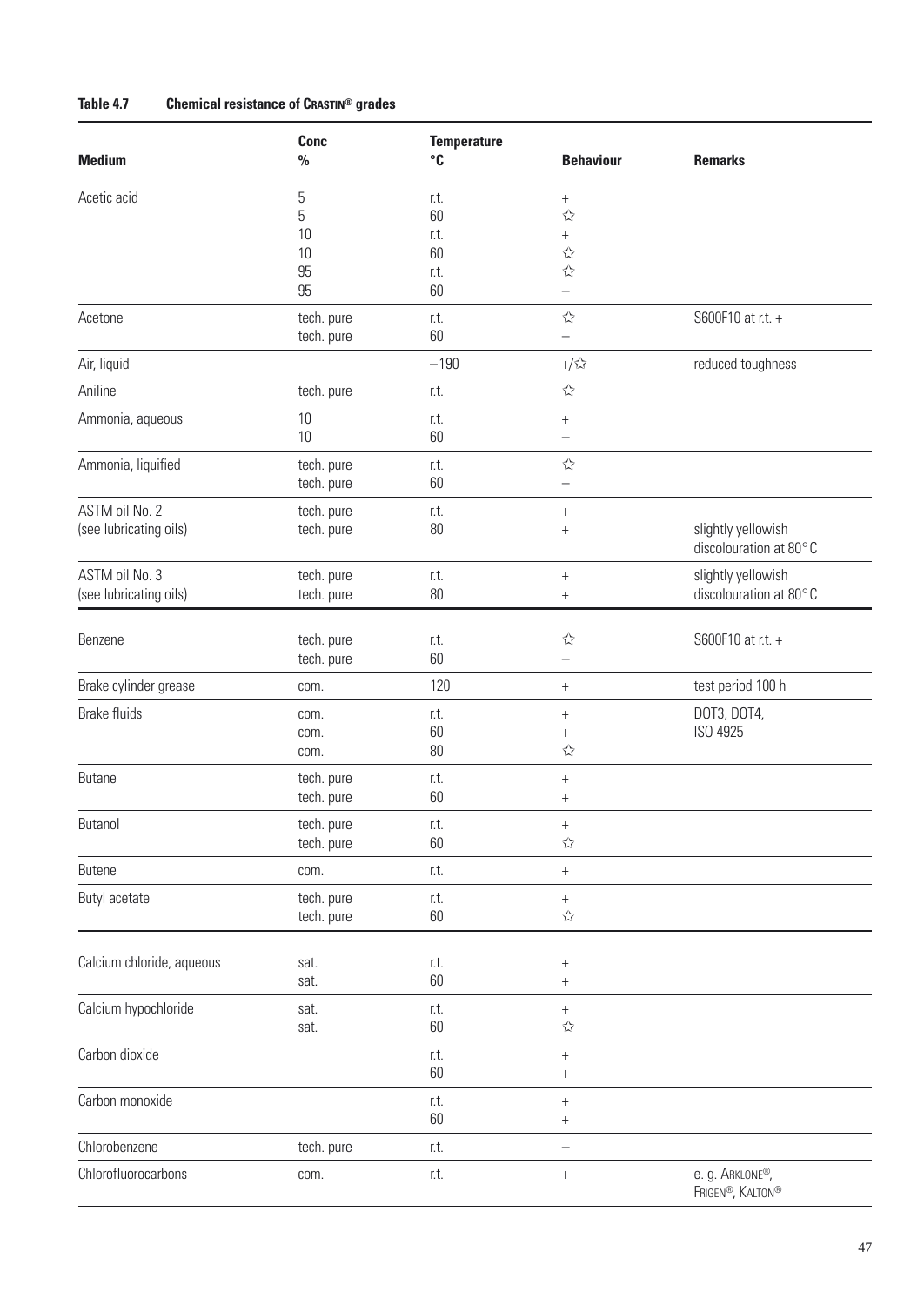| <b>Conc</b><br>$\%$                 | <b>Temperature</b><br>°C                                                                            | <b>Behaviour</b>                                                                                                                                   | <b>Remarks</b>                                                                                                                                                                                                                                       |
|-------------------------------------|-----------------------------------------------------------------------------------------------------|----------------------------------------------------------------------------------------------------------------------------------------------------|------------------------------------------------------------------------------------------------------------------------------------------------------------------------------------------------------------------------------------------------------|
| tech. pure                          | r.t.                                                                                                | $\overline{\phantom{0}}$                                                                                                                           |                                                                                                                                                                                                                                                      |
| 10                                  | r.t.                                                                                                | $^{+}$                                                                                                                                             |                                                                                                                                                                                                                                                      |
| 10                                  | 60                                                                                                  | $^{+}$                                                                                                                                             |                                                                                                                                                                                                                                                      |
| 10                                  | r.t.                                                                                                | $^{+}$                                                                                                                                             |                                                                                                                                                                                                                                                      |
| 10                                  | 60                                                                                                  | ☆                                                                                                                                                  |                                                                                                                                                                                                                                                      |
| com.                                | r.t.                                                                                                | $^{+}$                                                                                                                                             |                                                                                                                                                                                                                                                      |
| com.                                | r.t.                                                                                                | $^{+}$                                                                                                                                             | no change in taste                                                                                                                                                                                                                                   |
| com.                                | r.t.                                                                                                | $^{+}$                                                                                                                                             |                                                                                                                                                                                                                                                      |
| com.                                | 60                                                                                                  | $^{+}$                                                                                                                                             |                                                                                                                                                                                                                                                      |
| com.                                | r.t.                                                                                                | $^{+}$                                                                                                                                             |                                                                                                                                                                                                                                                      |
| com.                                | 60                                                                                                  | $^{+}$                                                                                                                                             |                                                                                                                                                                                                                                                      |
| 10                                  | r.t.                                                                                                | $^{+}$                                                                                                                                             |                                                                                                                                                                                                                                                      |
| 10                                  | 60                                                                                                  | $^{+}$                                                                                                                                             |                                                                                                                                                                                                                                                      |
| r.t.<br>dil.<br>dil.<br>dil<br>dil. | $^{+}$<br>r.t.<br>r.t.<br>r.t.<br>r.t.<br>ca.100<br>$>100$<br>$120 - 105 - 120$<br>180<br>$23 - 35$ | $^{+}$<br>$^{+}$<br>$^{+}$<br>$+\frac{1}{2}$<br>$^{+}$<br>$+/\sqrt{2}$<br>$+\sqrt{x}$<br>$+/\overline{\mathbb{X}}$<br>$+/\sqrt{\lambda}$<br>$^{+}$ | Disinfectants and<br>methods<br>according to «Bundesgesund-<br>heitsblatt» 25, No. 2, Febr.1982<br>sligthly yellowish discolou-<br>ration of toughened types<br>see steam sterilisation<br>up to 200kGy total dose<br>(alpha, beta, gamma-radiation) |
| dil.                                | r.t.                                                                                                | $\boldsymbol{+}$                                                                                                                                   | recommended concentration                                                                                                                                                                                                                            |
| com.                                | r.t.                                                                                                | $^{+}$                                                                                                                                             |                                                                                                                                                                                                                                                      |
| com.                                | 60                                                                                                  | $^{+}$                                                                                                                                             |                                                                                                                                                                                                                                                      |
| tech. pure                          | r.t.                                                                                                | $^{+}$                                                                                                                                             |                                                                                                                                                                                                                                                      |
| tech. pure                          | 60                                                                                                  | $\stackrel{\sim}{\bowtie}$                                                                                                                         |                                                                                                                                                                                                                                                      |
| tech. pure                          | r.t.                                                                                                | $\boldsymbol{+}$                                                                                                                                   |                                                                                                                                                                                                                                                      |
| dil.                                | 70                                                                                                  | $^{+}$                                                                                                                                             | test period 500 hours                                                                                                                                                                                                                                |
| dil.                                | 70                                                                                                  | $^{+}$                                                                                                                                             |                                                                                                                                                                                                                                                      |
|                                     |                                                                                                     |                                                                                                                                                    |                                                                                                                                                                                                                                                      |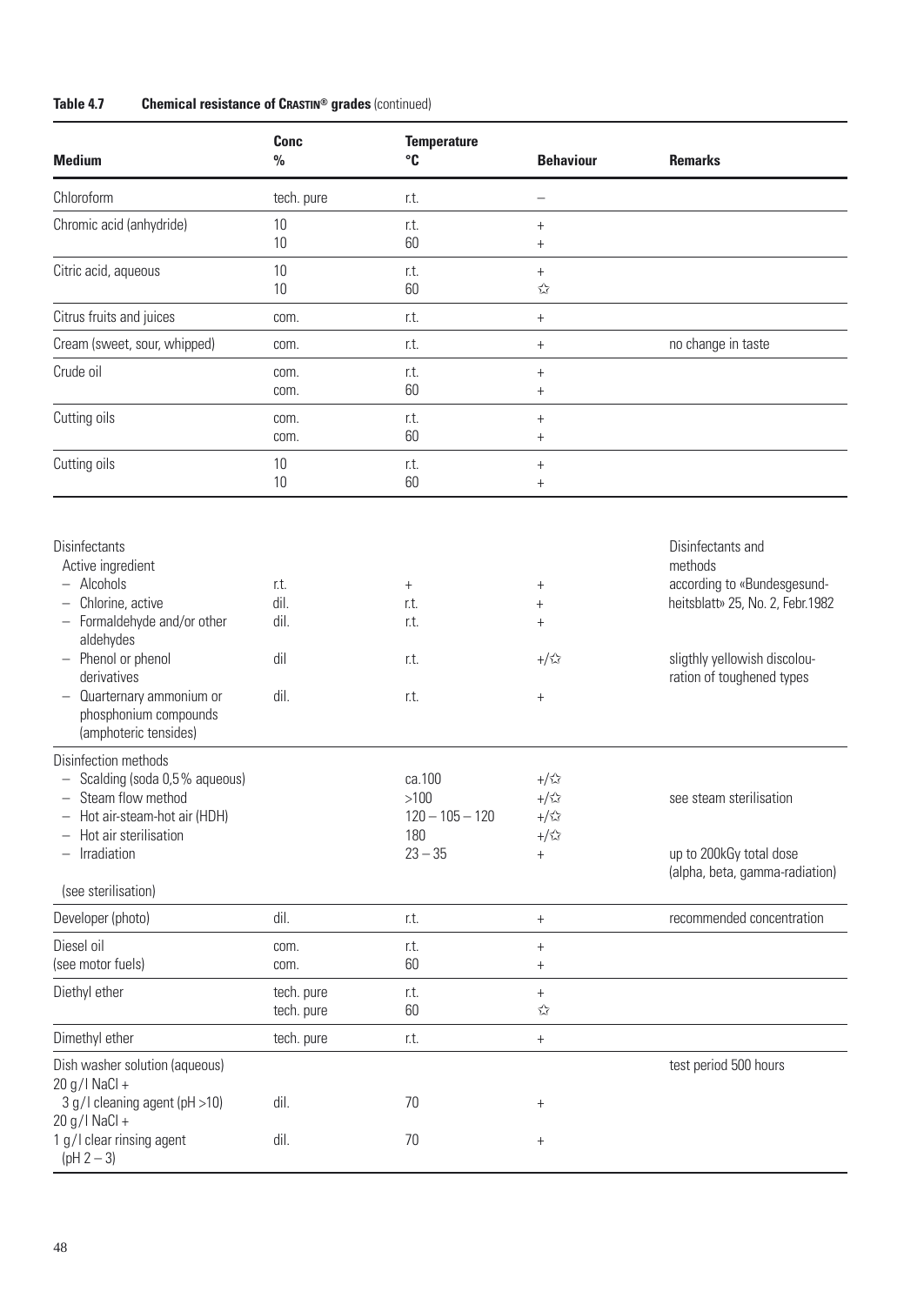| Table 4.7 |  | <b>Chemical resistance of CRASTIN® grades (continued)</b> |  |  |  |
|-----------|--|-----------------------------------------------------------|--|--|--|
|-----------|--|-----------------------------------------------------------|--|--|--|

| <b>Medium</b>                                                                  | Conc<br>$\frac{0}{0}$                        | <b>Temperature</b><br>$^{\circ}$ C | <b>Behaviour</b>                                                                          | <b>Remarks</b>                                                                                      |
|--------------------------------------------------------------------------------|----------------------------------------------|------------------------------------|-------------------------------------------------------------------------------------------|-----------------------------------------------------------------------------------------------------|
| Ethanol                                                                        | 40 (vol)<br>40 (vol)<br>96 (vol)<br>96 (vol) | r.t.<br>60<br>r.t.<br>60           | $^{+}$<br>$^{+}$<br>$^{+}$<br>$\stackrel{\wedge}{\bowtie}$                                |                                                                                                     |
| Ethyl acetate                                                                  | tech. pure<br>tech. pure                     | r.t.<br>60                         | $\stackrel{\wedge}{\bowtie}$<br>$\overline{\phantom{0}}$                                  |                                                                                                     |
| Ethylene glycol                                                                | tech. pure<br>tech. pure                     | r.t.<br>60                         | $^{+}$<br>☆                                                                               |                                                                                                     |
|                                                                                |                                              |                                    |                                                                                           |                                                                                                     |
| Fats (lubricating greases edible fats)<br>(see lubricating greases)            | com.<br>com.                                 | r.t.<br>60                         | $^{+}$<br>$^{+}$                                                                          |                                                                                                     |
| Fertilizers                                                                    | com.                                         | r.t.                               | $\begin{array}{c} + \end{array}$                                                          |                                                                                                     |
| Fertilizers, aqueous                                                           | sat.                                         | r.t.                               | $^+$                                                                                      |                                                                                                     |
| Fixing solutions (photo)                                                       | dil.                                         | r.t.                               | $\begin{array}{c} + \end{array}$                                                          | recommended concentration                                                                           |
| Fluorocarbons<br>(see chlorofluorocarbons)                                     | com.<br>com.                                 | r.t.<br>60                         | $\begin{array}{c} + \end{array}$<br>$^{+}$                                                |                                                                                                     |
| Formic acid                                                                    | 10<br>10<br>95<br>95                         | r.t.<br>60<br>r.t.<br>60           | $\overline{\phantom{0}}$<br>☆<br>$\stackrel{\wedge}{\bowtie}$<br>$\overline{\phantom{0}}$ |                                                                                                     |
| Fuel oil EL (DIN 51603)                                                        | com.<br>com.                                 | r.t.<br>60                         | $^{+}$<br>$^{+}$                                                                          |                                                                                                     |
| Glycerol                                                                       | tech. pure<br>tech. pure<br>tech. pure       | r.t.<br>60<br>$80\,$               | $^{+}$<br>$^{+}$<br>$\stackrel{\wedge}{\bowtie}$                                          |                                                                                                     |
| Glycol                                                                         | tech. pure<br>tech. pure<br>tech. pure       | r.t.<br>60<br>$80\,$               | $^{+}$<br>$\stackrel{\wedge}{\bowtie}$                                                    |                                                                                                     |
| Heptane                                                                        | tech. pure<br>tech. pure                     | r.t.<br>60                         | $^{+}$<br>$\boldsymbol{+}$                                                                |                                                                                                     |
| Hexane                                                                         | tech. pure<br>tech. pure                     | r.t.<br>60                         | $^{+}$<br>$^{+}$                                                                          |                                                                                                     |
| Hydraulic fluids<br>flame retardant<br>(phosphate ester based)                 | com.<br>com.<br>com.                         | r.t.<br>60<br>$80\,$               | $\, +$<br>$^{+}$<br>$\stackrel{\wedge}{\bowtie}$                                          | toughened types at r.t.<br>$+$<br>toughened types at 60°C ☆<br>toughened types at 80 $^{\circ}$ C - |
| Hydraulic oils<br>mineral oil based<br>H and HL (DIN 51524)<br>HLP (DIN 51525) | com.<br>com.                                 | r.t.<br>80                         | $^+$<br>$^{+}$                                                                            |                                                                                                     |
| Hydrochloric acid, aqueous                                                     | 10<br>10<br>37                               | r.t.<br>60<br>r.t.                 | $^{+}$                                                                                    |                                                                                                     |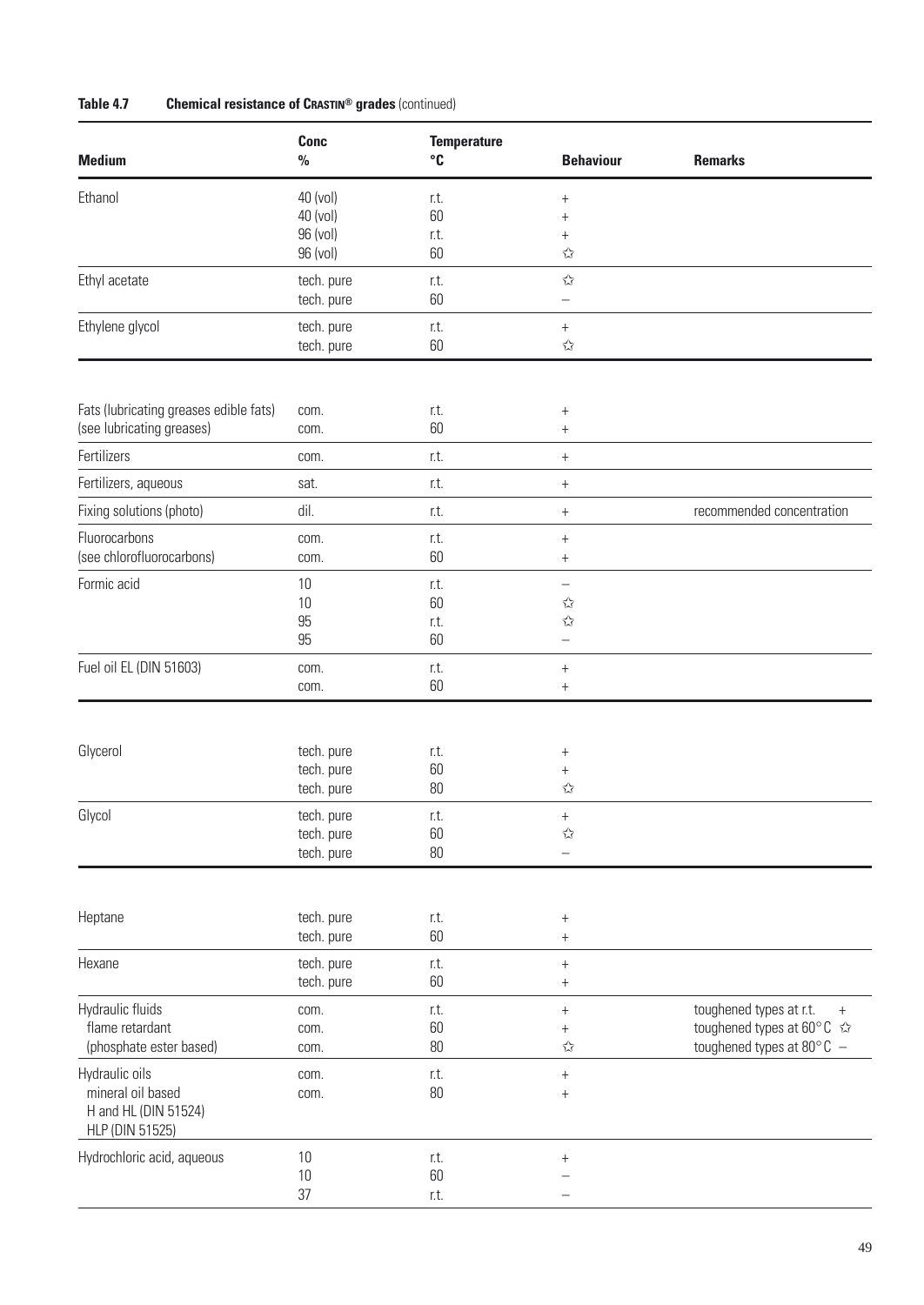| <b>Medium</b>                                                                                                                                        | Conc<br>$\frac{0}{0}$    | <b>Temperature</b><br>$^{\circ}$ C | <b>Behaviour</b>                                   | <b>Remarks</b>             |
|------------------------------------------------------------------------------------------------------------------------------------------------------|--------------------------|------------------------------------|----------------------------------------------------|----------------------------|
| Hydrofluoric acid, aqueous                                                                                                                           | 10<br>10<br>40           | r.t.<br>60<br>r.t.                 |                                                    | S600F10 at r.t. +          |
| Hydrogen peroxide, aqueous                                                                                                                           | 5<br>5<br>35<br>35       | r.t.<br>60<br>r.t.<br>60           | $^{+}$<br>☆<br>$^{+}$                              |                            |
| lodine in alcohol<br>(iodine tincture)                                                                                                               | com.                     | r.t.                               | $\! +$                                             | strong discolouration      |
| <b>Isooctane</b>                                                                                                                                     | tech. pure<br>tech. pure | r.t.<br>60                         | $\boldsymbol{+}$<br>$^{+}$                         |                            |
| Isopropylalcohol<br>(isopropanol)                                                                                                                    | tech. pure<br>tech. pure | r.t.<br>60                         | $\ddot{}$<br>☆                                     |                            |
| Linseed oil                                                                                                                                          | com.<br>com.             | r.t.<br>60                         | $^{+}$<br>$^{+}$                                   |                            |
| Lubricating greases<br>Anti-friction greases (DIN 51825)                                                                                             | com.<br>com.             | r.t.<br>100                        | $^{+}$<br>$^{+}$                                   | toughened types at 100°C ☆ |
| Lubricating greases, synthetic<br>semi-synthetic<br>(basis diester, polyester,<br>polyphenylene ester,<br>silicone oil, synthetic<br>lubricating oil | com.<br>com.             | r.t.<br>100                        | $^{+}$<br>$^{+}$                                   | toughened types at 100°C ☆ |
| Lubricating oils<br>Gearoils, mild-alloyed,<br>high-alloyed (HYP)                                                                                    | com.<br>com.             | r.t.<br>100                        | $\begin{array}{c} + \end{array}$<br>$\overline{+}$ | toughened types at 100°C ☆ |
| Coupling gear oils ATF                                                                                                                               | com.<br>com.             | r.t.<br>100                        | $^{+}$<br>$^{+}$                                   | toughened types at 100°C ☆ |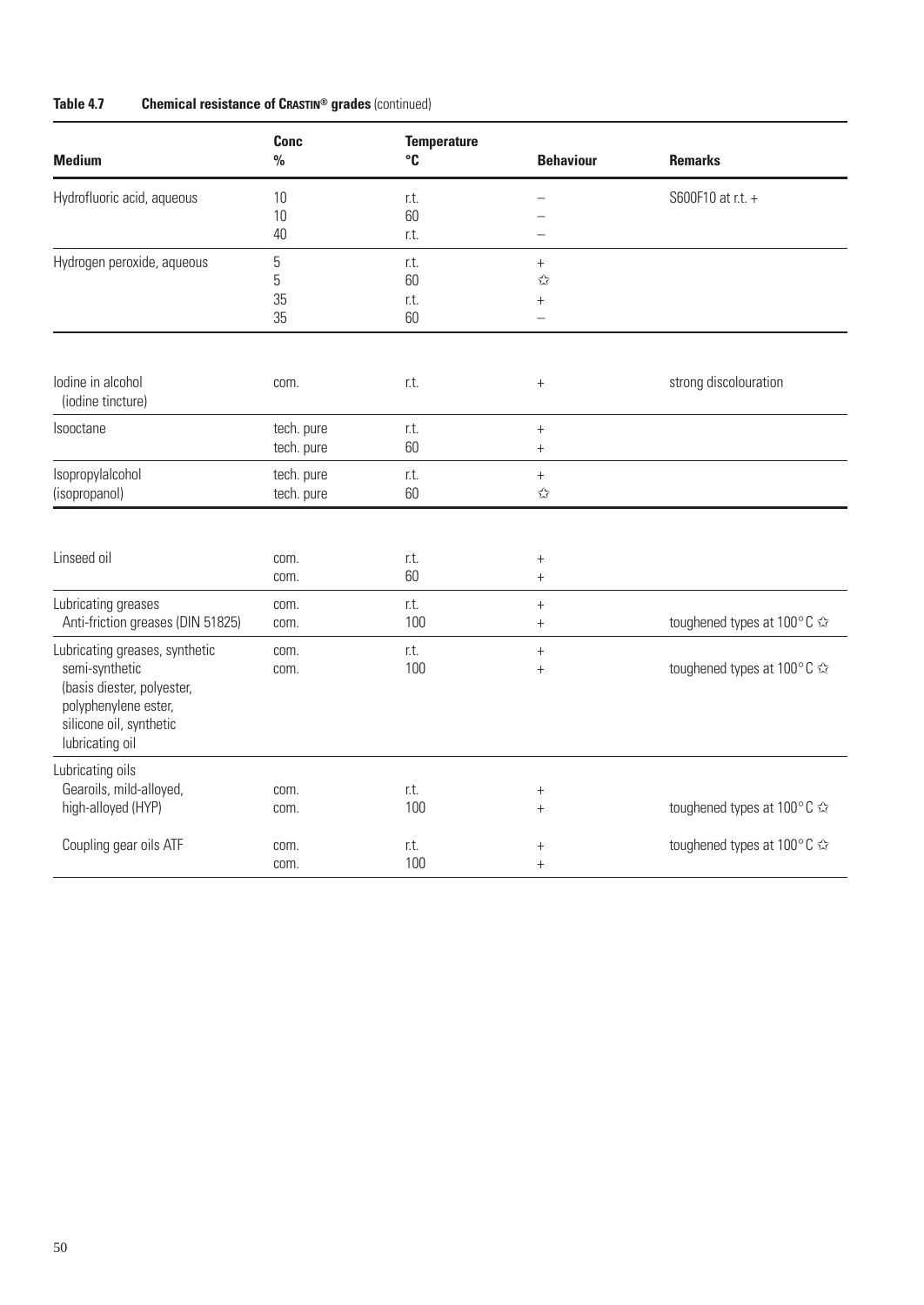| <b>Medium</b>                                                                                                                                                                                                                                                                                                                                                                                                                                                                                                    | <b>Conc</b><br>$\frac{0}{0}$ | <b>Temperature</b><br>$^{\circ}$ C | <b>Behaviour</b>                        | <b>Remarks</b>                                                                   |
|------------------------------------------------------------------------------------------------------------------------------------------------------------------------------------------------------------------------------------------------------------------------------------------------------------------------------------------------------------------------------------------------------------------------------------------------------------------------------------------------------------------|------------------------------|------------------------------------|-----------------------------------------|----------------------------------------------------------------------------------|
| Lubricating oils with and without<br>active substances                                                                                                                                                                                                                                                                                                                                                                                                                                                           | com.                         | r.t.                               | $^{+}$                                  | slightly yellowish<br>discolouration at 80°C                                     |
| Motorfuels HD<br>Bearing oils<br>Pneumatic oils<br>Refrigerator oils<br>Waterturbine oils<br>Lubricating oils for textile<br>machines<br>(Air) filter oils<br>Annealing oils<br>Rust preventing oils<br>Metal working oils<br>Heat transmission oils<br>Rolling oils<br>Textile auxiliary oils<br>(DIN 51501; 3; 6; 7; 8; 11;<br>13; 15; 17; 24; Cose No. BA; BB;<br>BC; C; CG; DA; Gm; KA; KC; N;<br>TD; TW; VN; VB; VC; X; XA; ZS;<br>ZA; ZB; ZC; ZD; F; FS; H; J;<br>L; R; S; U; W; XB; XS; as per DIN 51502) | com.                         | 80                                 | $^{+}$                                  |                                                                                  |
| Lubricating oils without<br>additives                                                                                                                                                                                                                                                                                                                                                                                                                                                                            | com.                         | r.t.                               | $\boldsymbol{+}$                        | slightly yellowish<br>discolouration at 80°C                                     |
| basis mineral oils<br>(ASTM standard oils)                                                                                                                                                                                                                                                                                                                                                                                                                                                                       | com.                         | 80                                 | $^{+}$                                  |                                                                                  |
| Lubricating oils, synthetic<br>(basis ester oil,<br>fluorohydrocarbons,<br>polyalkylene, glycol,<br>silicone oil)<br>(E; FK; PG; SI as per DIN 51502)                                                                                                                                                                                                                                                                                                                                                            | com.<br>com.                 | r.t.<br>80                         | $\boldsymbol{+}$<br>$^{+}$              |                                                                                  |
|                                                                                                                                                                                                                                                                                                                                                                                                                                                                                                                  |                              |                                    |                                         |                                                                                  |
| Mercury                                                                                                                                                                                                                                                                                                                                                                                                                                                                                                          | tech. pure                   | r.t.                               | $^{+}$                                  |                                                                                  |
| Methanol                                                                                                                                                                                                                                                                                                                                                                                                                                                                                                         | tech. pure                   | r.t.<br>60<br>80                   | $^{+}$<br>☆<br>$\overline{\phantom{0}}$ | toughened types at $60^{\circ}$ C -                                              |
| Methylene chloride                                                                                                                                                                                                                                                                                                                                                                                                                                                                                               | tech. pure                   | r.t.                               |                                         |                                                                                  |
| Methyl ethyl ketone                                                                                                                                                                                                                                                                                                                                                                                                                                                                                              | tech. pure<br>tech. pure     | r.t.<br>60                         | $\overline{\phantom{0}}$                | toughened types at r.t. -                                                        |
| Micro-organisms in<br>soil burial test                                                                                                                                                                                                                                                                                                                                                                                                                                                                           |                              | 30                                 | $^{+}$                                  | Naturally occuring mixed<br>micro-organisms in test soil;<br>bacteria and spoors |
| Mineral oils, motoroils<br>(see lubricants)                                                                                                                                                                                                                                                                                                                                                                                                                                                                      | com.<br>com.                 | r.t.<br>80                         | $\! + \!$<br>$^{+}$                     | slightly yellowish<br>discolouration at 80°C                                     |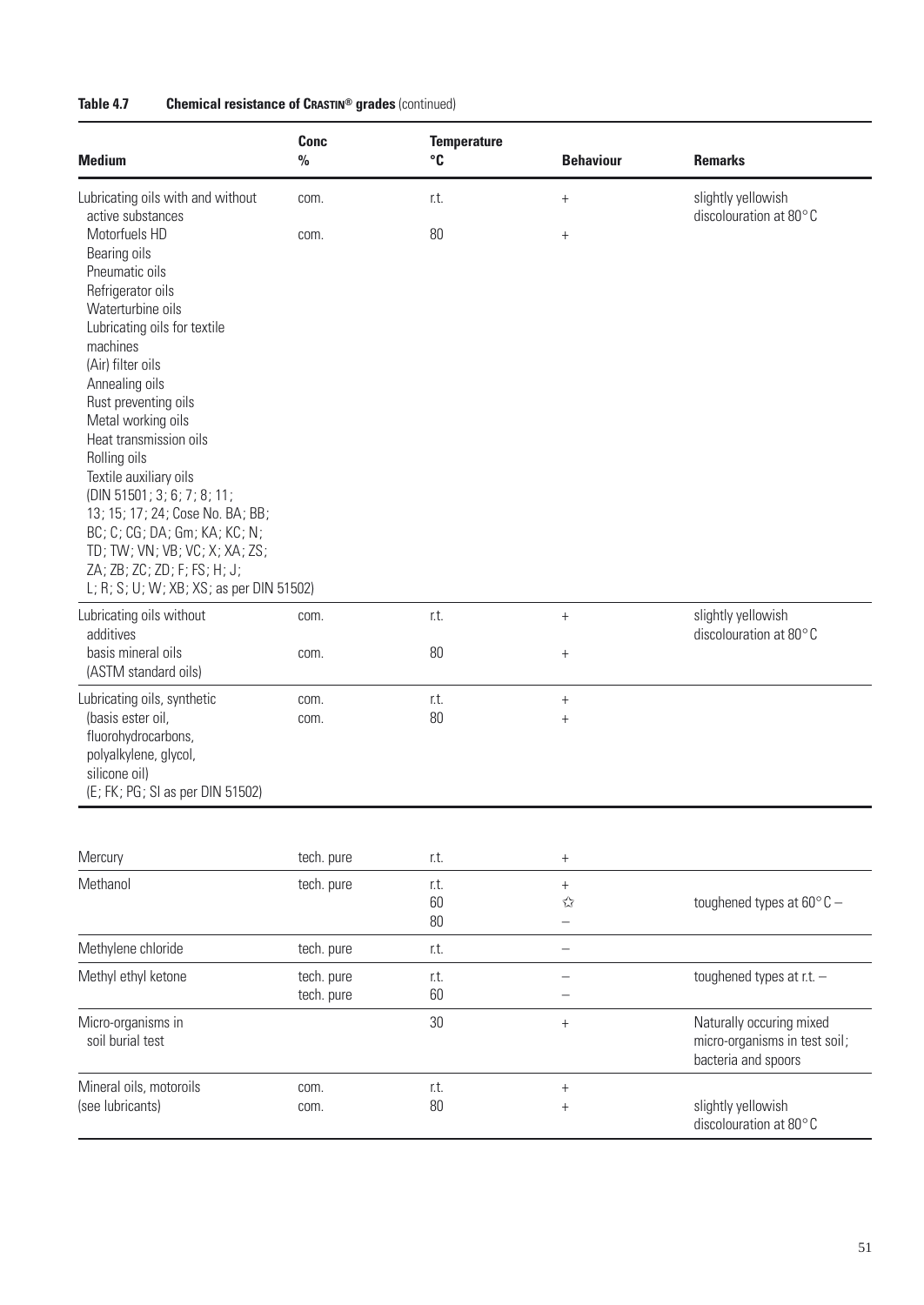| <b>Medium</b>                                   | <b>Conc</b><br>$\%$      | <b>Temperature</b><br>$^{\circ}$ C | <b>Behaviour</b>           | <b>Remarks</b>                               |
|-------------------------------------------------|--------------------------|------------------------------------|----------------------------|----------------------------------------------|
|                                                 |                          |                                    |                            |                                              |
| Motor fuels<br>- Petrol, regular                | com.                     | r.t.                               | $^{+}$                     |                                              |
| (DIN 53521)                                     | com.                     | 60                                 | $^{+}$                     |                                              |
| - Petrol, four-star                             | com.                     | r.t.                               | $^{+}$                     |                                              |
| (DIN 53521)                                     | com.                     | 60                                 | $^{+}$                     |                                              |
| - FAM motor test fuel<br>(DIN 51604)            | tech. pure               | r.t.                               | $^{+}$                     |                                              |
| $-$ M 15 (petrol)                               | tech. pure<br>tech. pure | 60<br>r.t.                         | $^{+}$                     | toughened types at 60 $^{\circ}$ C $\approx$ |
| four-star/methanol 85/15                        | tech. pure               | 60                                 | $^{+}$<br>$\,+\,$          | toughened types at 60°C ☆                    |
| - Diesel oil                                    | com.                     | r.t.                               | $\ddag$                    |                                              |
| (DIN 51601)                                     | com.                     | 60                                 | $^{+}$                     |                                              |
| - Kerosene                                      | com.                     | r.t.                               | $^{+}$                     |                                              |
|                                                 | com.                     | 60                                 | $^{+}$                     |                                              |
| Moulds (natural e.g. "mildew")                  |                          | 30                                 | $^{+}$                     | evaluation: 0                                |
| (DIN 40046, p.10)<br>Test J, DIN 41640, part 29 |                          |                                    |                            |                                              |
|                                                 |                          |                                    |                            |                                              |
|                                                 |                          |                                    |                            |                                              |
| Naphtha (light petrol)                          | com.                     | r.t.                               |                            |                                              |
| Natural gas                                     | com.                     | r.t.                               |                            |                                              |
| Nitric acid, aqueous                            | 10                       | r.t.                               | $\boldsymbol{+}$           | toughened types at r.t. ☆/-                  |
|                                                 | 10                       | 60                                 | ☆/-                        |                                              |
|                                                 | 40                       | r.t.                               | $\overline{\phantom{0}}$   |                                              |
|                                                 |                          |                                    |                            |                                              |
| Octane                                          | tech. pure               | r.t.                               | $^{+}$                     |                                              |
|                                                 | tech. pure               | 60                                 | $^{+}$                     |                                              |
| Olive oil                                       | com.                     | r.t.                               | $^{+}$                     |                                              |
|                                                 | com.                     | 60                                 | $^{+}$                     |                                              |
|                                                 |                          |                                    |                            |                                              |
|                                                 |                          |                                    |                            |                                              |
| Perchlorethylene                                | tech. pure<br>tech. pure | r.t.<br>60                         | $^{+}$                     | toughened types at r.t. $\approx$            |
|                                                 |                          |                                    |                            |                                              |
| Perfumes<br>(alcoholic solutions)               | com.                     | r.t.                               | $^{+}$                     |                                              |
| Pesticides                                      | com.                     | r.t.                               |                            | recommended                                  |
|                                                 |                          |                                    | $\boldsymbol{+}$           | concentration                                |
| Petroleum                                       | com.                     | r.t.                               | $\! + \!$                  |                                              |
|                                                 | com.                     | 60                                 | $^{+}$                     |                                              |
| Phenol, aqueous                                 | 5                        | r.t.                               | $\stackrel{\sim}{\bowtie}$ | toughened types at r.t. -                    |
|                                                 | 10                       | r.t.                               | -                          |                                              |
| Phosphoric acid, aqueous                        | 5                        | r.t.                               | $^{+}$                     |                                              |
|                                                 | 5                        | 60                                 | $^{+}$                     |                                              |
|                                                 | 20                       | r.t                                | $^{+}$                     |                                              |
|                                                 | 20<br>85                 | 60<br>r.t.                         | ☆<br>$\! + \!$             |                                              |
|                                                 | 85                       | 60                                 | ☆/-                        |                                              |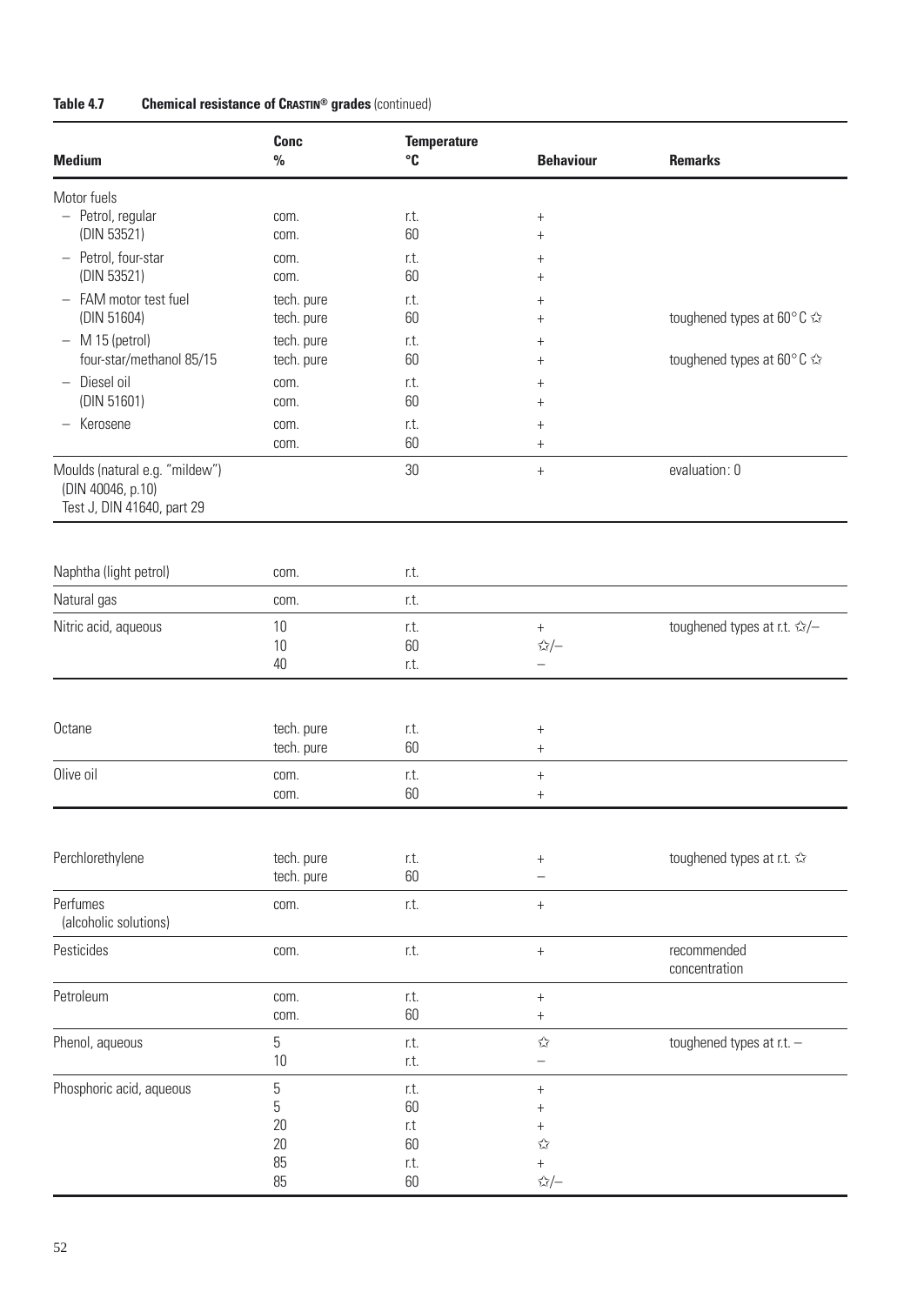| <b>Medium</b>                                                                  | <b>Conc</b><br>$\%$                         | <b>Temperature</b><br>$\mathbf{C}$                   | <b>Behaviour</b>                                                     | <b>Remarks</b>                         |
|--------------------------------------------------------------------------------|---------------------------------------------|------------------------------------------------------|----------------------------------------------------------------------|----------------------------------------|
| Potassium chloride, aqueous                                                    | 10<br>10                                    | r.t.<br>60                                           | $^{+}$<br>$^{+}$                                                     |                                        |
| Potassium hydroxide, aqueous                                                   | 1<br>1<br>10                                | r.t.<br>60<br>r.t.                                   |                                                                      | S600F10 at r.t. +<br>S600F10 at 60°C ☆ |
| Potassium hydrogen chromate                                                    | 10<br>10                                    | r.t.<br>60                                           | $^{+}$<br>$^{+}$                                                     |                                        |
| Radiation<br>(alpha, beta, gamma)                                              |                                             | r.t.                                                 | $+/-$                                                                |                                        |
| Road salts, thawing salts, aqueous<br>(sodium chloride,<br>potassium chloride) | $10\,$                                      | r.t.                                                 | $\boldsymbol{+}$                                                     |                                        |
| Sea water                                                                      |                                             | r.t.<br>60                                           | $^{+}$<br>$^{+}$                                                     |                                        |
| Silicone oils, greases                                                         | com.<br>com.                                | r.t.<br>100                                          | $^{+}$<br>$^{+}$                                                     |                                        |
| Soaps, aqueous<br>(sodium, potassium)                                          | 5<br>5<br>5                                 | r.t.<br>60<br>$80\,$                                 | $^{+}$<br>$\hbox{ }$                                                 |                                        |
| Sodium hydroxide, aqueous                                                      | 1<br>1<br>10<br>$10$                        | r.t.<br>60<br>r.t.<br>60                             |                                                                      | S600F10 at 1% r.t. +                   |
| Sodium hypochloride, aqueous                                                   | 10<br>10                                    | r.t.<br>60                                           | $^{+}$<br>☆                                                          |                                        |
| Sodium salts, aqueous<br>(carbonate, chloride, nitrate,<br>sulphate, sulphite) | $10\,$<br>$10\,$                            | r.t.<br>60                                           | $^{+}$<br>$+/\rm{K}$                                                 |                                        |
| Steam<br>$-$ sterilisation                                                     | 13                                          | above 100<br>134                                     | $-/+$<br>$+/\rm{K}$                                                  |                                        |
| Sulphuric acid, aqueous                                                        | 5<br>5<br>5<br>10<br>$10$<br>28<br>28<br>98 | r.t.<br>60<br>80<br>r.t.<br>60<br>r.t.<br>60<br>r.t. | $\boldsymbol{+}$<br>$^{+}$<br>$^{+}$<br>$^+$<br>$^{+}$<br>$x^2$<br>÷ |                                        |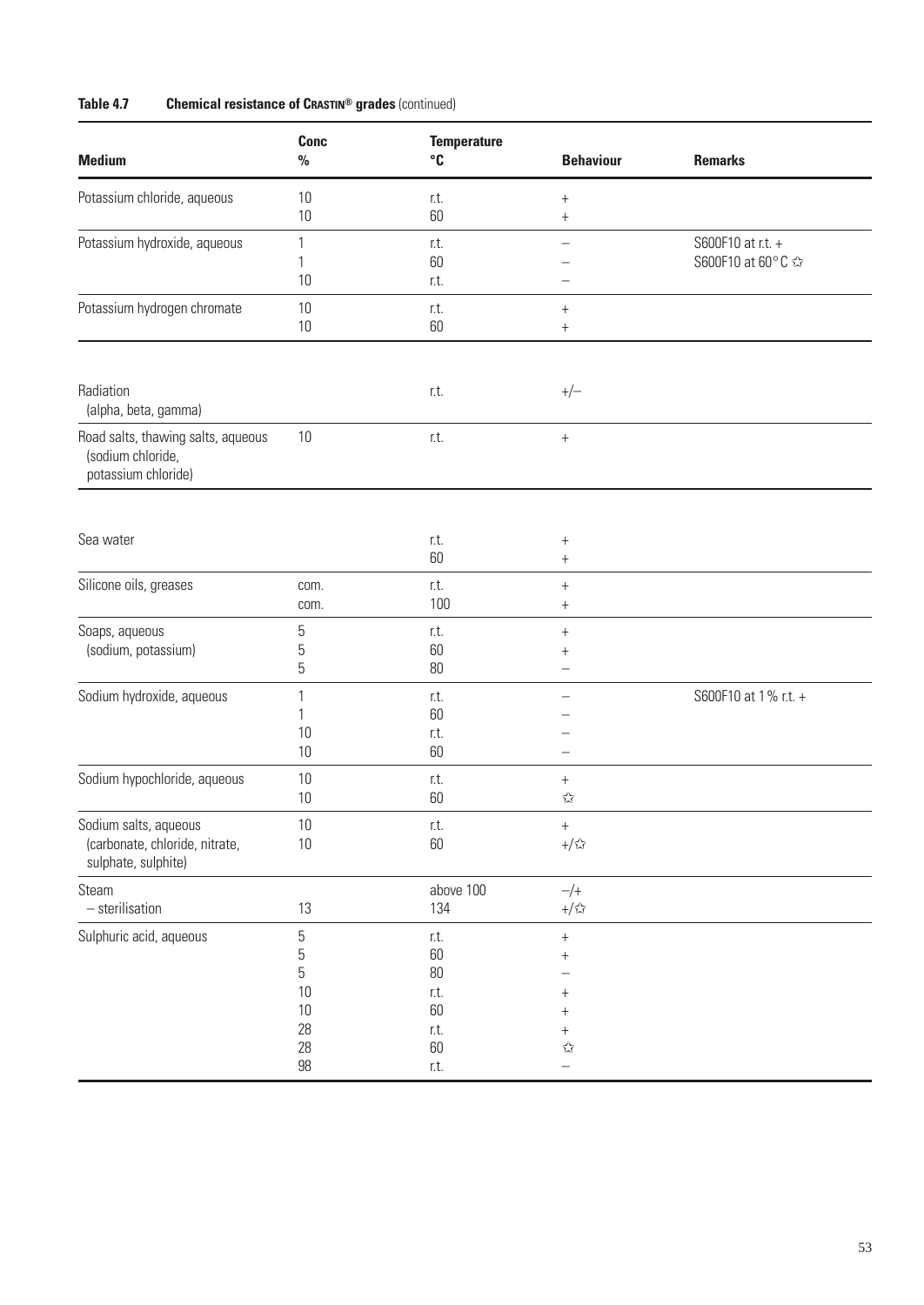| <b>Medium</b>                                                                                                       | <b>Conc</b><br>$\frac{0}{0}$ | <b>Temperature</b><br>°C | <b>Behaviour</b>                           | <b>Remarks</b>                                                                                             |
|---------------------------------------------------------------------------------------------------------------------|------------------------------|--------------------------|--------------------------------------------|------------------------------------------------------------------------------------------------------------|
| Termites<br>(Kalotermes flavicollis,<br>Captotermes formosanus<br>Shiraki<br>Heterotermes indicola)                 |                              | 26<br>(95 % r. h)        | $^{+}$                                     | compulsory feeding test:<br>isolated traces of gnawing<br>ad libitum feeding test:<br>no traces of gnawing |
| Thermal waters<br>(thermal springs)                                                                                 |                              | 50                       | $\boldsymbol{+}$                           |                                                                                                            |
| Toilet cleaning agents                                                                                              | dil.                         | r.t.                     | $^+$                                       | recommended                                                                                                |
|                                                                                                                     |                              |                          |                                            | concentration                                                                                              |
| Toluene                                                                                                             | tech. pure<br>tech. pure     | r.t.<br>60               | $^{+}$<br>—                                | toughened types at r.t. $\approx$                                                                          |
| Trichlorethylene                                                                                                    | tech. pure<br>tech. pure     | r.t.<br>60               | ☆<br>-                                     | toughened types at r.t. -                                                                                  |
| Turpentine                                                                                                          | com.                         | r.t.<br>60               | $^{+}$<br>$^{+}$                           |                                                                                                            |
| Turpentine substitutes                                                                                              | com.                         | r.t.<br>60               | $^{+}$<br>$^{+}$                           |                                                                                                            |
| Urine                                                                                                               |                              | r.t.                     | $^{+}$                                     |                                                                                                            |
| <b>VASELINE®</b>                                                                                                    | com.<br>com.                 | r.t.<br>60               | $^{+}$<br>$\begin{array}{c} + \end{array}$ |                                                                                                            |
| Vegetable oils                                                                                                      | com.<br>com.                 | r.t.<br>60               | $^{+}$<br>$^{+}$                           |                                                                                                            |
| Washing solutions<br>(all purpose washing powder<br>washing-up liquid,<br>softening liquid,<br>clear rinsing fluid) | dil.<br>dil.<br>dil.         | 23<br>60<br>70           | $^{+}$<br>$\boldsymbol{+}$<br>$-/+$        | at 70°C up to 100 h<br>test period +                                                                       |
| Water<br>(river, sea, mineral,<br>drinking water)                                                                   |                              | r.t.<br>60<br>$70$       | $^+$<br>$^{+}$<br>$-/+$                    |                                                                                                            |
| Waxes<br>(vegetable, animal, mineral,<br>synthetic waxes)                                                           | com.<br>com.                 | r.t.<br>$80\,$           | $\boldsymbol{+}$<br>$^{+}$                 |                                                                                                            |
| Xylene                                                                                                              | tech. pure<br>tech. pure     | r.t.<br>60               | $\stackrel{\wedge}{\bowtie}$               |                                                                                                            |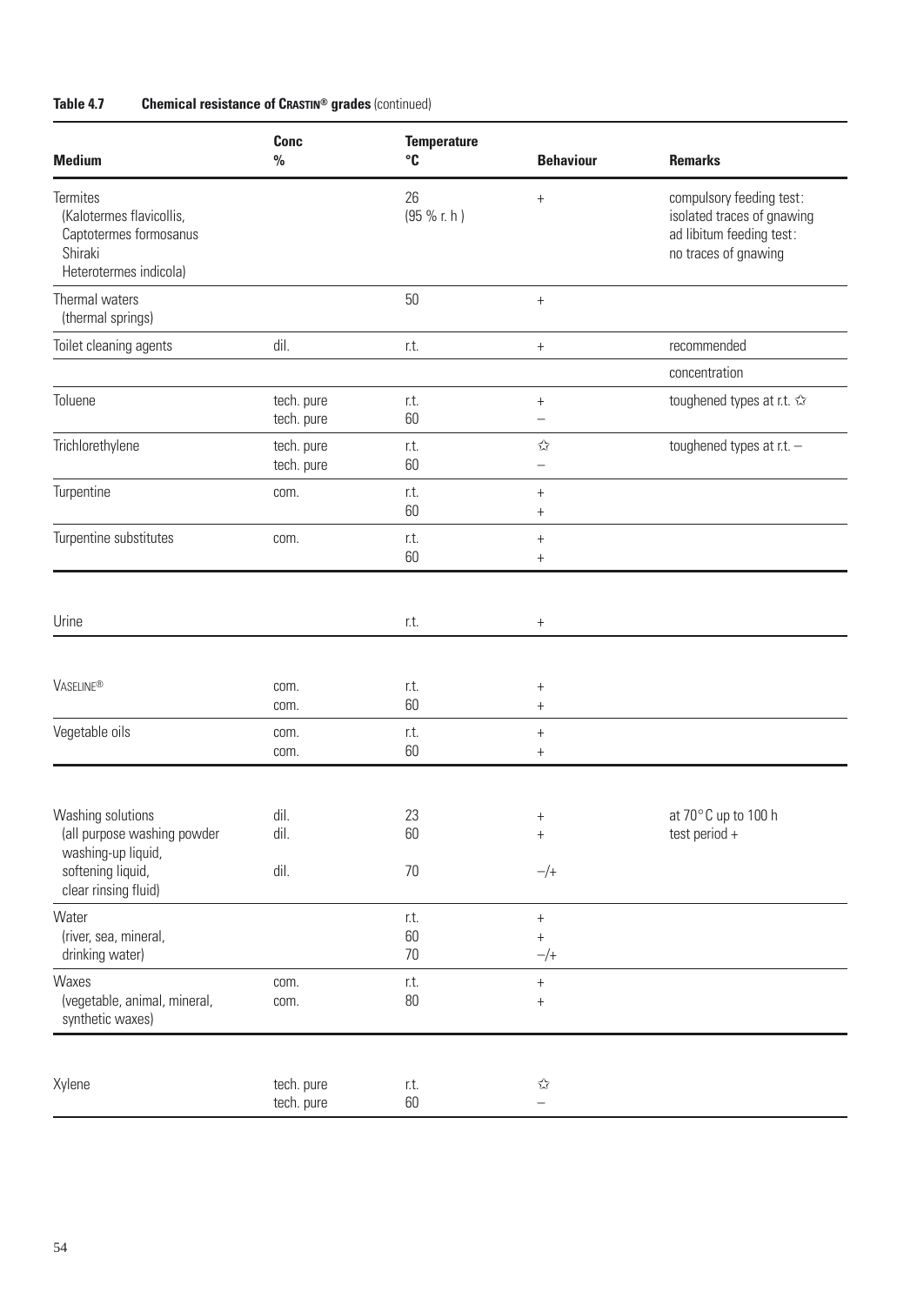

Fig. 4.17  $\qquad$  **Change in flexural strength**  $\sigma_{\scriptscriptstyle{\text{B}}}$  **(DIN 53452) and impact strength an (DIN 53453) of CRASTIN® S600F10. Sterilization with steam, 134°C superheated steam, cycle 15 min. Impact strength a<sub>n</sub> after 75 cycles; no failure** 



Fig. 4.18  $\qquad$  **Change in flexural strength**  $\sigma_{\rm B}$  **(DIN 53452) and impact strength an (DIN 53453) of CRASTIN® SK605. Sterilization with steam, 134°C superheated steam, cycle 15 min**



Fig. 4.19 **Change in flexural strength**  $\sigma_{\rm B}$  **(DIN 53452) and impact strength an (DIN 53453) of CRASTIN® S600F10. Disinfection with water, 100°C boiling water + 0,5 %** sodium carbonate, cycle 15 min. Impact strength a<sub>n</sub> **after 75 cycles; no failure**



Fig. 4.20 **Change in flexural strength** - **(DIN 53452) and impact strength an (DIN 53453) of CRASTIN® SK605. Disinfection with water, 100°C boiling water + 0,5% sodium carbonate, cycle 15 min**









Fig. 4.22 **Change in flexural strength**  $\sigma_{\rm B}$  **(DIN 53452) and impact strength an (DIN 53453) of CRASTIN® SK605. Sterilization in hot air, 180°C, cycle 30 min**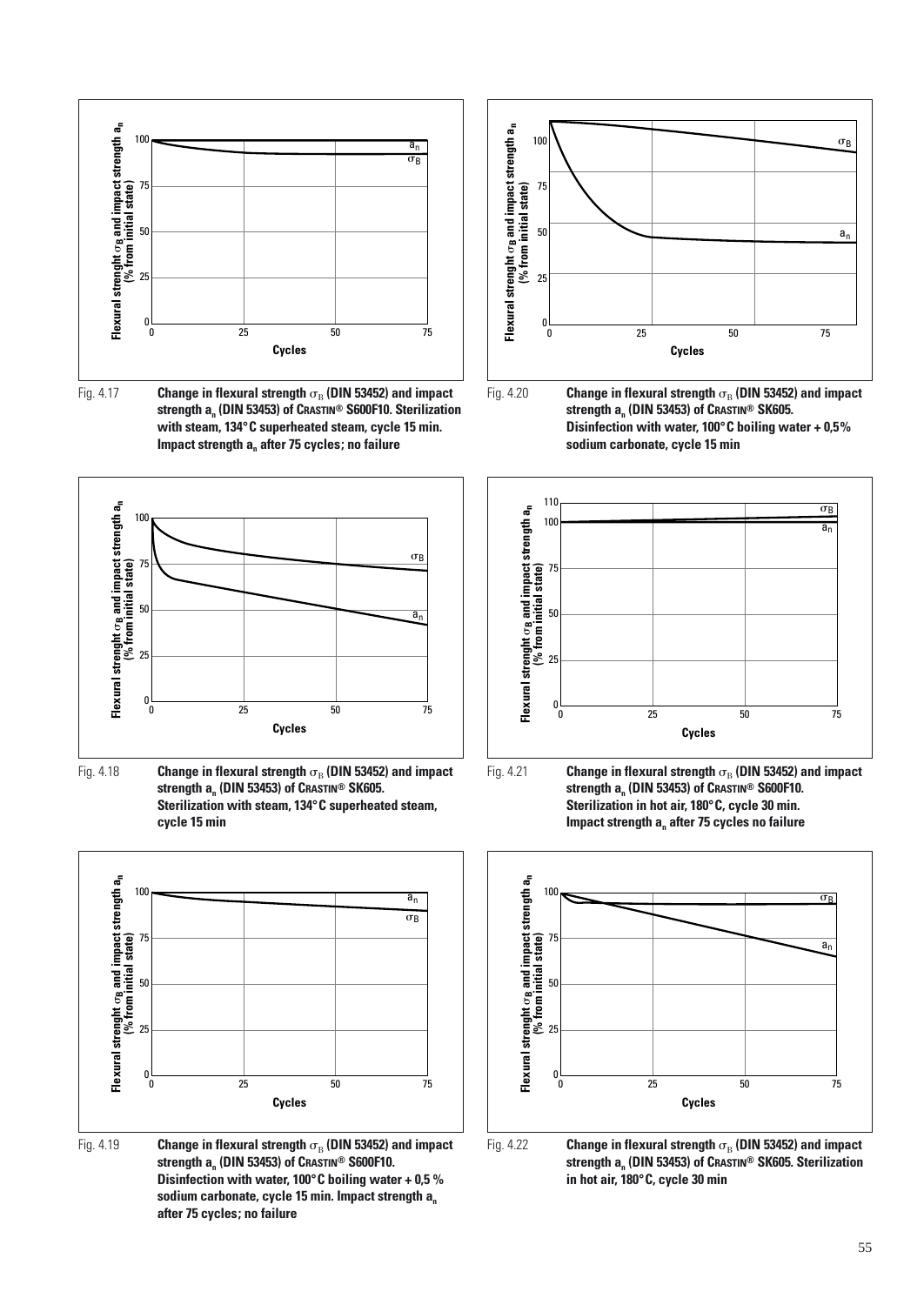

Fig. 4.23 **Change in flexural strength**  $\sigma_{\rm B}$  **(DIN 53452) and hole notched impact strength a<sub>L</sub> (DIN 53753) of CRASTIN® S600F10 after -radiation treatment (quantum energy 0,8 MeV) in air, temperature 23 – 35°C, dose rate 2 kGy/h**



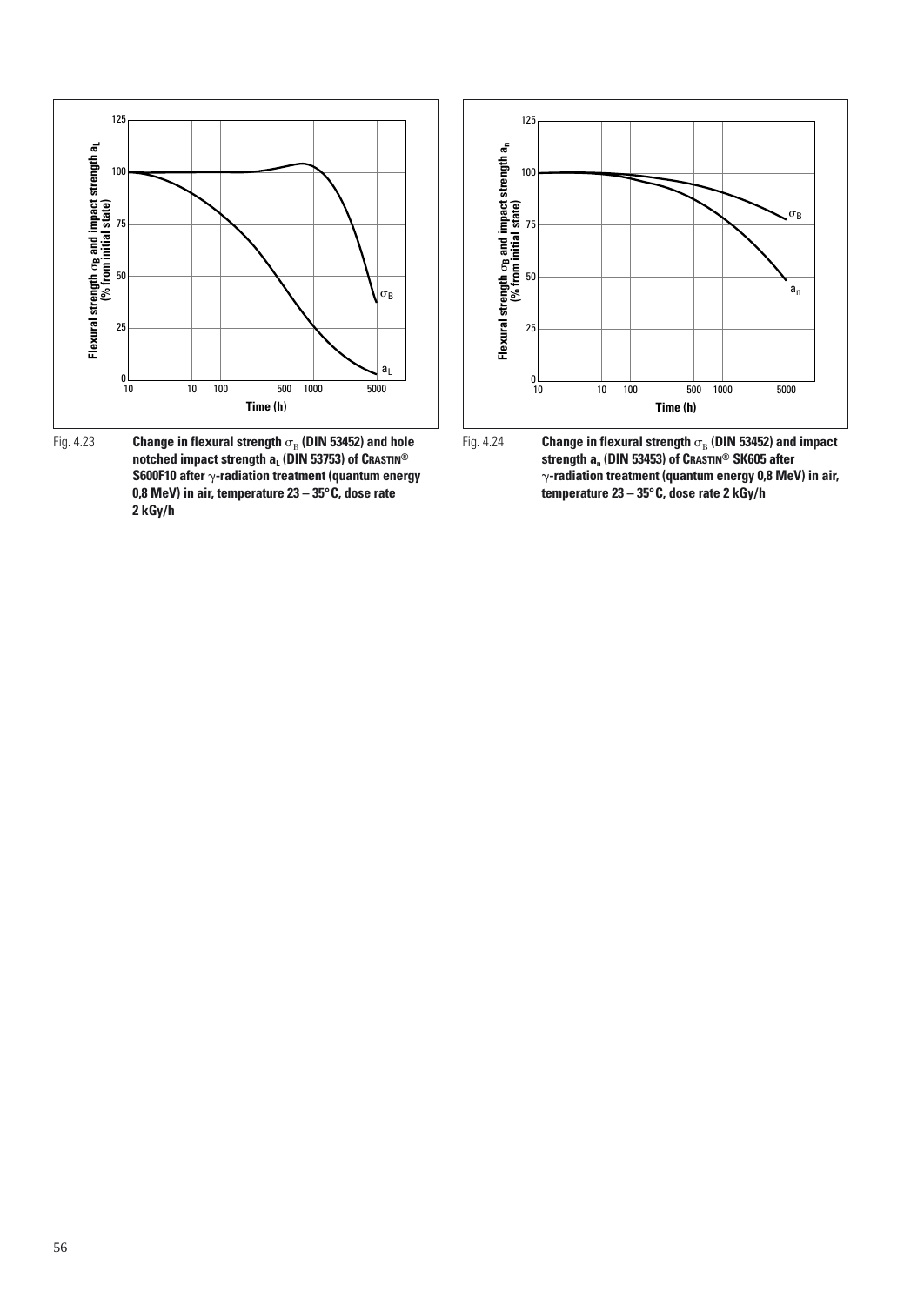# **5. – Properties – Dimensional considerations**

# **5.1 – Introduction**

CRASTIN® and RYNITE® glass reinforced thermoplastic polyester resins are unique among polyester systems. These products contain uniformly dispersed glass fibres and/or other fillers, specially formulated for rapid crystallisation during the injection moulding process. This makes possible the production of high performance parts by conventional injection moulding techniques. General handling and processing techniques are discussed in the CRASTIN® and RYNITE® moulding manual (TRP 30) available from your DuPont representative.

# **5.2 – Drying of CRASTIN**® **and RYNITE**®

Moisture in the granulates results in an hydrolic reduction of the molecular weight during processing which causes a reduction in strength and toughness of moulded parts.

CRASTIN® and RYNITE® need pre-drying to obtain the best properties for moulded parts. Please refer to the polyester moulding guide for further details on handling and drying recommendations.

# **5.3 – Flow properties**

CRASTIN® and RYNITE® polyester resins have very good flow properties. Parts with long flow paths and narrow wall thickness are easily moulded. The good flow properties also contribute to achieving high surface finish quality, even with glass fibre reinforced products. Mould details are precisely reproduced.



Figure 5.1 shows the flow length of  $RYNITE^{\circledast}$  resins using various moulding conditions.

Figure 5.2 shows the flow properties of standard CRASTIN® types. The indicated flow lengths, at wall thickness of 1, 2 and 3 mm, were determined with the aid of a test spiral.

The flow properties of products not shown here can be found in the relevant product data sheets.



Fig. 5.2 **Flow length with wall thickness of 1, 2 and 3 mm, 100 MPa injection pressure, 250°C melt temperature and 80°C mould temperature for several grades of CRASTIN®**

# **5.4 – Moulding**

As with most thermoplastic resins, the moulding of CRASTIN® and RYNITE® resins is ordinarily a safe operation. Following good processing practices, consideration should be given to the following potential hazards:

- Thermal effects.
- Off-gases and particulates.
- Slipping hazards.

For further details, please refer to the moulding manual or the material safety data sheets.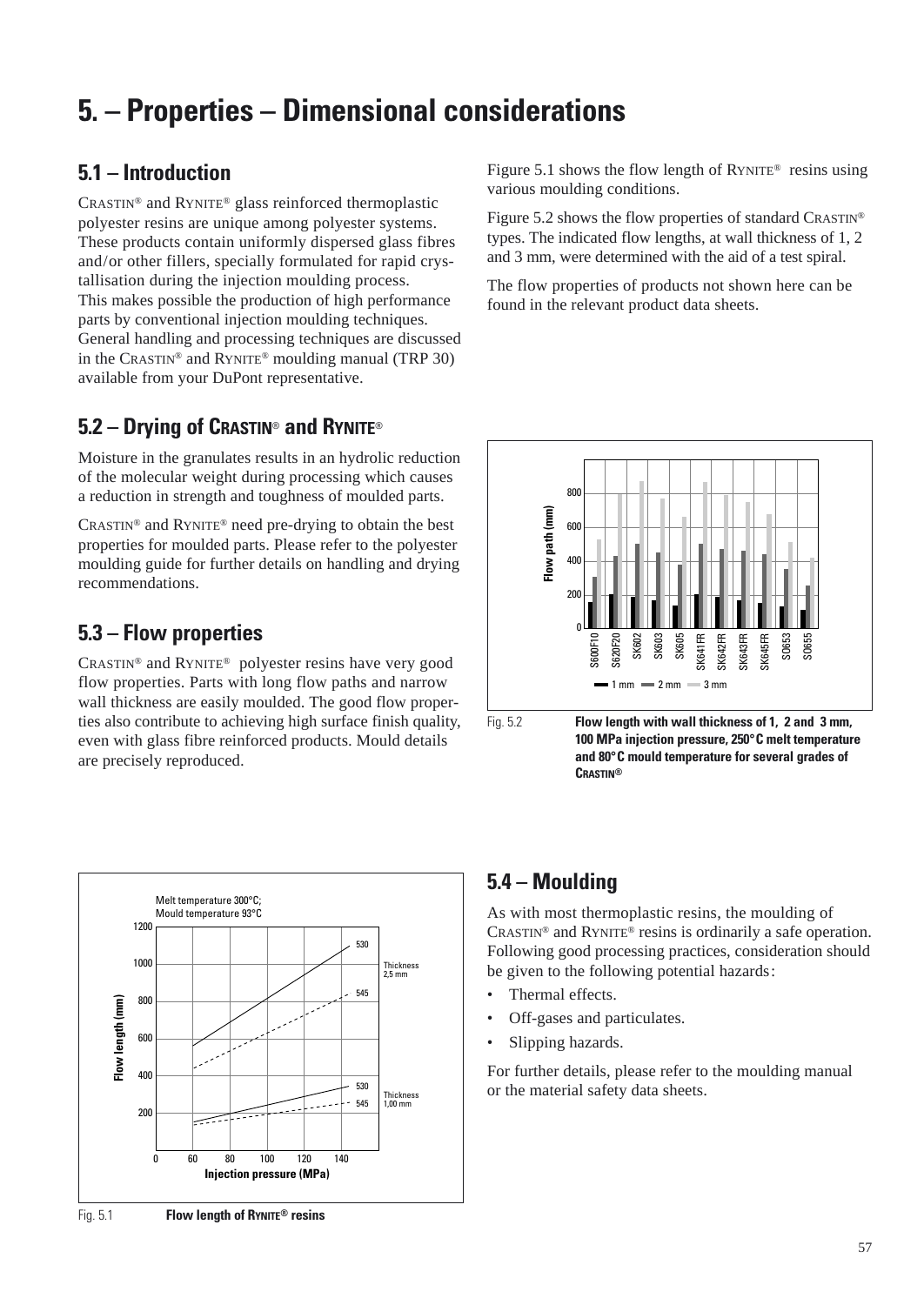| Table 5.1                                                               | <b>RYNITE<sup>®</sup></b> grades |               |                | <b>CRASTIN<sup>®</sup></b> grades |                                                                                       |           |           |
|-------------------------------------------------------------------------|----------------------------------|---------------|----------------|-----------------------------------|---------------------------------------------------------------------------------------|-----------|-----------|
|                                                                         | 530<br>545                       | <b>FR530L</b> | 530CS<br>936CS | 415HP<br>408                      | S600F10, SK605<br>S0655, T805<br>LW9030, S650FR<br><b>SK645FR, T850FR</b><br>LW9030FR | ST820     | T845FR    |
| Recommended melt temperature (°C)<br>Recommended mould temperature (°C) | 285<br>$\geq$ 110                | 280<br>110    | 280<br>140     | 280<br>110                        | 250<br>80                                                                             | 250<br>60 | 240<br>80 |

NOTE: Moulding conditions to mould ISO or Campus test specimen may be different from those mentioned above. Please refer to ISO or Campus recommendations in this case.

CRASTIN® and RYNITE® can be moulded in all standard screw injection moulding machines. The normal moulding conditions are shown in Table 5.1.

For more detailed information on moulding conditions, ask for the DuPont polyester moulding manual.

### **5.5 – Rheological and physical properties**

For the simulation of injection moulding conditions computer programs have been developed which require properties such as melt-viscosity as function of shear rate and temperature.

These properties can be found in Campus (3.0 or above); for additional physical properties of several CRASTIN® and RYNITE® grades, see Table 5.2.

For physical properties of grades not listed in Campus, nor given in this section, please contact your DuPont representative.

| Table 5.2                     | Thermal properties (melt) of CRASTIN® PBT<br>and RYNITE <sup>®</sup> PET grades |                                                     |                                                                             |  |  |  |
|-------------------------------|---------------------------------------------------------------------------------|-----------------------------------------------------|-----------------------------------------------------------------------------|--|--|--|
| <b>Material</b>               | <b>Melt</b><br>density<br>kg/m <sup>3</sup>                                     | <b>Specific</b><br>heat<br>$J/kg \cdot {}^{\circ}C$ | <b>Coefficient</b><br>of thermal<br>conductivity<br>$W/m \cdot {}^{\circ}C$ |  |  |  |
| CRASTIN <sup>®</sup> S600F10  | 1110                                                                            | 2130                                                | 0,270                                                                       |  |  |  |
| CRASTIN <sup>®</sup> SK605    | 1300                                                                            | 1810                                                | 0,350                                                                       |  |  |  |
| CRASTIN <sup>®</sup> SO655    | 1300                                                                            | 1800                                                | 0,350                                                                       |  |  |  |
| CRASTIN <sup>®</sup> S650FR   | 1250                                                                            | 2200                                                | 0,270                                                                       |  |  |  |
| CRASTIN <sup>®</sup> SK645FR  | 1435                                                                            | 1600                                                | 0.360                                                                       |  |  |  |
| RYNITE® 415HP NC010           | 1130                                                                            | 1940                                                | 0,155                                                                       |  |  |  |
| RYNITE <sup>®</sup> 530 NC010 | 1360                                                                            | 1550                                                | 0,181                                                                       |  |  |  |
| RYNITE <sup>®</sup> 545 NC010 | 1500                                                                            | 1610                                                | 0,228                                                                       |  |  |  |
| RYNITE <sup>®</sup> 555 NC010 | 1600                                                                            | 1540                                                | 0,296                                                                       |  |  |  |

**RYNITE® 935 NC010** 1370 1790 0.236 **RYNITE® FR530L NC010 1480 1590 0.189** 

### **5.6 – Mould shrinkage**

For amorphous thermoplastics, shrinkage is caused primarily by contraction of the moulded part as it cools to room temperature.

In semi-crystalline thermoplastics, which include unreinforced CRASTIN® and RYNITE® grades, shrinkage is also influenced considerably by the crystallization of the polymer. The degree of crystallization depends largely on the transient and local temperature changes in the moulding. High mould temperatures and heavy wall thickness (high heat content of the melt) promote crystallization and therefore increase shrinkage.

### **5.7 – Warpage**

Warpage is generally caused by non-uniform shrinkage of the resin. The non-uniform shrinkage may also be due to:

- *Anisotropic Shrinkage.* This factor (difference of shrinkage in the flow and transverse directions, see Table 5.3) probably contributes more to warpage problems in glass-reinforced resins than any other. Anisotropic shrinkage most often arises because of orientation of the glass fibres in the direction of flow which, in turn, restricts normal resin shrinkage. Therefore, any condition that can create an isotropic distribution of the glass fibres will reduce the warpage, i.e. abrupt change in flow direction, multiple gating, etc.
- *Non-uniform wall thickness of the part.* Whenever possible, parts should be designed with a uniform wall thickness. Thick parts should always be cored out in order to minimize shrinkage.
- *Mould Design.* Typically, round parts should be centregated, and long flow parts should be end-gated.
- *Processing Conditions.* The mould and cavity temperatures must be carefully controlled to prevent uneven cooling of any part prior to ejection.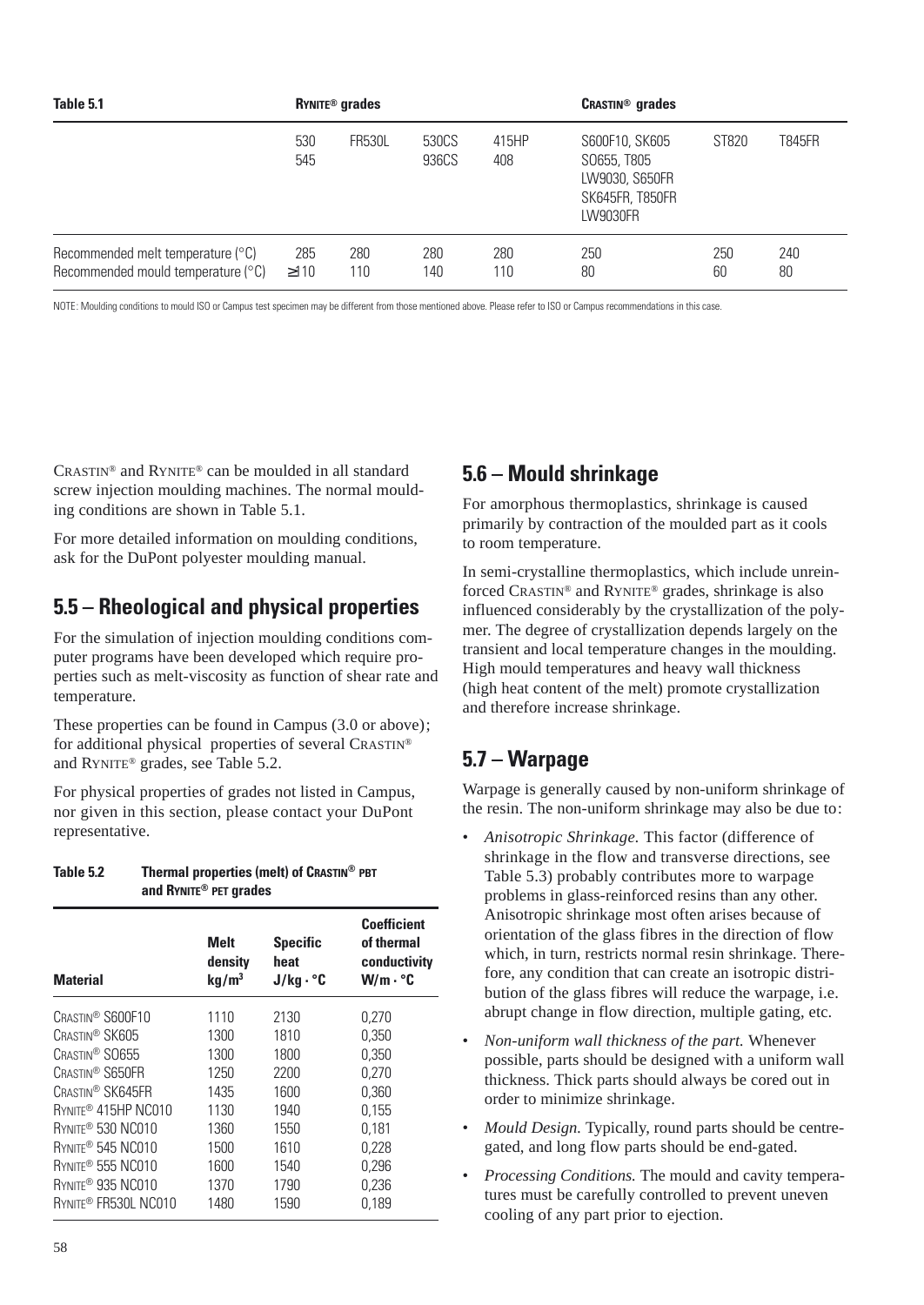**Table 5.3 Measured shrinkage values on plaques of RYNITE® moulded under standard conditions**

|                                  | <b>End gated plaque</b><br>76,2 $\times$ 127 $\times$ 3,2 mm |                                                         | <b>End gated plaque</b><br>76,2 $\times$ 127 $\times$ 1,6 mm |                                                         |  |  |
|----------------------------------|--------------------------------------------------------------|---------------------------------------------------------|--------------------------------------------------------------|---------------------------------------------------------|--|--|
| <b>RYNITE<sup>®</sup></b> grades | shrinkage in<br>flow direction<br>(parallel)<br>(%)          | shrinkage in<br>transverse direction<br>(normal)<br>(%) | shrinkage in<br>flow direction<br>(parallel)<br>(%)          | shrinkage in<br>transverse direction<br>(normal)<br>(%) |  |  |
| 520                              | 0,35                                                         | 0,90                                                    | 0,23                                                         | 0,82                                                    |  |  |
| 530                              | 0,25                                                         | 080                                                     | 0,18                                                         | 0,78                                                    |  |  |
| 545                              | 0,20                                                         | 0,75                                                    | 0,15                                                         | 0,67                                                    |  |  |
| 555                              | 0,20                                                         | 0,70                                                    | 0,13                                                         | 0,66                                                    |  |  |
| <b>FR515</b>                     | 0,50                                                         | 0,95                                                    | 0,34                                                         | 0,69                                                    |  |  |
| <b>FR530L</b>                    | 0,25                                                         | 0,75                                                    | 0,16                                                         | 0,68                                                    |  |  |
| FR543                            | 0,20                                                         | 0,65                                                    | 0,12                                                         | 0,47                                                    |  |  |
| FR943                            | 0,35                                                         | 0,70                                                    | 0,22                                                         | 0,57                                                    |  |  |
| 408                              | 0,20                                                         | 0,75                                                    | 0,21                                                         | 0,63                                                    |  |  |
| 415HP                            | 0,40                                                         | 0,95                                                    | 0,24                                                         | 0,67                                                    |  |  |

### **5.8 – Shrinkage of RYNITE**®

The mould shrinkage of RYNITE® glass-reinforced resins depends on the orientation of the glass fibres, part thickness and processing conditions. RYNITE® glass-reinforced resins shrink less in the flow direction than in the transverse direction. Shrinkages listed in Table 5.3 are intended as a guide for estimating 'as moulded' dimensions. Shrinkage values according to ISO 2577 can be found in chapter 2.

Special grades of RYNITE® are available with a smaller differential shrinkage than RYNITE® 530 and 545. These grades are intended for applications where minimum warpage is needed.

For complex precision parts, prototype moulds (cavities) should be utilised to obtain more accurate dimensional data.

### **5.9 – Shrinkage of CRASTIN**®

Please refer to chapter 2 for shrinkage values according to DIN standards.

For more information please refer to the polyester moulding manual.

The influence of wall thickness on shrinkage of unreinforced CRASTIN® is shown in Figure 5.3. This shows the shrinkage of plates measuring  $100 \times 100$  mm, with a wall thickness of 1–4 mm, using normal processing conditions.

The shrinkage behaviour of filled CRASTIN® types or of unreinforced, flame-retardant CRASTIN® types is similar to that of CRASTIN® S600F10.



**thickness. Measured on plates 100** × **100 mm with a fan gate. Not valid for ST820**

For glass-fibre reinforced CRASTIN®, shrinkage is considerably influenced by the direction in which the glass-fibres are oriented. As a result, there is a difference in shrinkage parallel to and at right angles to the direction of flow and this makes accurate prediction of the shrinkage difficult. Depending on the fibre orientation, which is determined by the way in which the mould fills, shrinkage can also occur between the longitudinal and transverse shrinkage shown in Figure 5.4. In extreme cases, the difference in shrinkage may be greater than shown.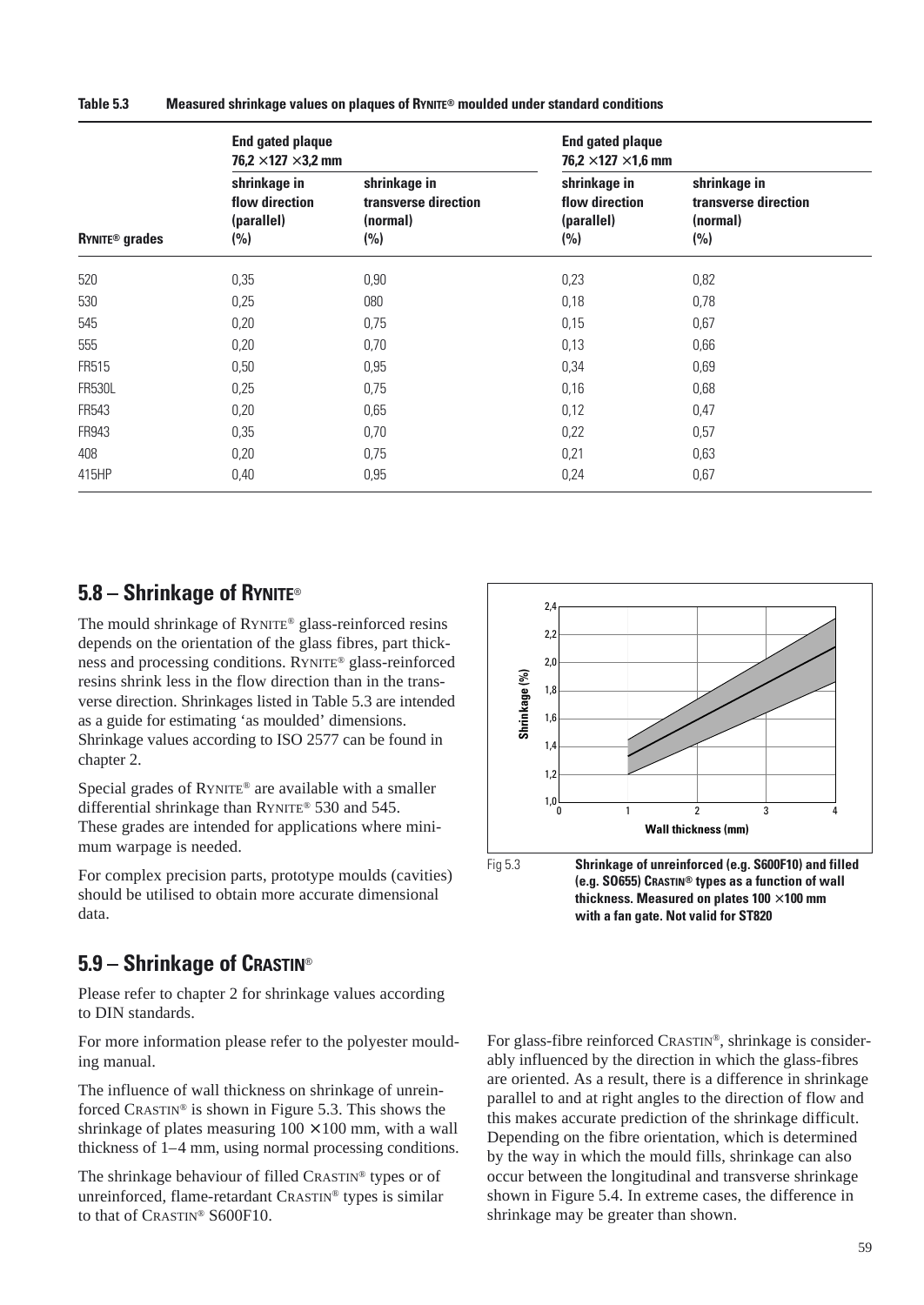This depends on the degree to which the glass-fibres orient themselves as determined by the design of the part and the position of the gate.

Shrinkage values which differ from those shown in the diagrams can result not only from differences in processing conditions, but also from the effects of gate size or from the restrictions to shrinkage caused by such mould features as cores, slides, inserts, etc. If the gate diameter is very small compared to the wall thickness, much higher shrinkage can occur in unreinforced CRASTIN® than is shown in the diagrams, due to the reduced effectivness of holding pressure.



Fig 5.4 **Shrinkage of glass-fibre reinforced CRASTIN® types with a glass content of 30% by weight (e.g. SK605, SK645FR) as a function of wall thickness. Measured on plates 100** × **100 mm with a fan gate**



Fig 5.5 **Shrinkage of glass-fibre reinforced CRASTIN® types with a glass content of 15% by weight (e.g. SK602, SK642FR) as a function of wall thickness. Measured on plates 100** × **100 mm with a fan gate**

### **Post-shrinkage of CRASTIN®**

Post-shrinkage can be defined as the dimensional change (in %) of a moulded part measured at  $23^{\circ}$ C after conditioning for a specific period at a specific temperature.

Within the group of semi-crystalline thermoplastics, CRASTIN® types exhibit low post-shrinkage values.

As can be seen in Figures 5.6 and 5.7, post-shrinkage is an inverse function of processing or mould shrinkage. Increasing the mould temperature reduces post-shrinkage for a given, constant conditioning temperature. In the case of glass-fibre reinforced types, these effects are minimal.

This means that precision parts with very narrow tolerances should be produced using higher mould temperatures, particularly if the parts have thin walls. The degree of crystallinity will then be sufficiently high that little or no post-shrinkage occurs if the parts are used at continuous high temperatures.

As well as processing shrinkage (Figure 5.5), glass-fibre reinforced products also exhibit different degrees of postshrinkage parallel to and perpendicular to the glass-fibre orientation (Figure 5.7).







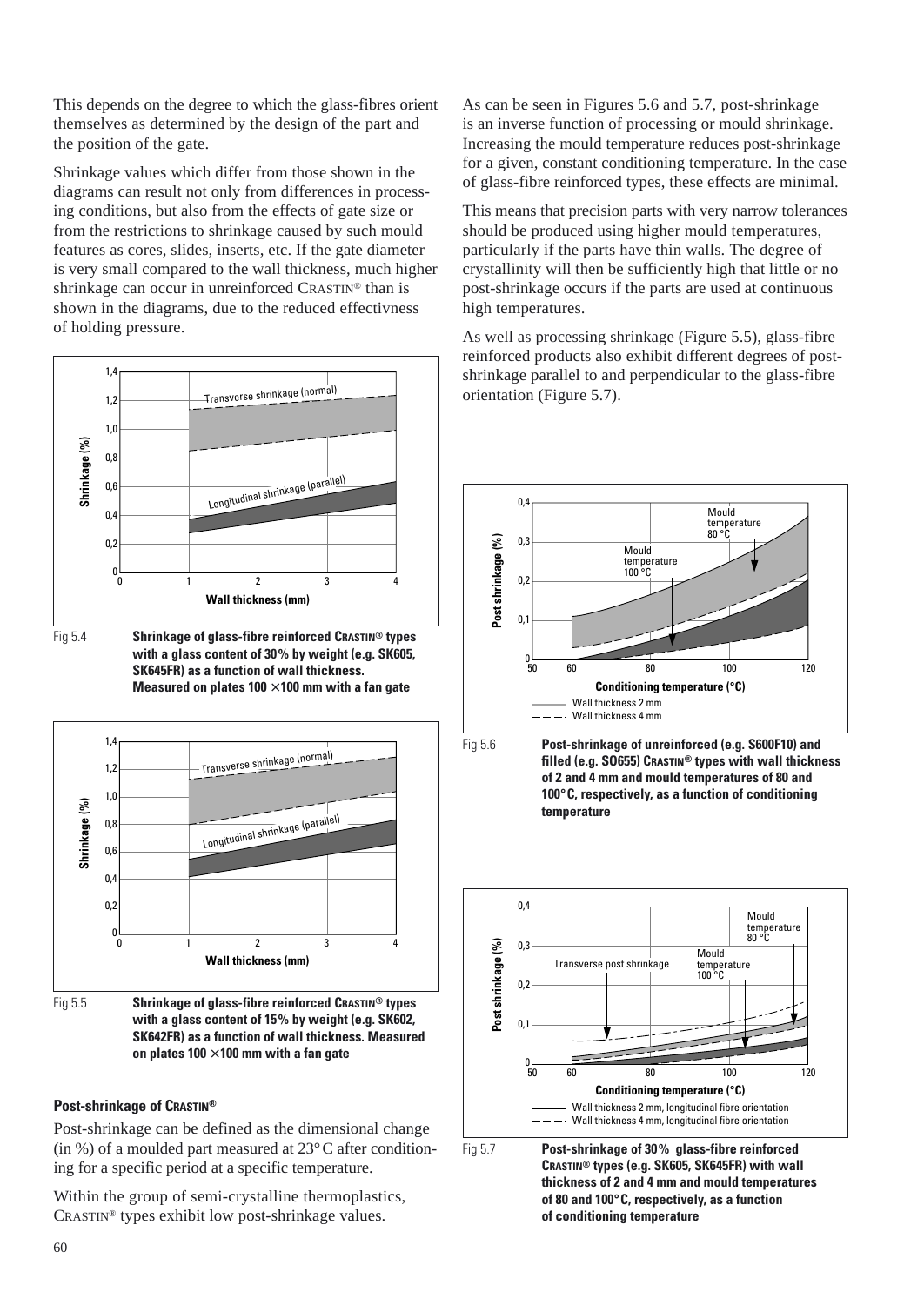| <b>Drawing code</b>                   | <b>Dimensions mm</b>                                 | <b>Suggested tolerances</b>                                     |
|---------------------------------------|------------------------------------------------------|-----------------------------------------------------------------|
| $A =$ Diameter (see notes 1 and 2)    |                                                      | 150<br>the                                                      |
| $B =$ Depth (see note 3)              |                                                      | 125<br><b>Simon</b><br>100<br>75<br>50                          |
| $C =$ Height (see note 3)             | 150 to 300 mm for each<br>additional mm              | 25<br>$\mathbf{0}$<br>0,05<br>0,1<br>0,15<br>0.2<br>0,25<br>0.3 |
|                                       | add $\pm$ 0,05 mm (fine)                             | Commercial $\pm$ mm                                             |
| $D =$ Bottom wall (see note 3)        |                                                      | 0,10                                                            |
| $E =$ Side wall (see note 4)          |                                                      | 0,10                                                            |
| $F =$ Hole size diameter (see note 1) | $0$ to $3$ mm<br>3 to 6 mm<br>6 to 13 mm<br>$>13$ mm | 0,05<br>0,08<br>0,08<br>0,10                                    |
| $G =$ Hole size depth (see note 5)    | $0$ to $6$ mm<br>6 to 13 mm<br>13 to 25 mm           | 0,08<br>0,10<br>0,13                                            |
| Draft allowance per side (see note 6) |                                                      | $0,5$ to $1^\circ$                                              |

NOTE: The commercial values shown above represent common production tolerances at the most economical level. The fine values represent closer tolerances that can be held but at a greater cost.

### **Reference notes:**

- 1. These tolerances assume a mould temperature of  $\geq$  93°C, annealing at  $150^{\circ}$ C and will cause  $\geq 0.1$ % overall dimensional change.
- 2. Tolerances based on 3,2 mm wall section.
- 3. Parting line must be taken into consideration.
- 4. Part design should maintain a wall thickness as constant as possible. Complete uniformity in this dimension is impossible to achieve.
- 5. Care must be taken that the ratio of the depth of a cored hole to its diameter does not reach a point that will result in excessive pin damage ( $l \leq 3$  d).
- 6. These values should be increased whenever compatible with desired design and good moulding technique.

Tolerance  $(a = dimension)$ Standard:  $\Delta a_s = 0.075 + 0.0015$  a Fine:  $\Delta a_F = 0.67 \Delta a_s$ 

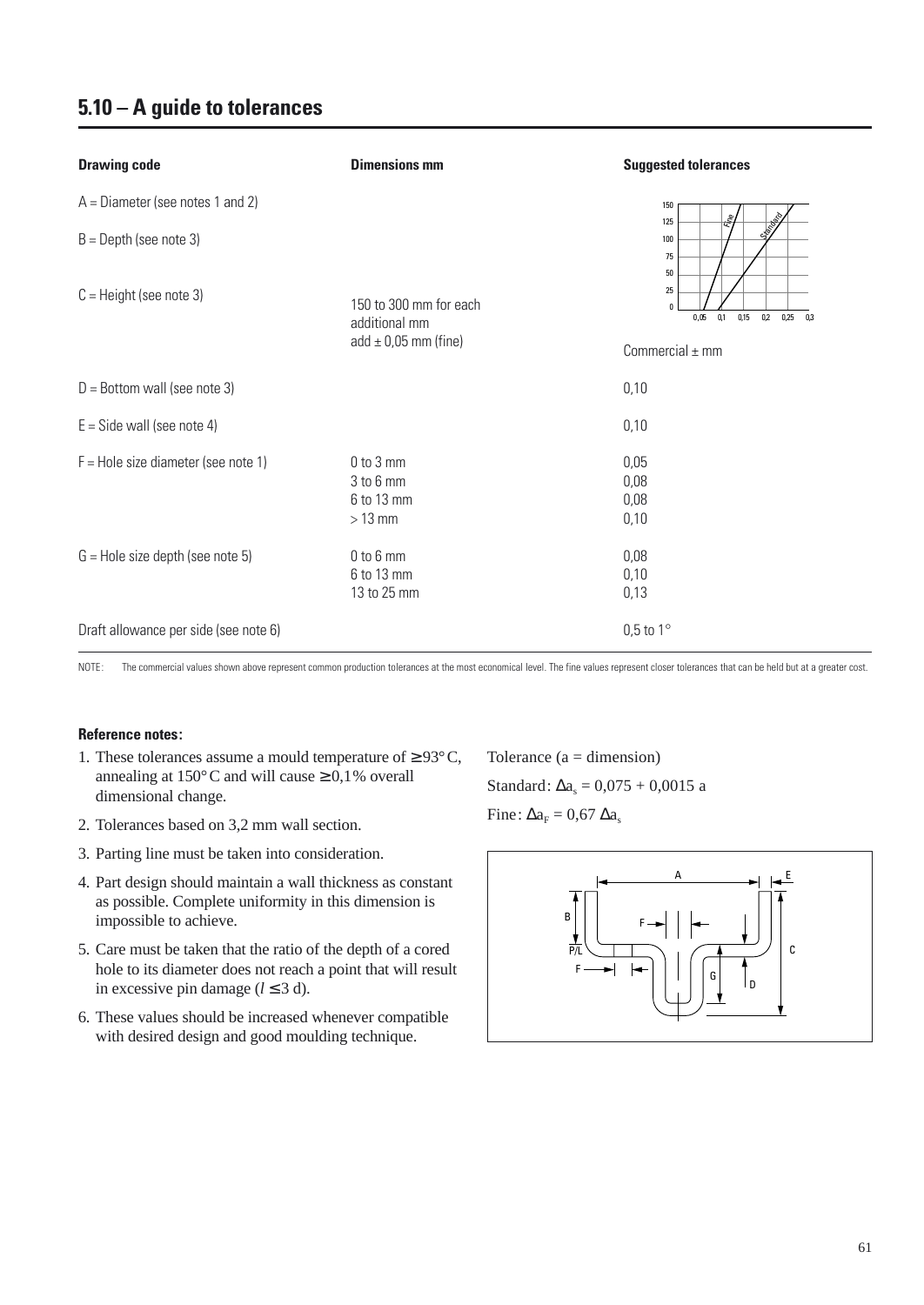# **6 – Government and agency approvals**

# **6.1 – USA, UK, France specifications and regulatory agencies**

### **Combustibility**

The combustibility of CRASTIN® and RYNITE® has been determined by the FMVSS-302, FAR-25-853-B vertical burn test, and according to various glow wire test methods. The data obtained are recorded in Tables 6.1 and 6.2. The RYNITE® thermoplastic polyester resins tested by the FMVSS-302 test comply with the automotive requirements of less than 1072 mm/min. burning rate.

### **United States**

### **Systems of insulating material UL-1446**

RYNITE® 530, 935, FR515, FR530L have received final approval for class 180 (H), 155 (F) and 130 (B) insulation systems. RYNITE® FR530L has received approval also for class N (200°C) insulation systems.

CRASTIN® CE7030 and CE7931 have also been approved for class 155 (F) and 130 (B).

### **United Kingdom**

### **British Telecom – Telecommunication**

RYNITE® FR530L passes specification M-147 class 1 for flammability requirements of materials used in internal apparatus and equipment.

This test method is based on the Limited Oxygen Index (LOI) requiring a value of 27% or above.

### **France**

**Centre National d'Etudes des Télécommunications (CNET)** RYNITE® FR530L is classified E1.

### **Centre Scientifique et Technique du Bâtiment (SCTB)**

Rynite FR530L is classified M2 at a thickness of 3,5 mm.

### **French Laboratories**

RYNITE® FR530L is classified F2 for the emission of fumes on combustion.

### **Table 6.1 FMVSS\* 302 ratings of various RYNITE® and CRASTIN® resins**

| Grade                           | Thickness (mm) | <b>FMVSS-302 rating</b> | <b>Burning rate (mm/min.)</b> |
|---------------------------------|----------------|-------------------------|-------------------------------|
| RYNITE <sup>®</sup> 530         |                | B 24                    | 24                            |
| RYNITE <sup>®</sup> 545         |                | SE/NBR                  | Self-ext./no burn             |
| RYNITE <sup>®</sup> 935         |                | B 24                    | 24                            |
| CRASTIN <sup>®</sup> S600F10 NC |                | <b>SE</b>               | Self-ext.                     |
| CRASTIN <sup>®</sup> SK605 NC   |                | <b>B28</b>              | 28                            |
| CRASTIN <sup>®</sup> SK605 BK   |                | <b>B62</b>              | 62                            |
| CRASTIN <sup>®</sup> T805 NC    |                | <b>B38</b>              | 38                            |
| CRASTIN <sup>®</sup> ST820 NC   |                | <b>B38</b>              | 38                            |
| CRASTIN <sup>®</sup> LW9030 NC  |                | <b>B42</b>              | 42                            |

\*Federal Motor Vehicle Safety Standard

### **Table 6.2 Combustibility of various RYNITE® resins**

| <b>Test method</b>   | Grade               | <b>Glow wire</b><br>temperature $(^\circ \mathsf{C})$ | <b>Test passed at</b><br>thickness: (mm) |
|----------------------|---------------------|-------------------------------------------------------|------------------------------------------|
| <b>Vertical burn</b> |                     |                                                       |                                          |
| FAR-25-853-B         | <b>FR530</b>        |                                                       | 3,2                                      |
| <b>Glow wire</b>     |                     |                                                       |                                          |
| IEC 60695-2-1 or     | <b>FR530L NC010</b> | 960                                                   | 1,2                                      |
| NFC 20-455 or        | <b>FR530L NC010</b> | 750                                                   | $\overline{2}$                           |
| Australian Standard  | 545 NC010           | 750                                                   |                                          |
| AS-2420              |                     | 850                                                   | 3                                        |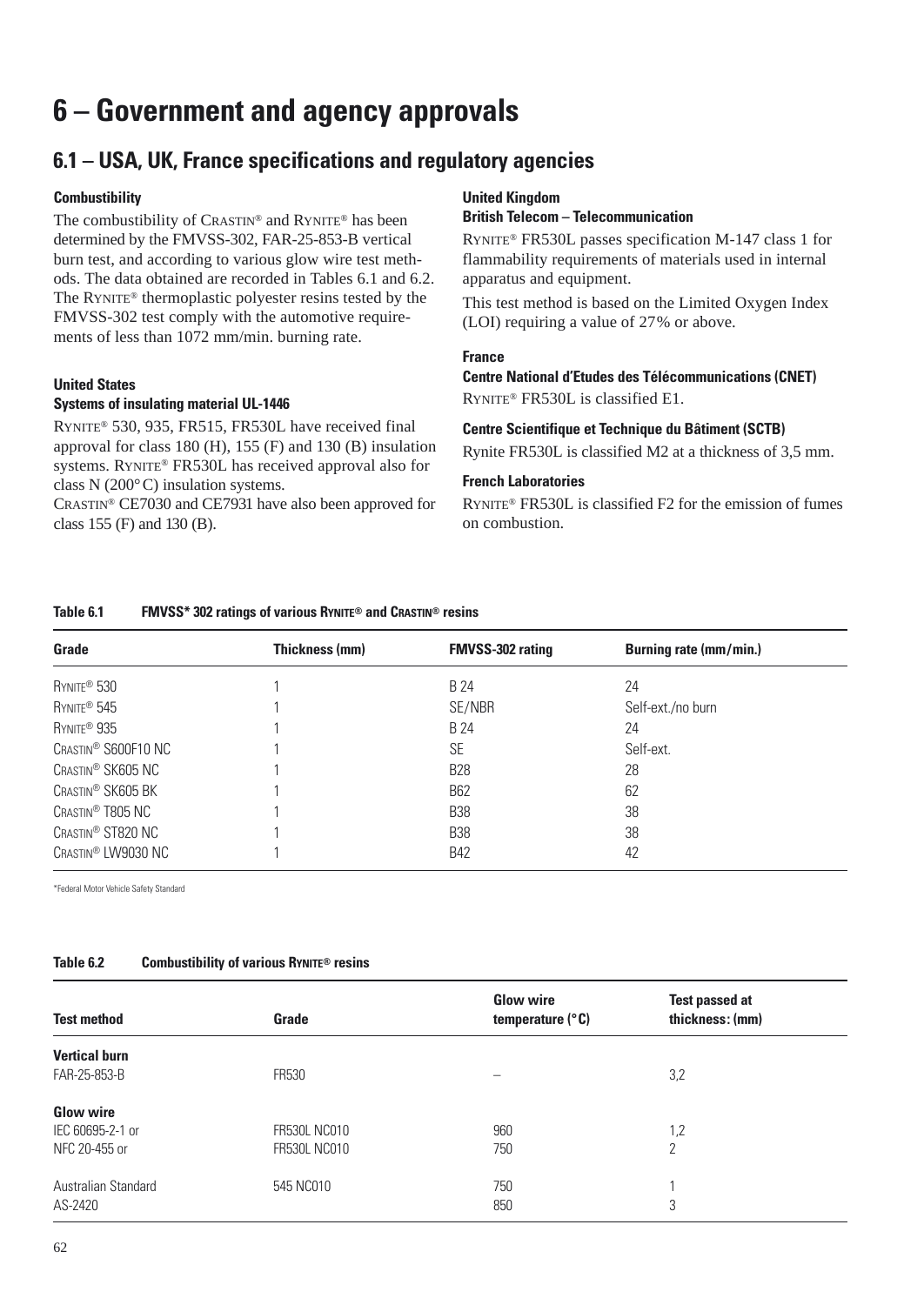### **U.S. Military Specification MIL-M-24519**

RYNITE® FR530 and CRASTIN® SK645FR are listed in the Qualified Products List (QPL 24519-7).

### **U.S. Military Specification MIL-P-46161A (MR)**

This specification has been superseded by ASTM D-3220- 81 which can be used to describe RYNITE® thermoplastic polyester resins. Contact your DuPont Engineering Polymers sales office for details.

# **Regulatory compliance**

For use in many applications, a material has either to be approved or must meet the requirements of various governmental or private agencies. This is mainly to protect the user, the general public or the environment.

Besides meeting such regulations, all products and/or their constituents have to be listed in the different chemical inventories. Specific regulations exist for certain application areas like electrical applications or applications in contact with food.

DuPont makes sure that all materials supplied to its customers are in compliance with applicable regulations for the material itself.

As a subscriber to the RESPONSIBLE CARE® initiative, DuPont also has accepted to share information and help the product users to handle, process, use, recycle and dispose of its materials safely and in an environmentally sound manner.

For selected specific application areas, DuPont has developed information which will enable the product user to obtain approvals from authorities or to certify compliance with regulations.

### **Compliance statements with European and non-European food contact regulations**

### **European Food Contact Regulations U.S. Food and Drug Administration (FDA)**

Standard grades of RYNITE® are not in compliance with food contact regulations. If such need arises, please consult with your DuPont representative on the availability of special grades, or what other alternative materials are given. Several grades of CRASTIN® are in compliance with European and US food contact regulations.

Please ask your DuPont representative for more detailed information.

### **Compliance statements with European and non-European drinking water regulations**

**UK:**

The WRC (Water Research Council).

### **USA:**

The NSF (National Sanitation Foundation).

### **Other countries:**

Please consult with your DuPont representative on availability of special grades, or what alternative materials are given.

**Support information for approval of applications for food processing equipment in the USA** by NSF (National Sanitation Foundation) or USDA (United States Department of Agriculture).

**Statements on the content of certain regulated chemicals**  as required e.g. by 'European Waste Directives' or the 'Clean Air Act' in the USA.

Regulations are constantly adapted as new information and new test methods become available and also as issues of concern develop in the public arena.

DuPont will adapt its products to the changing market needs or develop new products to satisfy new requirements. The same is true for information needed to support customers for regulatory compliance of their applications.

It is impossible in the frame of this bulletin to provide up-to-date information on all grades of CRASTIN® and RYNITE® meeting the various specifications. Our recommendation is therefore to consult with your DuPont representative on the best material selection for a given application at an early stage of any development.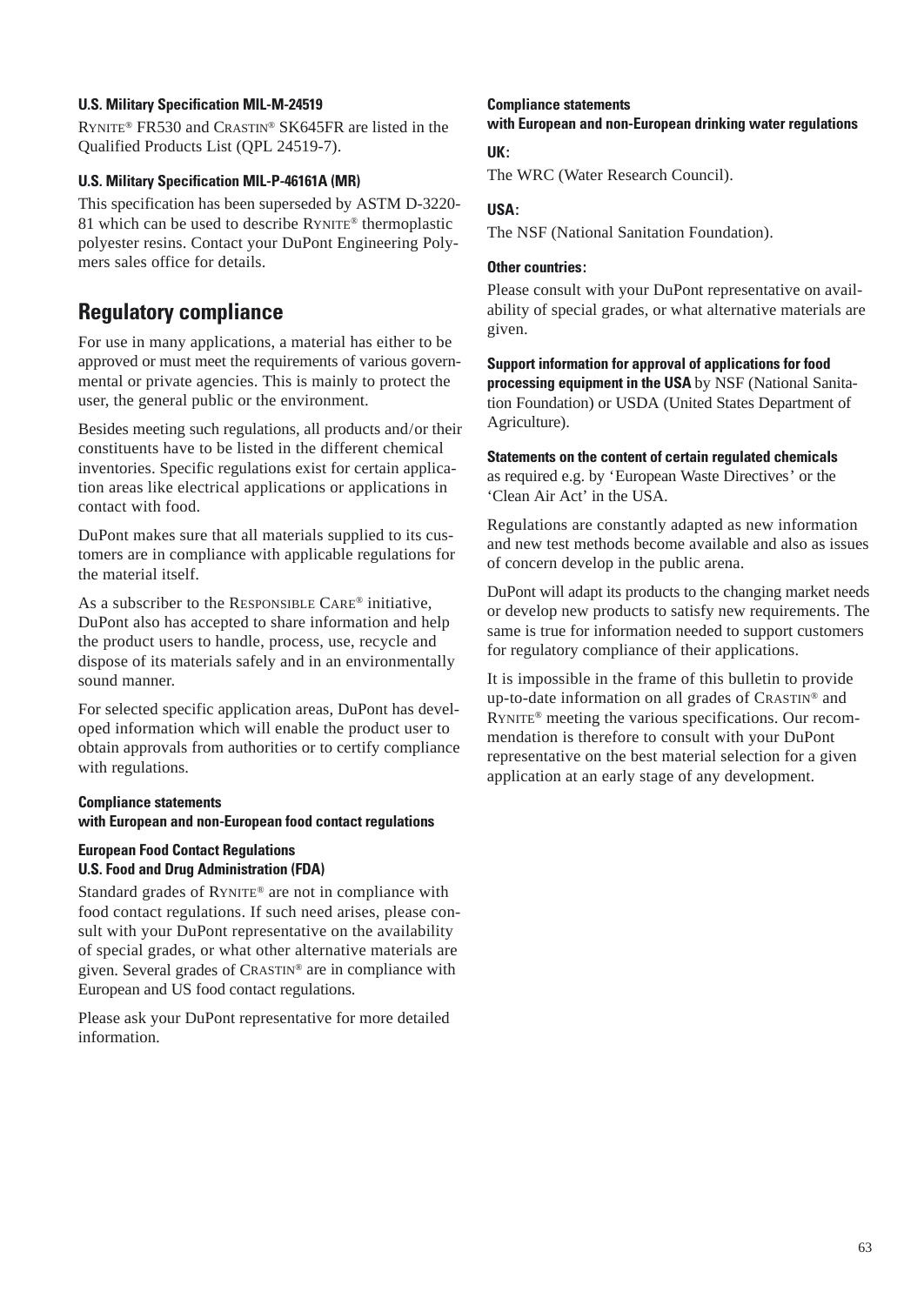# **6.2 – Underwriters' Laboratories ratings**

Table 6.3 lists the U.S. UL ratings for RYNITE® thermoplastic. For CRASTIN® UL-data, please refer to tables in chapter 2.

|                                       |                |                                          |                                             |                 | Temperature Index, °C                             |                      |                                | <b>High</b>                                     | <b>High</b>                            |                                     |
|---------------------------------------|----------------|------------------------------------------|---------------------------------------------|-----------------|---------------------------------------------------|----------------------|--------------------------------|-------------------------------------------------|----------------------------------------|-------------------------------------|
| <b>Material</b><br><b>Designation</b> | <b>Colour</b>  | <b>Minimum</b><br><b>Thickness</b><br>mm | <b>UL94</b><br><b>Flame</b><br><b>Class</b> | Elec-<br>trical | <b>Mechanical</b><br><b>With</b><br><b>Impact</b> | W/0<br><b>Impact</b> | Hot<br><b>Wire</b><br>Ignition | <b>Current</b><br><b>Arc</b><br><b>Ignition</b> | <b>Voltage</b><br><b>Track</b><br>Rate | <b>IEC</b><br><b>Track</b><br>(CTI) |
| RYNITE <sup>®</sup> 408               | All            | 0,75                                     | 94HB                                        | 140             | 140                                               | 140                  | 1                              | $\overline{2}$                                  | 0                                      | $\overline{2}$                      |
|                                       |                | 1,5                                      | 94HB                                        | 140             | 140                                               | 140                  | 1                              | $\sqrt{2}$                                      | 0                                      | $\overline{2}$                      |
|                                       |                | 3,0                                      | 94HB                                        | 140             | 140                                               | 140                  | $\boldsymbol{0}$               | $\overline{2}$                                  | $\boldsymbol{0}$                       | $\overline{2}$                      |
| RYNITE® 415HP                         | All            | 0,75                                     | 94HB                                        | 140             | 120                                               | 140                  | 3                              | $\mathbf{1}$                                    | $\overline{2}$                         | $\overline{2}$                      |
|                                       |                | 1,5                                      | 94HB                                        | 140             | 120                                               | 140                  | $\overline{2}$                 | 1                                               | 2                                      | $\overline{2}$                      |
|                                       |                | 3,0                                      | 94HB                                        | 140             | 120                                               | 140                  | $\boldsymbol{0}$               | $\mathbf{1}$                                    | $\overline{2}$                         | $\overline{2}$                      |
| RYNITE® 520 (f1)                      | NC, GY, BK,    | 0,75                                     | 94HB                                        | 140             | 140                                               | 140                  | 3                              | $\mathbf{1}$                                    | $\overline{2}$                         | 3                                   |
|                                       |                | 1,5                                      | 94HB                                        | 140             | 140                                               | 140                  | 1                              | $\overline{2}$                                  | $\overline{2}$                         | 3                                   |
|                                       |                | 3,0                                      | 94HB                                        | 140             | 140                                               | 140                  | 0                              | $\mathbf{1}$                                    | $\overline{2}$                         | 3                                   |
| RYNITE® 530 (f1)                      | All            | 0,81                                     | 94HB                                        | 140             | 140                                               | 140                  | $\overline{2}$                 | 1                                               | $\overline{2}$                         | $\overline{2}$                      |
|                                       |                | 1,5                                      | 94HB                                        | 140             | 140                                               | 140                  | 1                              | 1                                               | $\overline{2}$                         | $\overline{2}$                      |
|                                       |                | 3,0                                      | 94HB                                        | 140             | 140                                               | 140                  | 0                              | 1                                               | $\overline{2}$                         | $\overline{2}$                      |
|                                       |                | 6,0                                      | 94HB                                        | 140             | 140                                               | 140                  | $\boldsymbol{0}$               | $\mathbf{1}$                                    | $\overline{2}$                         | $\overline{2}$                      |
| RYNITE® 545 (f1)                      | $\mathsf{All}$ | 0,75                                     | 94HB                                        | 140             | 140                                               | 140                  | $\overline{2}$                 | $\mathbf{1}$                                    | $\mathbf{1}$                           | $\overline{2}$                      |
|                                       |                | 1,5                                      | 94HB                                        | 140             | 140                                               | 140                  | 1                              | 1                                               | 1                                      | $\overline{2}$                      |
|                                       |                | 3,0                                      | 94HB                                        | 140             | 140                                               | 140                  | 0                              | $\mathbf{1}$                                    | $\mathbf{1}$                           | $\overline{2}$                      |
| RYNITE® 555                           | $\mathsf{All}$ | 0,75                                     | 94HB                                        | 140             | 140                                               | 140                  | 2                              | $\mathbf{1}$                                    | $\mathbf{1}$                           | 3                                   |
|                                       |                | 1,5                                      | 94HB                                        | 140             | 140                                               | 140                  | 1                              | 1                                               | 1                                      | 3                                   |
|                                       |                | 3,0                                      | 94HB                                        | 140             | 140                                               | 140                  | 0                              | $\mathbf{1}$                                    | $\mathbf{1}$                           | 3                                   |
| RYNITE® 935 (f1)                      | NC, BK         | 0,75                                     | 94HB                                        | 140             | 140                                               | 140                  | $\overline{2}$                 | 1                                               | $\mathbf{1}$                           | $\overline{2}$                      |
|                                       |                | 1,5                                      | 94HB                                        | 140             | 140                                               | 140                  | 1                              | 1                                               | 1                                      | $\overline{2}$                      |
|                                       |                | 3,0                                      | 94HB                                        | 140             | 140                                               | 140                  | $\boldsymbol{0}$               | $\mathbf{1}$                                    | $\mathbf{1}$                           | $\overline{2}$                      |
| FR515                                 | All            | 0,86                                     | 94V-0                                       | 140             | 140                                               | 140                  | 0                              | $\boldsymbol{0}$                                | 1                                      | 3                                   |
|                                       | NC, BK         | 1,5                                      | 94-5VA                                      | 140             | 140                                               | 140                  | $\boldsymbol{0}$               | $\boldsymbol{0}$                                |                                        | 3                                   |
|                                       | All            | 3,0                                      | 94V-0                                       | 140             | 140                                               | 140                  | $\boldsymbol{0}$               | 1                                               | $\mathbf{1}$                           | 3                                   |

| Table 6.3 | <b>Ratings from Underwriter Laboratories issued on UL yellows cards</b> |
|-----------|-------------------------------------------------------------------------|
|-----------|-------------------------------------------------------------------------|

(f1) Suitable for outdoor use with respect to exposure to Ultraviolet Light, Water Exposure and Immersion in accordance with UL746C.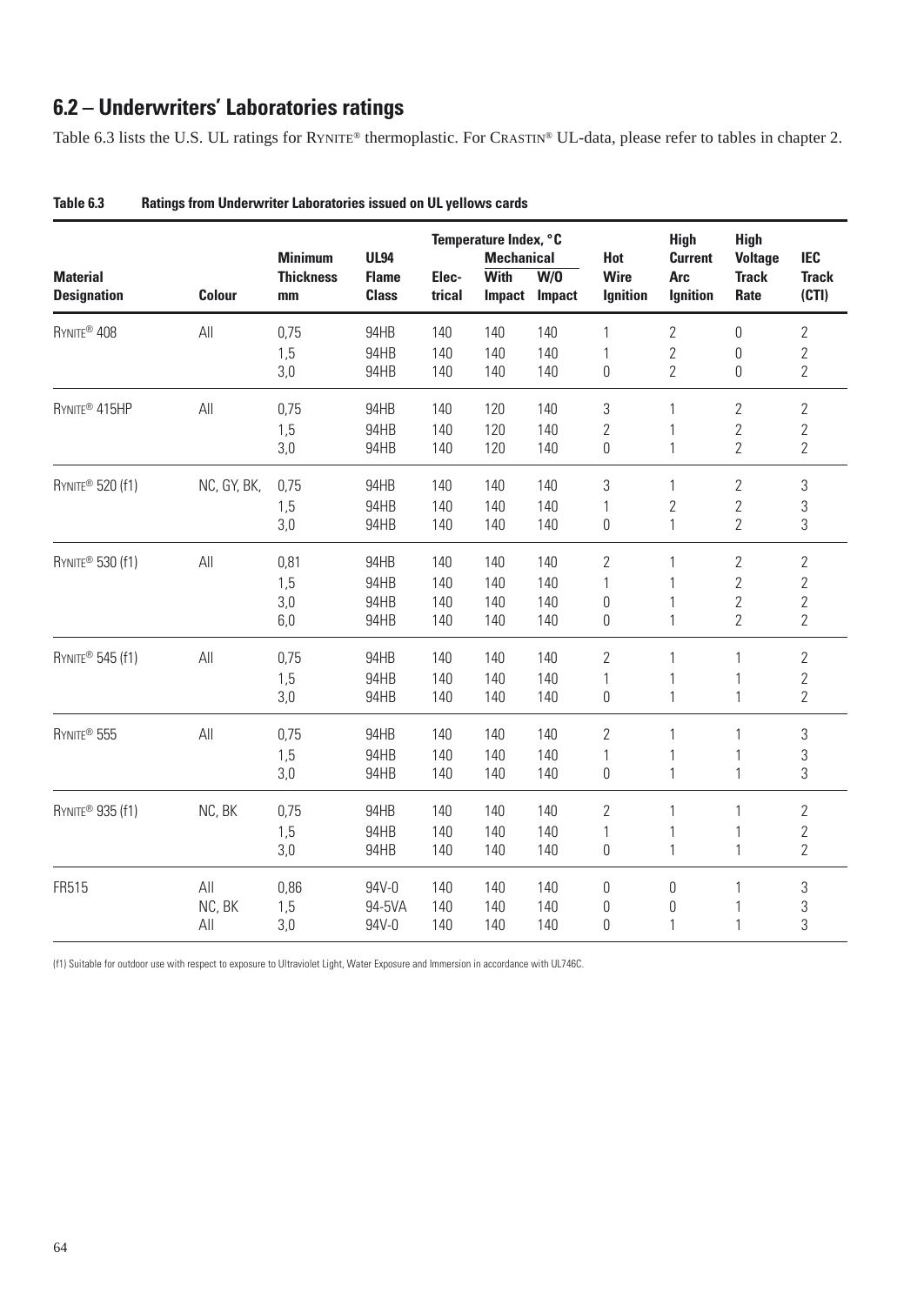| <b>Material</b><br><b>Designation</b> | <b>Colour</b>                  | <b>Minimum</b><br><b>Thickness</b><br>mm | <b>UL94</b><br><b>Flame</b><br><b>Class</b>      | Elec-<br>trical                                      | Temperature Index, °C<br><b>Mechanical</b><br><b>With</b><br><b>Impact</b> | W/0<br>Impact            | Hot<br><b>Wire</b><br><b>Ignition</b>                | <b>High</b><br><b>Current</b><br><b>Arc</b><br><b>Ignition</b>           | <b>High</b><br><b>Voltage</b><br><b>Track</b><br>Rate                        | <b>IEC</b><br><b>Track</b><br>(CTI)                                                    |
|---------------------------------------|--------------------------------|------------------------------------------|--------------------------------------------------|------------------------------------------------------|----------------------------------------------------------------------------|--------------------------|------------------------------------------------------|--------------------------------------------------------------------------|------------------------------------------------------------------------------|----------------------------------------------------------------------------------------|
| FR530L (f1)                           | NC, BK<br>All<br>NC, BK<br>All | 0,35<br>0,81<br>1,5<br>2,0<br>3,0        | 94V-0<br>94V-0<br>94-5VA<br>94-5VA<br>94V-0      | $\overline{\phantom{0}}$<br>155<br>155<br>155<br>155 | 155<br>155<br>155<br>155                                                   | 155<br>155<br>155<br>155 | 3<br>$\overline{2}$<br>0<br>$\boldsymbol{0}$<br>0    | 1<br>1<br>1<br>1<br>$\mathbf{1}$                                         | 1<br>1<br>1<br>1<br>$\mathbf{1}$                                             | $\overline{2}$<br>$\overline{2}$<br>$\overline{2}$<br>$\overline{2}$<br>$\overline{2}$ |
| FR543                                 | NC, BK                         | 0,81<br>1,5<br>3,0                       | 94V-0<br>94V-0<br>94-5VA<br>94V-0<br>94-5VA      | 155<br>155<br>155                                    | 155<br>155<br>155                                                          | 155<br>155<br>155        | 0<br>0<br>0                                          | 1<br>$\mathbf{1}$<br>$\mathbf{1}$                                        | 1<br>1<br>1<br>$\mathbf{1}$<br>1                                             | $2\,$<br>$\overline{2}$<br>$\overline{2}$<br>$\overline{2}$<br>$\overline{2}$          |
| FR943                                 | NC, GY, BK                     | 0,35<br>0,81<br>1,5<br>3,0               | 94V-0<br>94V-0<br>94V-0<br>94V-0<br>94-5VA       | 155<br>155<br>155<br>155                             | 155<br>155<br>155<br>155                                                   | 155<br>155<br>155<br>155 | —<br>$\overline{2}$<br>$\overline{2}$<br>0           | —<br>4<br>4<br>$\overline{4}$                                            | 1<br>1<br>1<br>$\mathbf{1}$<br>$\mathbf{1}$                                  | $\sqrt{2}$<br>$\overline{2}$<br>$\overline{2}$<br>$\overline{2}$<br>$\overline{2}$     |
| CRASTIN <sup>®</sup> S600F10          | All                            | 0,75<br>1,5<br>3,0<br>6,0                | $\equiv$<br>94HB<br>94HB<br>94HB                 | 130<br>130<br>130<br>130                             | 115<br>115<br>115<br>115                                                   | 120<br>120<br>120<br>120 | 3<br>3<br>1                                          | 1<br>$\boldsymbol{0}$<br>$\boldsymbol{0}$                                | $\boldsymbol{0}$<br>$\boldsymbol{0}$<br>$\boldsymbol{0}$<br>$\boldsymbol{0}$ | $2\,$<br>$\overline{2}$<br>$\overline{2}$<br>$\overline{2}$                            |
| CRASTIN <sup>®</sup> S620F20          | All                            | 0,75<br>1,5<br>3,0<br>6,0                | $\overline{\phantom{0}}$<br>94HB<br>94HB<br>94HB | 130<br>130<br>130<br>130                             | 115<br>115<br>115<br>115                                                   | 120<br>120<br>120<br>120 | $\overline{\phantom{0}}$<br>3<br>3<br>$\overline{2}$ | $\overline{\phantom{0}}$<br>1<br>1<br>1                                  | $\mathbf{2}$<br>$\mathbf{2}$<br>$\mathbf{2}$<br>$\overline{2}$               | $2\,$<br>$\overline{2}$<br>$\overline{2}$<br>$\overline{2}$                            |
| CRASTIN® SK605                        | All                            | 0,75<br>1,5<br>3,0<br>6,0                | 94HB<br>94HB<br>94HB<br>94HB                     | 130<br>130<br>130<br>130                             | 130<br>130<br>130<br>130                                                   | 130<br>130<br>130<br>130 | 3<br>$\overline{2}$<br>0                             | $\mathbf{1}$<br>$\boldsymbol{0}$<br>0                                    | 1<br>1<br>1<br>1                                                             | 1                                                                                      |
| CRASTIN® SO655                        | All                            | 0,8<br>1,5<br>3,0<br>6,0                 | 94HB<br>94HB<br>94HB<br>94HB                     | 120<br>120<br>120<br>120                             | 120<br>120<br>120<br>120                                                   | 120<br>120<br>120<br>120 | 4<br>3<br>$\overline{2}$<br>$\overline{2}$           | $\boldsymbol{0}$<br>$\boldsymbol{0}$<br>$\boldsymbol{0}$<br>$\mathbf{1}$ | 1<br>1<br>$\mathbf{1}$                                                       | $\mathbf{2}$<br>$\overline{c}$<br>$\overline{c}$<br>$\overline{2}$                     |
| CRASTIN® LW9030                       | All                            | 0,75<br>1,5<br>3,0<br>6,0                | 94HB<br>94HB<br>94HB                             | 130<br>130<br>130<br>130                             | 125<br>125<br>130<br>130                                                   | 130<br>130<br>130<br>130 | $\overline{2}$<br>$\boldsymbol{0}$<br>0              | 3<br>3<br>$\sqrt{3}$                                                     | $\sqrt{2}$<br>$\overline{2}$<br>$\overline{2}$<br>$\overline{2}$             | $\mathbf{1}$                                                                           |
| CRASTIN <sup>®</sup> T805             | All                            | 0,75<br>1,5<br>3,0<br>6,0                | 94HB<br>94HB<br>94HB<br>94HB                     | 130<br>140<br>140<br>140                             | 130<br>130<br>130<br>130                                                   | 130<br>140<br>140<br>140 | $\overline{2}$<br>1<br>0                             | $\mathbf{2}$<br>$\sqrt{2}$<br>$\mathbf{2}$                               | $\mathbf{2}$<br>$\overline{2}$<br>$\mathbf{2}$<br>$\mathbf{2}$               |                                                                                        |

**Table 6.3 Ratings from Underwriter Laboratories issued on UL yellows cards** (continued)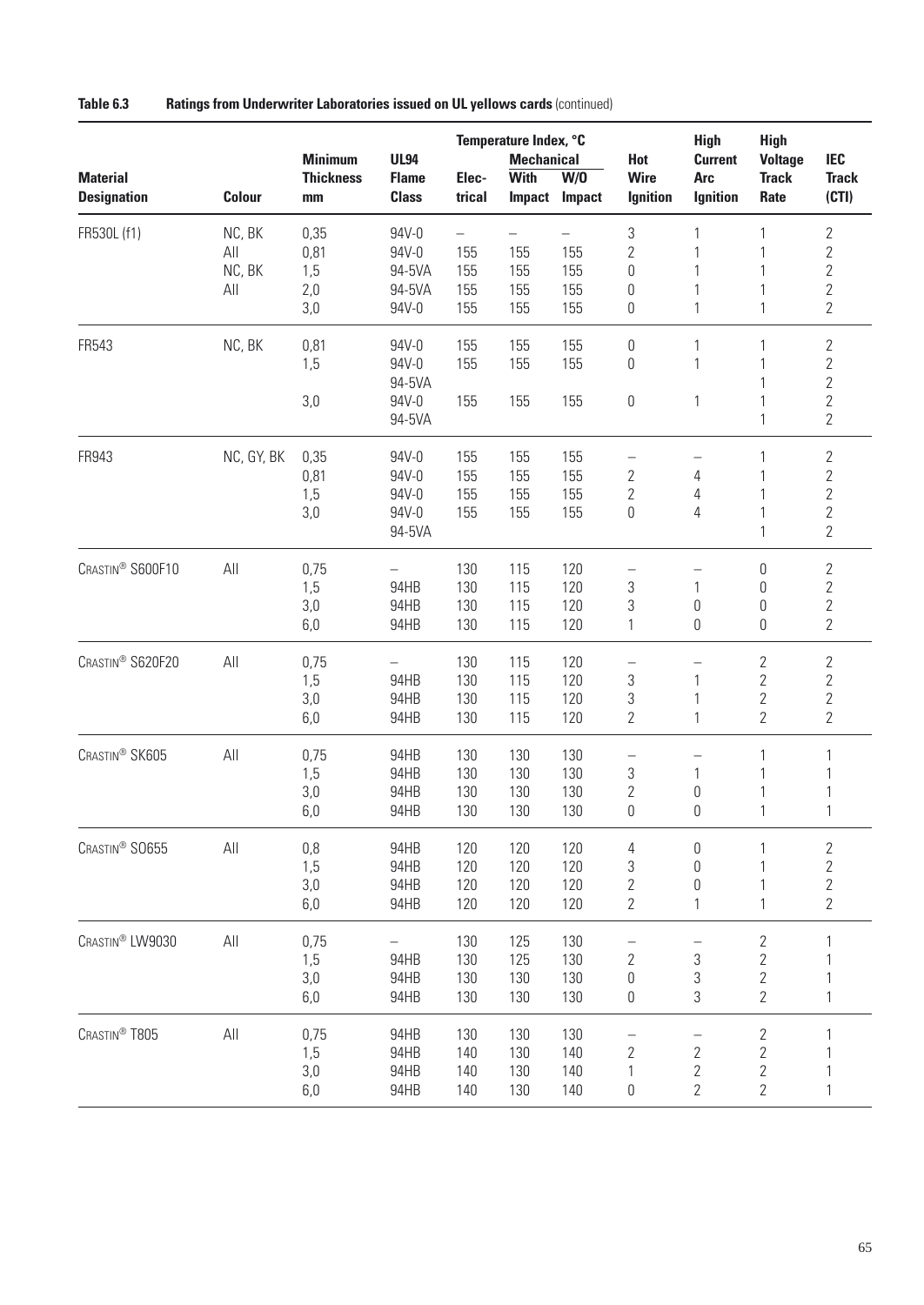| Table 6.3 | Ratings from Underwriter Laboratories issued on UL yellows cards (continued) |  |  |  |
|-----------|------------------------------------------------------------------------------|--|--|--|
|-----------|------------------------------------------------------------------------------|--|--|--|

|                                       |               | <b>Minimum</b>         | <b>UL94</b>                  |                 | Temperature Index, °C<br><b>Mechanical</b> |                      | Hot                            | <b>High</b><br><b>Current</b> | <b>High</b><br><b>Voltage</b> | <b>IEC</b>            |
|---------------------------------------|---------------|------------------------|------------------------------|-----------------|--------------------------------------------|----------------------|--------------------------------|-------------------------------|-------------------------------|-----------------------|
| <b>Material</b><br><b>Designation</b> | <b>Colour</b> | <b>Thickness</b><br>mm | <b>Flame</b><br><b>Class</b> | Elec-<br>trical | <b>With</b><br><b>Impact</b>               | W/0<br><b>Impact</b> | <b>Wire</b><br><b>Ignition</b> | <b>Arc</b><br><b>Ignition</b> | <b>Track</b><br>Rate          | <b>Track</b><br>(CTI) |
| CRASTIN <sup>®</sup> S650FR           | All           | 0,75                   | 94V-0                        | 130             | 130                                        | 130                  | 4                              | 0                             | 3                             | $\overline{2}$        |
|                                       |               | 1,5                    | 94V-0                        | 130             | 130                                        | 130                  | 3                              | 0                             | 3                             | $\overline{2}$        |
|                                       |               | 3,0                    | 94V-0                        | 130             | 130                                        | 130                  | $\overline{2}$                 | 0                             | 3                             | $\overline{2}$        |
|                                       |               | 6,0                    | 94V-0                        | 130             | 130                                        | 130                  | 1                              | 0                             | 3                             | $\overline{2}$        |
| CRASTIN® SK645FR                      | All           | 0,75                   | 94V-0                        | 140             | 125                                        | 140                  |                                |                               | $\overline{2}$                | $\overline{2}$        |
|                                       |               | 1,5                    | 94V-0                        | 140             | 125                                        | 140                  | $\overline{2}$                 | 0                             | $\overline{2}$                | $\overline{2}$        |
|                                       |               | 3,0                    | 94V-0                        | 140             | 130                                        | 140                  |                                | 0                             | $\overline{2}$                | $\overline{2}$        |
|                                       |               | 6,0                    | 94V-0                        | 140             | 130                                        | 140                  | 1                              | 0                             | $\overline{2}$                | $\mathbf{2}$          |
| CRASTIN <sup>®</sup> T845FR           | All           | 1,5                    | 94V-0                        | 140             | 130                                        | 140                  | $\overline{2}$                 | $\overline{2}$                | 3                             | $\overline{2}$        |
|                                       |               | 3,0                    | 94V-0                        | 140             | 140                                        | 140                  | 1                              | 1                             | 3                             | $\overline{2}$        |
|                                       |               | 6,0                    | 94V-0                        | 140             | 140                                        | 140                  | 0                              | $\overline{2}$                | 3                             | 2                     |
| CRASTIN® T850FR                       | All           | 1,5                    | 94V-0                        | 75              | 75                                         | 75                   |                                |                               |                               |                       |
|                                       |               | 3,0                    | 94V-0                        | 75              | 75                                         | 75                   |                                |                               |                               |                       |
| CRASTIN® LW9030FR                     | All           | 0,75                   |                              | 140             | 125                                        | 130                  |                                |                               | 4                             | $\mathbf{2}$          |
|                                       |               | 1,5                    | 94V-0                        | 140             | 125                                        | 130                  | $\overline{2}$                 | 3                             | 4                             | 2                     |
|                                       | BK            | 2,0                    | 94-5VA                       | 140             | 125                                        | 130                  | $\overline{2}$                 | 3                             | 4                             | $\overline{2}$        |
|                                       | All           | 3,0                    | 94V-0                        | 140             | 130                                        | 140                  | 1                              | 3                             | 4                             | $\overline{2}$        |
|                                       |               | 6,0                    | 94V-0                        | 140             | 130                                        | 140                  | 0                              | 3                             | 4                             | $\overline{2}$        |

# **Official UL PLC Conversion Chart**

|     | <b>Hot-wire ignition (HWI)</b><br><b>Mean Ignition Time (s)</b> |    |        | <b>Assigned PLC</b> |
|-----|-----------------------------------------------------------------|----|--------|---------------------|
| 120 | $\,<$                                                           | П  |        |                     |
| 60  | $\,<\,$                                                         | IT | < 120  |                     |
| 30  | $\,<$                                                           | IT | < 60   |                     |
| 15  | $\,<\,$                                                         | IT | $<$ 30 | 3                   |
|     | $\,<$                                                           | П  | < 15   |                     |
|     |                                                                 |    |        | 5                   |

|     | <b>Tracking Rate (mm/min)</b> |     | High voltage arc tracking rate (HVTR) | <b>Assigned PLC</b> |  |
|-----|-------------------------------|-----|---------------------------------------|---------------------|--|
| 0   |                               | TR. | < 10                                  |                     |  |
| 10  | $\,<\,$                       | TR  | < 25                                  |                     |  |
| 25  | $\,<\,$                       | TR  | < 80                                  |                     |  |
| 80  | $\,<\,$                       | TR  | < 150                                 | 3                   |  |
| 150 |                               | TR  |                                       |                     |  |

#### **High current arc ignition (HAI) Mean Number of Arcs to Cause Ignition (NA) Assigned PLC**

| . . |        |           |            | . . |  |
|-----|--------|-----------|------------|-----|--|
| 120 | $\leq$ | NA.       |            |     |  |
| 60  | $\lt$  |           | NA <120    |     |  |
| 30  | $\leq$ | <b>NA</b> | < 60       | 2   |  |
| 15  | $\lt$  |           | NA <30     | 3   |  |
|     | $\lt$  |           | $NA \t 15$ |     |  |

| <b>Comparative track index (CTI)</b><br><b>Tracking Index (volts)</b> |         |    |       | <b>Assigned PLC</b> |
|-----------------------------------------------------------------------|---------|----|-------|---------------------|
| 600                                                                   |         | TI |       |                     |
| 400                                                                   | $\,<\,$ | TI | < 600 |                     |
| 250                                                                   | $\leq$  | TI | < 400 | 2                   |
| 175                                                                   | $\,<\,$ | TI | < 250 | 3                   |
| 100                                                                   | $\leq$  | TI | < 175 | 4                   |
|                                                                       |         | Τl | 100   | 5                   |